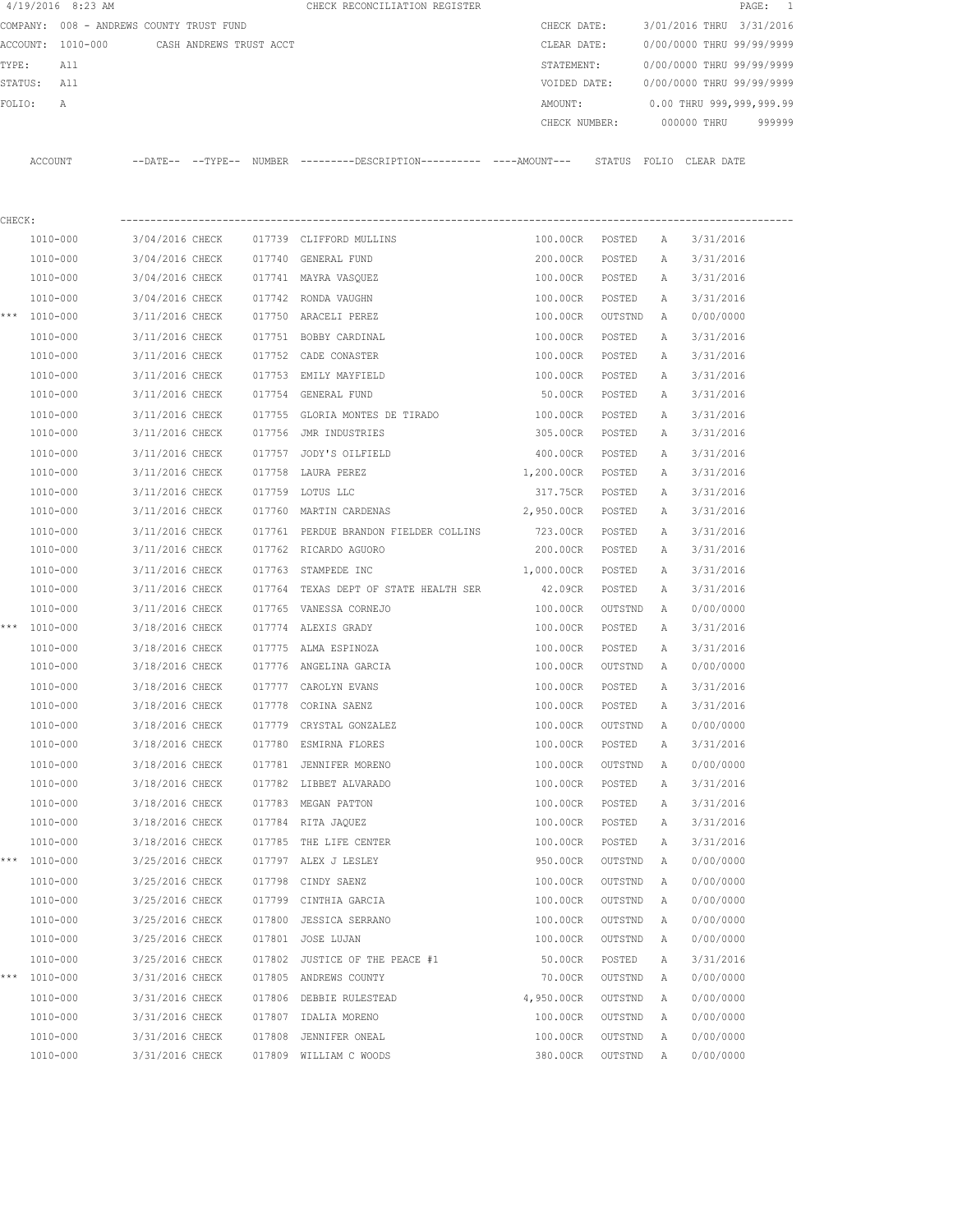|             | 4/19/2016 8:23 AM                         |  |                                                                                                                | CHECK RECONCILIATION REGISTER                                                                       |      |                                        |  | PAGE: 2 |
|-------------|-------------------------------------------|--|----------------------------------------------------------------------------------------------------------------|-----------------------------------------------------------------------------------------------------|------|----------------------------------------|--|---------|
|             | COMPANY: 008 - ANDREWS COUNTY TRUST FUND  |  |                                                                                                                |                                                                                                     |      | CHECK DATE: 3/01/2016 THRU 3/31/2016   |  |         |
|             | ACCOUNT: 1010-000 CASH ANDREWS TRUST ACCT |  |                                                                                                                |                                                                                                     |      | CLEAR DATE: 0/00/0000 THRU 99/99/9999  |  |         |
| TYPE: All   |                                           |  |                                                                                                                |                                                                                                     |      | STATEMENT: 0/00/0000 THRU 99/99/9999   |  |         |
| STATUS: All |                                           |  |                                                                                                                |                                                                                                     |      | VOIDED DATE: 0/00/0000 THRU 99/99/9999 |  |         |
| FOLIO:      | A                                         |  |                                                                                                                |                                                                                                     |      | AMOUNT: 0.00 THRU 999,999,999.99       |  |         |
|             |                                           |  |                                                                                                                |                                                                                                     |      | CHECK NUMBER: 000000 THRU 999999       |  |         |
|             |                                           |  |                                                                                                                | ACCOUNT --DATE-- --TYPE-- NUMBER --------DESCRIPTION--------- ----AMOUNT--- STATUS FOLIO CLEAR DATE |      |                                        |  |         |
|             | TOTALS FOR ACCOUNT 1010-000               |  |                                                                                                                | CHECK TOTAL: 16,487.84CR                                                                            |      |                                        |  |         |
|             |                                           |  | DEPOSIT TOTAL:                                                                                                 |                                                                                                     | 0.00 |                                        |  |         |
|             |                                           |  | INTEREST TOTAL:                                                                                                |                                                                                                     | 0.00 |                                        |  |         |
|             |                                           |  | MISCELLANEOUS TOTAL:                                                                                           |                                                                                                     | 0.00 |                                        |  |         |
|             |                                           |  | SERVICE CHARGE TOTAL:                                                                                          |                                                                                                     | 0.00 |                                        |  |         |
|             |                                           |  | EFT FOR THE STATE OF THE STATE OF THE STATE OF THE STATE OF THE STATE OF THE STATE OF THE STATE OF THE STATE O | TOTAL:                                                                                              | 0.00 |                                        |  |         |
|             |                                           |  | BANK-DRAFT TOTAL:                                                                                              |                                                                                                     | 0.00 |                                        |  |         |
|             | TOTALS FOR ANDREWS COUNTY TRUST FUND      |  |                                                                                                                | CHECK TOTAL: 16,487.84CR                                                                            |      |                                        |  |         |
|             |                                           |  | DEPOSIT                                                                                                        | TOTAL:                                                                                              | 0.00 |                                        |  |         |
|             |                                           |  | INTEREST TOTAL:                                                                                                |                                                                                                     | 0.00 |                                        |  |         |
|             |                                           |  | MISCELLANEOUS TOTAL:                                                                                           |                                                                                                     | 0.00 |                                        |  |         |
|             |                                           |  | SERVICE CHARGE TOTAL:                                                                                          |                                                                                                     | 0.00 |                                        |  |         |
|             |                                           |  | <b>EFT</b>                                                                                                     | TOTAL:                                                                                              | 0.00 |                                        |  |         |

BANK-DRAFT TOTAL: 0.00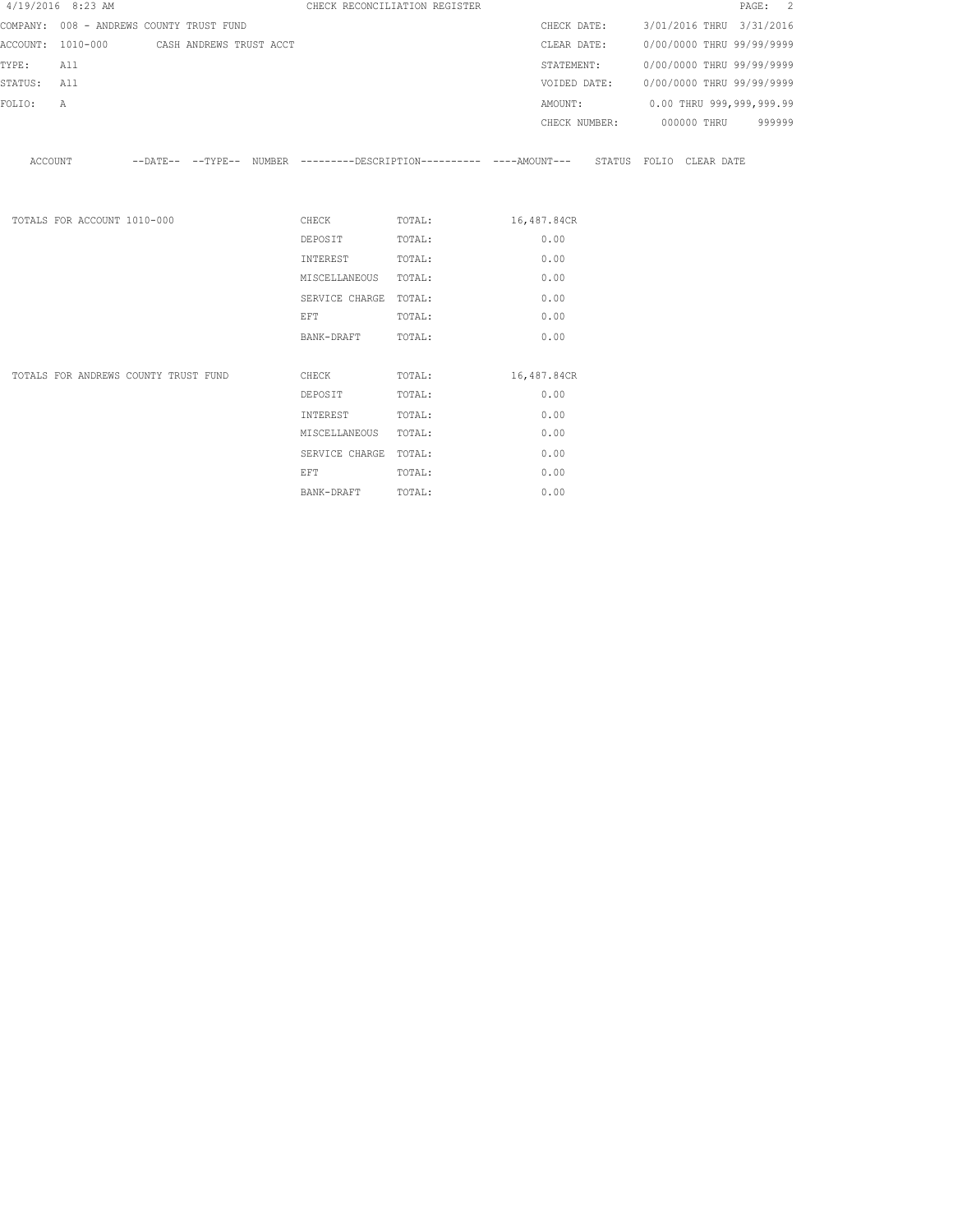|        | $4/19/2016$ 8:23 AM         |                 |  |                                                 | CHECK RECONCILIATION REGISTER                     |                                                                                                      |        |     |                                        | PAGE: 3 |
|--------|-----------------------------|-----------------|--|-------------------------------------------------|---------------------------------------------------|------------------------------------------------------------------------------------------------------|--------|-----|----------------------------------------|---------|
|        | COMPANY: 014 - TIF GRANT    |                 |  |                                                 |                                                   | CHECK DATE:                                                                                          |        |     | 3/01/2016 THRU 3/31/2016               |         |
|        | ACCOUNT: 1010-000 TIF GRANT |                 |  |                                                 |                                                   | CLEAR DATE:                                                                                          |        |     | 0/00/0000 THRU 99/99/9999              |         |
|        | TYPE: All                   |                 |  |                                                 |                                                   |                                                                                                      |        |     | STATEMENT: 0/00/0000 THRU 99/99/9999   |         |
|        | STATUS: All                 |                 |  |                                                 |                                                   |                                                                                                      |        |     | VOIDED DATE: 0/00/0000 THRU 99/99/9999 |         |
| FOLIO: | A                           |                 |  |                                                 |                                                   |                                                                                                      |        |     | AMOUNT: 0.00 THRU 999,999,999.99       |         |
|        |                             |                 |  |                                                 |                                                   |                                                                                                      |        |     | CHECK NUMBER: 000000 THRU 999999       |         |
|        |                             |                 |  |                                                 |                                                   | ACCOUNT --DATE-- --TYPE-- NUMBER ---------DESCRIPTION--------- ----AMOUNT--- STATUS FOLIO CLEAR DATE |        |     |                                        |         |
| CHECK: |                             |                 |  |                                                 |                                                   |                                                                                                      |        |     |                                        |         |
|        | 1010-000                    |                 |  | 3/04/2016 CHECK 017744 E & N TRUCKING           |                                                   | 12,070.00CR POSTED A 3/31/2016                                                                       |        |     |                                        |         |
|        | 1010-000                    |                 |  | $3/04/2016$ CHECK $017745$ J B & AUDREY WHATLEY |                                                   | 8,437.50CR POSTED A 3/31/2016                                                                        |        |     |                                        |         |
|        | 1010-000                    |                 |  |                                                 | 3/04/2016 CHECK 017746 JOHN BANMAN FARM AND RANCH | 9,890.00CR POSTED A 3/31/2016                                                                        |        |     |                                        |         |
|        | 1010-000                    |                 |  | 3/04/2016 CHECK 017747 MARTIN'S INC.            |                                                   | 11,390.00CR POSTED A                                                                                 |        |     | 3/31/2016                              |         |
|        | 1010-000                    |                 |  |                                                 |                                                   | $3/04/2016$ CHECK $017748$ LIPHAM ASPHALT & PAVING CO., L $285,284.62$ CR POSTED A                   |        |     | 3/31/2016                              |         |
|        | *** 1010-000                |                 |  | 3/11/2016 CHECK 017769 E & N TRUCKING           |                                                   | 13,600.00CR POSTED                                                                                   |        | A   | 3/31/2016                              |         |
|        | 1010-000                    | 3/11/2016 CHECK |  |                                                 |                                                   | 017770 J B & AUDREY WHATLEY 15,637.50CR POSTED                                                       |        | A   | 3/31/2016                              |         |
|        | 1010-000                    | 3/11/2016 CHECK |  |                                                 |                                                   | 017771 JOHN BANMAN FARM AND RANCH 9,900.00CR                                                         | POSTED | A   | 3/31/2016                              |         |
|        | 1010-000                    | 3/11/2016 CHECK |  | 017772 MARTIN'S INC.                            |                                                   | 20,740.00CR                                                                                          | POSTED | A a | 3/31/2016                              |         |
|        | *** $1010 - 000$            | 3/18/2016 CHECK |  |                                                 | 017792 J B & AUDREY WHATLEY                       | 8,190.00CR POSTED                                                                                    |        | A   | 3/31/2016                              |         |
|        | 1010-000                    | 3/18/2016 CHECK |  | 017793 JOHN BANMAN FARM AND RANCH               |                                                   | 12,130.00CR POSTED                                                                                   |        | A   | 3/31/2016                              |         |
|        | 1010-000                    | 3/18/2016 CHECK |  | 017794 MARTIN'S INC.                            |                                                   | 8,160.00CR POSTED                                                                                    |        | A   | 3/31/2016                              |         |
|        | *** 1010-000                | 3/31/2016 CHECK |  | 017813 E & N TRUCKING                           |                                                   | 6,800.00CR OUTSTND                                                                                   |        | A   | 0/00/0000                              |         |
|        | 1010-000                    | 3/31/2016 CHECK |  | 017814 J B & AUDREY WHATLEY                     |                                                   | 8,550.00CR OUTSTND                                                                                   |        | A   | 0/00/0000                              |         |
|        | 1010-000                    | 3/31/2016 CHECK |  | 017815 JOHN BANMAN FARM AND RANCH               |                                                   | 1,560.00CR OUTSTND A                                                                                 |        |     | 0/00/0000                              |         |
|        | 1010-000                    |                 |  | 3/31/2016 CHECK 017816 MARTIN'S INC.            |                                                   | 14,345.00CR OUTSTND A                                                                                |        |     | 0/00/0000                              |         |
|        | TOTALS FOR ACCOUNT 1010-000 |                 |  |                                                 | CHECK TOTAL: 446,684.62CR                         |                                                                                                      |        |     |                                        |         |
|        |                             |                 |  | DEPOSIT TOTAL:                                  |                                                   | 0.00                                                                                                 |        |     |                                        |         |
|        |                             |                 |  | INTEREST TOTAL:                                 |                                                   | 0.00                                                                                                 |        |     |                                        |         |
|        |                             |                 |  | MISCELLANEOUS TOTAL:                            |                                                   | 0.00                                                                                                 |        |     |                                        |         |
|        |                             |                 |  | SERVICE CHARGE TOTAL:                           |                                                   | 0.00                                                                                                 |        |     |                                        |         |
|        |                             |                 |  | EFT                                             | TOTAL:                                            | 0.00                                                                                                 |        |     |                                        |         |
|        |                             |                 |  | BANK-DRAFT                                      | TOTAL:                                            | 0.00                                                                                                 |        |     |                                        |         |
|        |                             |                 |  |                                                 |                                                   |                                                                                                      |        |     |                                        |         |
|        | TOTALS FOR TIF GRANT        |                 |  | CHECK                                           | TOTAL:                                            | 446,684.62CR                                                                                         |        |     |                                        |         |
|        |                             |                 |  | DEPOSIT                                         | TOTAL:                                            | 0.00                                                                                                 |        |     |                                        |         |
|        |                             |                 |  | INTEREST                                        | TOTAL:                                            | 0.00                                                                                                 |        |     |                                        |         |
|        |                             |                 |  | MISCELLANEOUS                                   | TOTAL:                                            | 0.00                                                                                                 |        |     |                                        |         |
|        |                             |                 |  | SERVICE CHARGE TOTAL:                           |                                                   | 0.00                                                                                                 |        |     |                                        |         |
|        |                             |                 |  | EFT                                             | TOTAL:                                            | 0.00                                                                                                 |        |     |                                        |         |
|        |                             |                 |  | BANK-DRAFT                                      | TOTAL:                                            | 0.00                                                                                                 |        |     |                                        |         |
|        |                             |                 |  |                                                 |                                                   |                                                                                                      |        |     |                                        |         |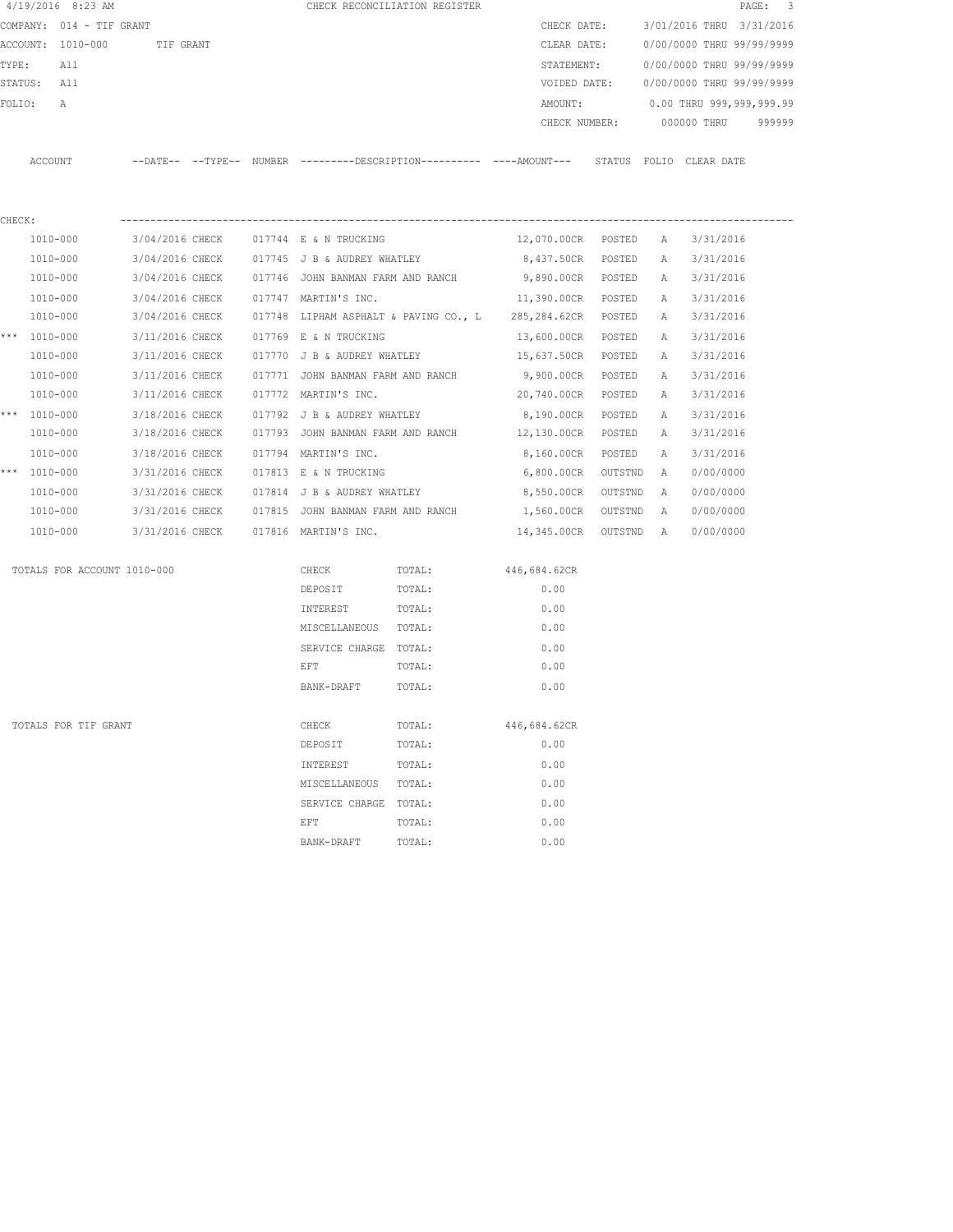| $4/19/2016$ 8:23 AM                |                                                                                             |                                                   | CHECK RECONCILIATION REGISTER |                                                  |         |   |                              | $\texttt{PAGE}$ :<br>$\frac{4}{3}$ |
|------------------------------------|---------------------------------------------------------------------------------------------|---------------------------------------------------|-------------------------------|--------------------------------------------------|---------|---|------------------------------|------------------------------------|
| COMPANY: 015 - CAPITAL IMPROVEMENT |                                                                                             |                                                   |                               | CHECK DATE:                                      |         |   | 3/01/2016 THRU 3/31/2016     |                                    |
| ACCOUNT: 1010-000                  | CASH CAPITAL IMPROVEMENT                                                                    |                                                   |                               | CLEAR DATE:                                      |         |   | 0/00/0000 THRU 99/99/9999    |                                    |
| TYPE:<br>All                       |                                                                                             |                                                   |                               | STATEMENT:                                       |         |   | 0/00/0000 THRU 99/99/9999    |                                    |
| STATUS: All                        |                                                                                             |                                                   |                               | VOIDED DATE:                                     |         |   | 0/00/0000 THRU 99/99/9999    |                                    |
| FOLIO:<br>А                        |                                                                                             |                                                   |                               | AMOUNT:                                          |         |   | 0.00 THRU 999,999,999.99     |                                    |
|                                    |                                                                                             |                                                   |                               | CHECK NUMBER:                                    |         |   | 000000 THRU                  | 999999                             |
|                                    |                                                                                             |                                                   |                               |                                                  |         |   |                              |                                    |
| ACCOUNT                            | --DATE-- --TYPE-- NUMBER --------DESCRIPTION---------- ---AMOUNT--- STATUS FOLIO CLEAR DATE |                                                   |                               |                                                  |         |   |                              |                                    |
|                                    |                                                                                             |                                                   |                               |                                                  |         |   |                              |                                    |
|                                    |                                                                                             |                                                   |                               |                                                  |         |   |                              |                                    |
| CHECK:                             |                                                                                             |                                                   |                               |                                                  |         |   |                              |                                    |
| 1010-000                           | 3/04/2016 CHECK 017749 L 5 CONTRUCTION LLC                                                  |                                                   |                               | 13,547.34CR POSTED                               |         |   | A 3/31/2016                  |                                    |
| *** 1010-000                       |                                                                                             | 3/11/2016 CHECK 017773 HIGGINBOTHAM BROS & CO LLC |                               | 33.51CR POSTED                                   |         | A | 3/31/2016                    |                                    |
| *** 1010-000                       | 3/18/2016 CHECK                                                                             | 017789 MUSTANG LUMBER CO                          |                               | 672.14CR POSTED                                  |         | A | 3/31/2016                    |                                    |
| 1010-000                           | 3/18/2016 CHECK                                                                             |                                                   |                               | 017790 PEERLESS CONSTRUCTION & REMODE 3,200.00CR | OUTSTND | A | 0/00/0000                    |                                    |
| 1010-000                           | 3/18/2016 CHECK                                                                             | 017791 SIMS PLASTICS, INC.                        |                               | 4,792.90CR POSTED                                |         | Α | 3/31/2016                    |                                    |
| *** 1010-000                       | 3/25/2016 CHECK                                                                             | 017795 L 5 CONTRUCTION LLC VOIDED                 |                               | 85,356.76CR VOIDED                               |         |   | A 3/25/2016                  |                                    |
| 1010-000                           | 3/21/2016 CHECK                                                                             | 017796 L 5 CONTRUCTION LLC                        |                               | 85,356.76CR                                      | POSTED  | A | 3/31/2016                    |                                    |
| *** 1010-000                       | 3/25/2016 CHECK                                                                             | 017803 MUSTANG LUMBER CO                          |                               | 13.76CR                                          | POSTED  |   | A 3/31/2016                  |                                    |
| 1010-000                           |                                                                                             | 3/25/2016 CHECK 017804 QUILL CORPORATION          |                               | 3,125.59CR OUTSTND A                             |         |   | 0/00/0000                    |                                    |
| *** 1010-000                       | 3/31/2016 CHECK 017812 GENERAL FUND                                                         |                                                   |                               |                                                  |         |   | 669.91CR OUTSTND A 0/00/0000 |                                    |
| MISCELLANEOUS:                     |                                                                                             |                                                   |                               |                                                  |         |   |                              |                                    |
| 1010-000                           |                                                                                             |                                                   |                               |                                                  |         |   |                              |                                    |
| TOTALS FOR ACCOUNT 1010-000        |                                                                                             | CHECK                                             | TOTAL:                        | 196,768.67CR                                     |         |   |                              |                                    |
|                                    |                                                                                             | DEPOSIT                                           | TOTAL:                        | 0.00                                             |         |   |                              |                                    |
|                                    |                                                                                             | INTEREST                                          | TOTAL:                        | 0.00                                             |         |   |                              |                                    |
|                                    |                                                                                             | MISCELLANEOUS TOTAL:                              |                               | 85,356.76                                        |         |   |                              |                                    |
|                                    |                                                                                             | SERVICE CHARGE TOTAL:                             |                               | 0.00                                             |         |   |                              |                                    |
|                                    |                                                                                             | EFT                                               | TOTAL:                        | 0.00                                             |         |   |                              |                                    |
|                                    |                                                                                             | BANK-DRAFT                                        | TOTAL:                        | 0.00                                             |         |   |                              |                                    |
| TOTALS FOR CAPITAL IMPROVEMENT     |                                                                                             | CHECK                                             |                               | 196,768.67CR                                     |         |   |                              |                                    |
|                                    |                                                                                             |                                                   | TOTAL:                        |                                                  |         |   |                              |                                    |
|                                    |                                                                                             | DEPOSIT                                           | TOTAL:                        | 0.00                                             |         |   |                              |                                    |
|                                    |                                                                                             | INTEREST                                          | TOTAL:                        | 0.00                                             |         |   |                              |                                    |
|                                    |                                                                                             | MISCELLANEOUS TOTAL:<br>SERVICE CHARGE TOTAL:     |                               | 85,356.76<br>0.00                                |         |   |                              |                                    |
|                                    |                                                                                             |                                                   |                               |                                                  |         |   |                              |                                    |
|                                    |                                                                                             | EFT<br>BANK-DRAFT                                 | TOTAL:<br>TOTAL:              | 0.00<br>0.00                                     |         |   |                              |                                    |
|                                    |                                                                                             |                                                   |                               |                                                  |         |   |                              |                                    |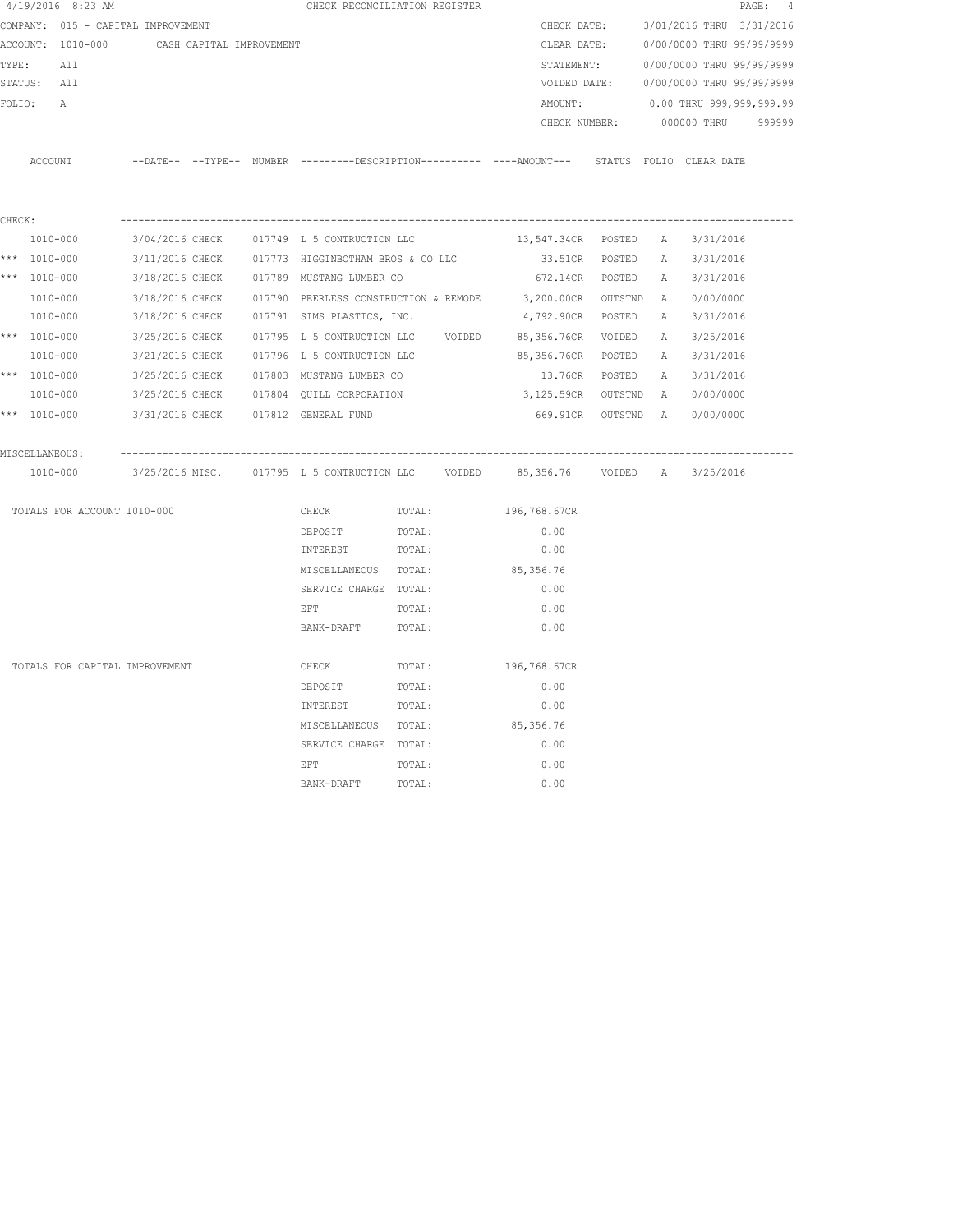|             | $4/19/2016$ 8:23 AM                           |                 |        | CHECK RECONCILIATION REGISTER                                                                |                 |        |              |                           | 5<br>PAGE: |
|-------------|-----------------------------------------------|-----------------|--------|----------------------------------------------------------------------------------------------|-----------------|--------|--------------|---------------------------|------------|
|             | COMPANY: 018 - ANDREWS EMPLOYEE TRUST         |                 |        |                                                                                              | CHECK DATE:     |        |              | 3/01/2016 THRU 3/31/2016  |            |
|             | ACCOUNT: 1010-000 CASH ANDREWS EMPLOYEE TRUST |                 |        |                                                                                              | CLEAR DATE:     |        |              | 0/00/0000 THRU 99/99/9999 |            |
| TYPE:       | All                                           |                 |        |                                                                                              | STATEMENT:      |        |              | 0/00/0000 THRU 99/99/9999 |            |
| STATUS: All |                                               |                 |        |                                                                                              | VOIDED DATE:    |        |              | 0/00/0000 THRU 99/99/9999 |            |
| FOLIO:      | Α                                             |                 |        |                                                                                              | AMOUNT:         |        |              | 0.00 THRU 999,999,999.99  |            |
|             |                                               |                 |        |                                                                                              | CHECK NUMBER:   |        |              | 000000 THRU               | 999999     |
|             | ACCOUNT                                       |                 |        | --DATE-- --TYPE-- NUMBER ---------DESCRIPTION---------- ----AMOUNT--- STATUS FOLIO CLEARDATE |                 |        |              |                           |            |
| CHECK:      |                                               |                 |        |                                                                                              |                 |        |              |                           |            |
|             | 1010-000                                      |                 |        | 3/03/2016 CHECK   046149  COVENANT HEALTH, IMAGING CNTR    13,399.05CR  POSTED   A           |                 |        |              | 3/31/2016                 |            |
|             | 1010-000                                      | 3/03/2016 CHECK |        | 046150 COVENANT MEDICAL GROUP                                                                | 238.26CR POSTED |        | A            | 3/31/2016                 |            |
|             | 1010-000                                      | 3/03/2016 CHECK |        | 046151 ODESSA SLEEP ASSOCIATES                                                               | 109.40CR POSTED |        | A            | 3/31/2016                 |            |
|             | 1010-000                                      | 3/03/2016 CHECK |        | 046152 OUICK CARE CLINIC                                                                     | 38.15CR POSTED  |        | A            | 3/31/2016                 |            |
|             | 1010-000                                      | 3/03/2016 CHECK |        | 046153 PERMIAN REGIONAL MEDICAL CTR.                                                         | 43.60CR POSTED  |        | Α            | 3/31/2016                 |            |
|             | 1010-000                                      | 3/03/2016 CHECK |        | 046154 MCH PROCARE HOSPITAL BASED                                                            | 26.61CR POSTED  |        | A            | 3/31/2016                 |            |
|             | 1010-000                                      | 3/03/2016 CHECK |        | 046155 MIDLAND PATHOLOGISTS                                                                  | 5.00CR POSTED   |        | A            | 3/31/2016                 |            |
|             | 1010-000                                      | 3/03/2016 CHECK |        | 046156 SATISH NAYAK                                                                          | 34.50CR         | POSTED | A            | 3/31/2016                 |            |
|             | 1010-000                                      | 3/03/2016 CHECK |        | 046157 MIDLAND PATHOLOGISTS                                                                  | 3.29CR POSTED   |        | A            | 3/31/2016                 |            |
|             | 1010-000                                      | 3/03/2016 CHECK |        | 046158 MCH PROCARE HOSPITAL BASED                                                            | 172.63CR        | POSTED | A            | 3/31/2016                 |            |
|             | 1010-000                                      | 3/03/2016 CHECK |        | 046159 MCH PROCARE HOSPITAL BASED                                                            | 228.07CR        | POSTED | А            | 3/31/2016                 |            |
|             | 1010-000                                      | 3/03/2016 CHECK |        | 046160 MIDLAND WOMENS CLINIC                                                                 | 361.53CR        | POSTED | Α            | 3/31/2016                 |            |
|             | 1010-000                                      | 3/03/2016 CHECK |        | 046161 MIDLAND WOMENS CLINIC                                                                 | 50.66CR         | POSTED | Α            | 3/31/2016                 |            |
|             | 1010-000                                      | 3/03/2016 CHECK |        | 046162 JSL DENTAL                                                                            | 240.00CR        | POSTED | А            | 3/31/2016                 |            |
|             | 1010-000                                      | 3/03/2016 CHECK |        | 046163 JSL DENTAL                                                                            | 240.00CR        | POSTED | А            | 3/31/2016                 |            |
|             | 1010-000                                      | 3/03/2016 CHECK |        | 046164 MIDLAND PATHOLOGISTS                                                                  | 38.69CR POSTED  |        | Α            | 3/31/2016                 |            |
|             | 1010-000                                      | 3/03/2016 CHECK |        | 046165 PERMIAN REGIONAL MEDICAL CTR.                                                         | 442.40CR POSTED |        | Α            | 3/31/2016                 |            |
|             | 1010-000                                      | 3/03/2016 CHECK |        | 046166 MCH PROFESSIONAL CARE PATHOLOG                                                        | 18.00CR POSTED  |        | Α            | 3/31/2016                 |            |
|             | 1010-000                                      | 3/03/2016 CHECK |        | 046167 PERMIAN REGIONAL MEDICAL CTR.                                                         | 102.40CR POSTED |        | $\mathbb{A}$ | 3/31/2016                 |            |
|             | 1010-000                                      | 3/03/2016 CHECK | 046168 | TEXAS TECH UNIVERSITY HEALTH S                                                               | 66.00CR         | POSTED | A            | 3/31/2016                 |            |
|             | 1010-000                                      | 3/03/2016 CHECK |        | 046169 PERMIAN REGIONAL MEDICAL CTR.                                                         | 148.80CR        | POSTED | A            | 3/31/2016                 |            |
|             | 1010-000                                      | 3/03/2016 CHECK |        | 046170 PERMIAN PREMIERE HEALTH SERV                                                          | 11.30CR         | POSTED | A            | 3/31/2016                 |            |
|             | 1010-000                                      | 3/03/2016 CHECK |        | 046171 ANDREWS FAMILY MEDICINE                                                               | 83.50CR         | POSTED | A            | 3/31/2016                 |            |
|             | 1010-000                                      | 3/03/2016 CHECK |        | 046172 DR WRIGHT'S VISION SOURCE                                                             | 37.40CR         | POSTED | A            | 3/31/2016                 |            |
|             | 1010-000                                      | 3/03/2016 CHECK |        | 046173 MCH PROFESSIONAL CARE PATHOLOG                                                        | 73.08CR         | POSTED | Α            | 3/31/2016                 |            |
|             | 1010-000                                      | 3/03/2016 CHECK |        | 046174 MCH PROFESSIONAL CARE PATHOLOG                                                        | 39.39CR         | POSTED | Α            | 3/31/2016                 |            |
|             | 1010-000                                      | 3/03/2016 CHECK |        | 046175 PERMIAN CARDIOLOGY ASSOCIATES                                                         | 48.37CR         | POSTED | Α            | 3/31/2016                 |            |
|             | 1010-000                                      | 3/03/2016 CHECK |        | 046176 GREGORY D YOUNG DC                                                                    | 22.24CR         | POSTED | Α            | 3/31/2016                 |            |
|             | 1010-000                                      | 3/03/2016 CHECK |        | 046177 GREGORY D YOUNG DC                                                                    | 134.40CR POSTED |        | Α            | 3/31/2016                 |            |
|             | 1010-000                                      | 3/03/2016 CHECK |        | 046178 MIDLAND PATHOLOGISTS                                                                  | 5.00CR          | POSTED | Α            | 3/31/2016                 |            |
|             | 1010-000                                      | 3/03/2016 CHECK |        | 046179 ANDREWS FAMILY MEDICINE                                                               | 73.86CR         | POSTED | Α            | 3/31/2016                 |            |
|             | $1010 - 000$                                  | 3/03/2016 CHECK |        | 046180 ANDREWS FAMILY MEDICINE                                                               | 43.60CR         | POSTED | Α            | 3/31/2016                 |            |
|             | 1010-000                                      | 3/03/2016 CHECK |        | 046181 PERMIAN REGIONAL MEDICAL CTR.                                                         | 625.60CR        | POSTED | Α            | 3/31/2016                 |            |
|             | 1010-000                                      | 3/03/2016 CHECK |        | 046182 HIGH PLAINS RADIOLOGICAL ASSN                                                         | 36.00CR         | POSTED | Α            | 3/31/2016                 |            |
|             | 1010-000                                      | 3/03/2016 CHECK |        | 046183 JERRY WADE                                                                            | 160.00CR        | POSTED | Α            | 3/31/2016                 |            |
|             | 1010-000                                      | 3/03/2016 CHECK |        | 046184 PERMIAN REGIONAL MEDICAL CTR.                                                         | 66.60CR         | POSTED | Α            | 3/31/2016                 |            |
|             | 1010-000                                      | 3/03/2016 CHECK |        | 046185 JERRY WADE                                                                            | 227.00CR        | POSTED | Α            | 3/31/2016                 |            |
|             | 1010-000                                      | 3/03/2016 CHECK |        | 046186 TEXAS ONCOLOGY, P.A.                                                                  | 109.69CR        | POSTED | Α            | 3/31/2016                 |            |
|             | 1010-000                                      | 3/03/2016 CHECK |        | 046187 TEXAS ONCOLOGY, P.A.                                                                  | 9.84CR          | POSTED | Α            | 3/31/2016                 |            |
|             | 1010-000                                      | 3/03/2016 CHECK |        | 046188 TEXAS ONCOLOGY, P.A.                                                                  | 17.11CR         | POSTED | Α            | 3/31/2016                 |            |
|             | 1010-000                                      | 3/03/2016 CHECK |        | 046189 TEXAS ONCOLOGY, P.A.                                                                  | 12.83CR         | POSTED | Α            | 3/31/2016                 |            |
|             | 1010-000                                      | 3/03/2016 CHECK |        | 046190 TEXAS ONCOLOGY, P.A.                                                                  | 4.21CR          | POSTED | Α            | 3/31/2016                 |            |
|             | 1010-000<br>1010-000                          | 3/03/2016 CHECK |        | 046191 ANDREWS FAMILY MEDICINE                                                               | 88.19CR         | POSTED | Α            | 3/31/2016                 |            |
|             |                                               | 3/03/2016 CHECK |        | 046192 PERMIAN REGIONAL MEDICAL CTR.                                                         | 86.60CR         | POSTED | Α            | 3/31/2016                 |            |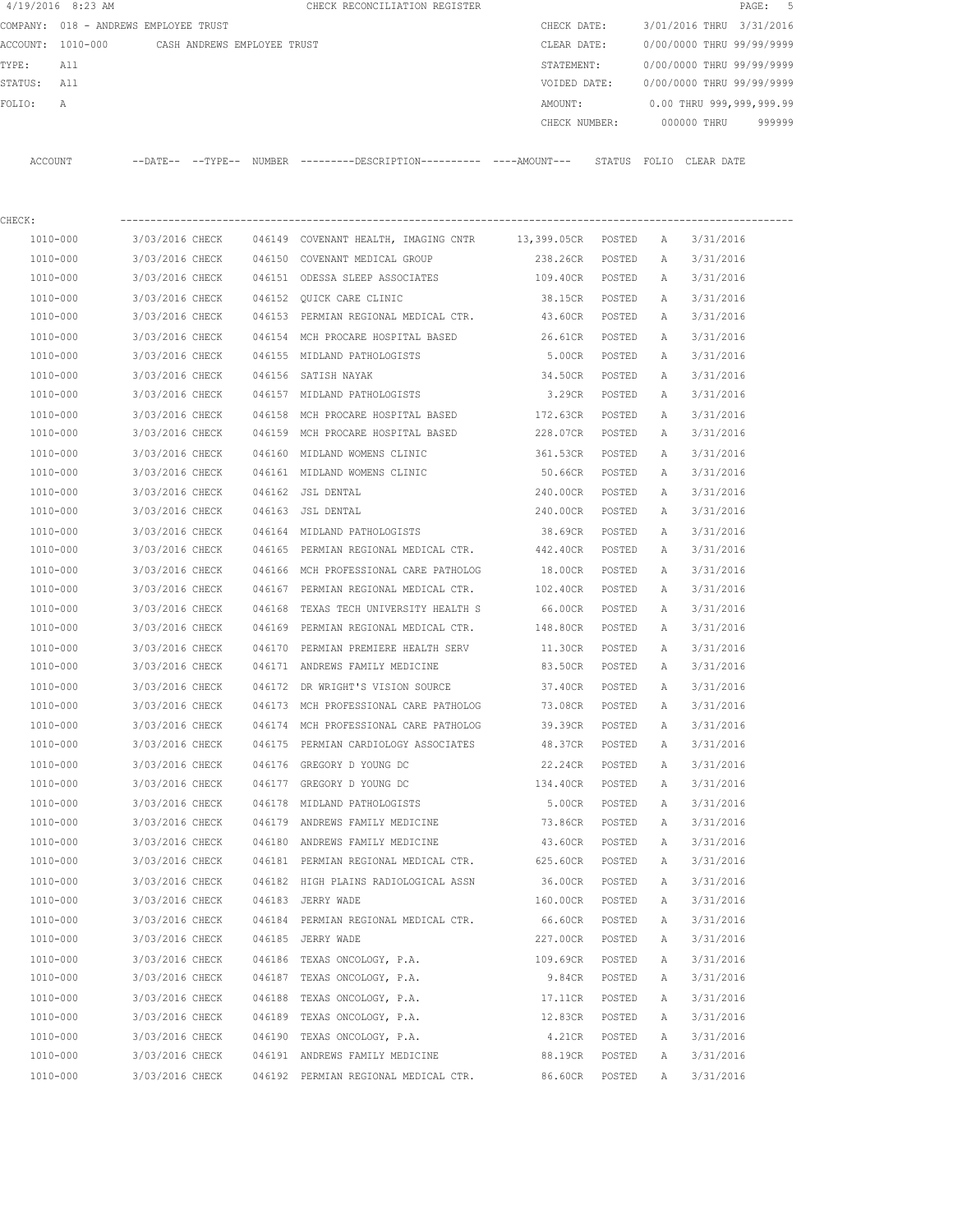|          | 4/19/2016 8:23 AM            |                             |        |              | CHECK RECONCILIATION REGISTER                                                                |         |                  |        |              |                           | PAGE:<br>- 6 |
|----------|------------------------------|-----------------------------|--------|--------------|----------------------------------------------------------------------------------------------|---------|------------------|--------|--------------|---------------------------|--------------|
| COMPANY: | 018 - ANDREWS EMPLOYEE TRUST |                             |        |              |                                                                                              |         | CHECK DATE:      |        |              | 3/01/2016 THRU 3/31/2016  |              |
| ACCOUNT: | 1010-000                     | CASH ANDREWS EMPLOYEE TRUST |        |              |                                                                                              |         | CLEAR DATE:      |        |              | 0/00/0000 THRU 99/99/9999 |              |
| TYPE:    | All                          |                             |        |              |                                                                                              |         | STATEMENT:       |        |              | 0/00/0000 THRU 99/99/9999 |              |
| STATUS:  | All                          |                             |        |              |                                                                                              |         | VOIDED DATE:     |        |              | 0/00/0000 THRU 99/99/9999 |              |
| FOLIO:   | Α                            |                             |        |              |                                                                                              |         | AMOUNT:          |        |              | 0.00 THRU 999,999,999.99  |              |
|          |                              |                             |        |              |                                                                                              |         | CHECK NUMBER:    |        |              | 000000 THRU               | 999999       |
| ACCOUNT  |                              |                             |        |              | --DATE-- --TYPE-- NUMBER ---------DESCRIPTION---------- ----AMOUNT--- STATUS FOLIO CLEARDATE |         |                  |        |              |                           |              |
| CHECK:   |                              |                             |        |              |                                                                                              |         |                  |        |              |                           |              |
|          | $1010 - 000$                 | 3/03/2016 CHECK             |        |              | 046193 SURESH PRASAD, MD, PA                                                                 | 65.57CR |                  | POSTED | $\mathbb{A}$ | 3/31/2016                 |              |
|          | $1010 - 000$                 | 3/03/2016 CHECK             | 046194 | SEARS DDS PC |                                                                                              |         | 51.20CR          | POSTED | $\mathbb{A}$ | 3/31/2016                 |              |
|          | 1010-000                     | 3/03/2016 CHECK             | 046195 |              | CLINICAL PATHOLOGY LABORATORIE                                                               |         | 64.93CR          | POSTED | Α            | 3/31/2016                 |              |
|          | $1010 - 000$                 | 3/03/2016 CHECK             | 046196 |              | ARTHRITIS & OSTEOPOROSIS ASSOC                                                               |         | 67.00CR          | POSTED | $\mathbb{A}$ | 3/31/2016                 |              |
|          | 1010-000                     | 3/03/2016 CHECK             | 046197 |              | ANDREWS FAMILY MEDICINE                                                                      |         | 83.50CR          | POSTED | Α            | 3/31/2016                 |              |
|          | 1010-000                     | 3/03/2016 CHECK             | 046198 |              | ARTHRITIS & OSTEOPOROSIS ASSOC                                                               |         | 362.94CR         | POSTED | Α            | 3/31/2016                 |              |
|          | 1010-000                     | 3/03/2016 CHECK             | 046199 |              | CLINICAL PATHOLOGY LABORATORIE                                                               |         | 134.25CR         | POSTED | Α            | 3/31/2016                 |              |
|          | 1010-000                     | 3/03/2016 CHECK             | 046200 |              | CLINICAL PATHOLOGY LABORATORIE                                                               |         | 79.00CR          | POSTED | Α            | 3/31/2016                 |              |
|          | 1010-000                     | 3/03/2016 CHECK             |        |              | 046201 SURESH PRASAD, MD, PA                                                                 |         | 65.57CR          | POSTED | $\mathbb{A}$ | 3/31/2016                 |              |
|          | 1010-000                     | 3/03/2016 CURCY             |        |              | $0.46202$ utcu diatme dantoiocicai aeem                                                      |         | י חידיים סמחמי מ |        |              | $3/31/2016$               |              |

| 1010-000     |                                           | 3/03/2016 CHECK 046197 ANDREWS FAMILY MEDICINE                          | 83.50CR POSTED A  |          |              | 3/31/2016                  |
|--------------|-------------------------------------------|-------------------------------------------------------------------------|-------------------|----------|--------------|----------------------------|
| 1010-000     |                                           | 3/03/2016 CHECK 046198 ARTHRITIS & OSTEOPOROSIS ASSOC 362.94CR POSTED A |                   |          |              | 3/31/2016                  |
| 1010-000     |                                           | 3/03/2016 CHECK 046199 CLINICAL PATHOLOGY LABORATORIE 134.25CR POSTED   |                   |          | A            | 3/31/2016                  |
| 1010-000     | 3/03/2016 CHECK                           | 046200 CLINICAL PATHOLOGY LABORATORIE                                   | 79.00CR POSTED    |          | A            | 3/31/2016                  |
| 1010-000     | 3/03/2016 CHECK                           | 046201 SURESH PRASAD, MD, PA                                            | 65.57CR POSTED    |          | A            | 3/31/2016                  |
| $1010 - 000$ | 3/03/2016 CHECK                           | 046202 HIGH PLAINS RADIOLOGICAL ASSN                                    | 22.00CR POSTED    |          | A            | 3/31/2016                  |
| 1010-000     |                                           | 3/03/2016 CHECK 046203 PERMIAN REGIONAL MEDICAL CTR.                    | 74.70CR           | POSTED A |              | 3/31/2016                  |
| 1010-000     |                                           | 3/03/2016 CHECK 046204 PERMIAN REGIONAL MEDICAL CTR. 229.68CR POSTED A  |                   |          |              | 3/31/2016                  |
| 1010-000     |                                           | 3/03/2016 CHECK 046205 HIGH PLAINS RADIOLOGICAL ASSN                    | 22.00CR POSTED    |          | A            | 3/31/2016                  |
| 1010-000     | 3/03/2016 CHECK                           | 046206 PERMIAN REGIONAL MEDICAL CTR.                                    | 29.20CR POSTED    |          | A            | 3/31/2016                  |
| 1010-000     | 3/03/2016 CHECK                           | 046207 MIDLAND PATHOLOGISTS                                             | 31.50CR POSTED    |          | A            | 3/31/2016                  |
| 1010-000     | 3/03/2016 CHECK                           | 046208 WEST TEXAS ALLERGY PA                                            | 111.50CR POSTED   |          | A            | 3/31/2016                  |
| 1010-000     |                                           | 3/03/2016 CHECK 046209 ANDREWS FAMILY MEDICINE                          | 43.60CR POSTED    |          | A            | 3/31/2016                  |
| 1010-000     |                                           | 3/03/2016 CHECK 046210 ANDREWS FAMILY MEDICINE                          | 73.86CR POSTED    |          | A            | 3/31/2016                  |
| 1010-000     |                                           | 3/03/2016 CHECK 046211 ANDREWS FAMILY MEDICINE                          | 43.60CR POSTED A  |          |              | 3/31/2016                  |
| 1010-000     |                                           | 3/03/2016 CHECK 046212 PERMIAN REGIONAL MEDICAL CTR. 1,807.38CR POSTED  |                   |          | A            | 3/31/2016                  |
| 1010-000     |                                           | 3/03/2016 CHECK 046213 HIGH PLAINS RADIOLOGICAL ASSN                    | 67.50CR POSTED    |          | A            | 3/31/2016                  |
| 1010-000     | 3/03/2016 CHECK                           | 046214 CENTERS FOR CHILDREN AND FAMIL                                   | 38.00CR POSTED    |          | A            | 3/31/2016                  |
| 1010-000     | 3/03/2016 CHECK                           | 046215 ACS/ PROPATH SERVICES LLP                                        | 135.00CR POSTED   |          | Α            | 3/31/2016                  |
| $1010 - 000$ |                                           | 3/03/2016 CHECK 046216 PERMIAN REGIONAL MEDICAL CTR.                    | 707.04CR POSTED   |          | A            | 3/31/2016                  |
| 1010-000     |                                           | 3/03/2016 CHECK 046217 HIGH PLAINS RADIOLOGICAL ASSN                    | 61.00CR           | POSTED A |              | 3/31/2016                  |
| 1010-000     |                                           | 3/03/2016 CHECK 046218 ANDREWS FAMILY MEDICINE                          | 106.40CR POSTED A |          |              | 3/31/2016                  |
| 1010-000     |                                           | 3/03/2016 CHECK 046219 SURESH PRASAD, MD, PA                            | 35.61CR POSTED A  |          |              | 3/31/2016                  |
| 1010-000     | 3/03/2016 CHECK                           | 046220 SEARS DDS PC                                                     | 190.00CR POSTED   |          | A            | 3/31/2016                  |
| 1010-000     | 3/03/2016 CHECK                           | 046221 CLINICAL PATHOLOGY LABORATORIE                                   | 139.62CR POSTED   |          | A            | 3/31/2016                  |
| 1010-000     | 3/03/2016 CHECK                           | 046222 PERMIAN REGIONAL MEDICAL CTR.                                    | 67.94CR POSTED    |          | A            | 3/31/2016                  |
| 1010-000     |                                           | 3/03/2016 CHECK 046223 JEREMY A DENMAN, DDS                             | 144.00CR POSTED   |          | A            | 3/31/2016                  |
| 1010-000     |                                           | 3/03/2016 CHECK 046224 DR WRIGHT'S VISION SOURCE                        | 105.60CR          | POSTED   | A            | 3/31/2016                  |
| 1010-000     |                                           | 3/03/2016 CHECK 046225 ROBERT E CHRISTENSEN                             | 102.80CR POSTED   |          | A            | 3/31/2016                  |
| 1010-000     | 3/03/2016 CHECK 046226 MICHAEL REZNIK DDS |                                                                         | 100.00CR POSTED   |          | $\mathbb{A}$ | 3/31/2016                  |
| 1010-000     |                                           | 3/03/2016 CHECK 046227 MCH PROFESSIONAL CARE RADIOLOG                   | 135.76CR POSTED   |          | A            | 3/31/2016                  |
| $1010 - 000$ | 3/03/2016 CHECK                           | 046228 PERMIAN REGIONAL MEDICAL CTR.                                    | 1,413.20CR POSTED |          | A            | 3/31/2016                  |
| 1010-000     | 3/03/2016 CHECK                           | 046229 ADVANCED NEUROSCIENCE CLINIC                                     | 228.74CR POSTED   |          | A            | 3/31/2016                  |
| 1010-000     |                                           | 3/03/2016 CHECK 046230 CLINICAL PATHOLOGY LABORATORIE                   | 551.65CR POSTED   |          | A            | 3/31/2016                  |
| 1010-000     |                                           | 3/03/2016 CHECK 046231 CLINICAL PATHOLOGY LABORATORIE 33.14CR POSTED A  |                   |          |              | 3/31/2016                  |
| 1010-000     |                                           | 3/03/2016 CHECK 046232 CLINICAL PATHOLOGY LABORATORIE 114.62CR POSTED A |                   |          |              | 3/31/2016                  |
| 1010-000     |                                           | 3/03/2016 CHECK 046233 CLINICAL PATHOLOGY LABORATORIE 29.60CR POSTED A  |                   |          |              | 3/31/2016                  |
| 1010-000     | 3/03/2016 CHECK                           | 046234 VIKRAM N PATEL, MD                                               | 307.55CR POSTED A |          |              | 3/31/2016                  |
| 1010-000     | 3/03/2016 CHECK                           | 046235 PERMIAN PREMIERE HEALTH SERV                                     |                   |          |              | 65.57CR POSTED A 3/31/2016 |
| 1010-000     |                                           | 3/03/2016 CHECK 046236 WEST TEXAS WELLNESS CENTER                       | 112.21CR POSTED   |          |              | A 3/31/2016                |
|              |                                           |                                                                         |                   |          |              |                            |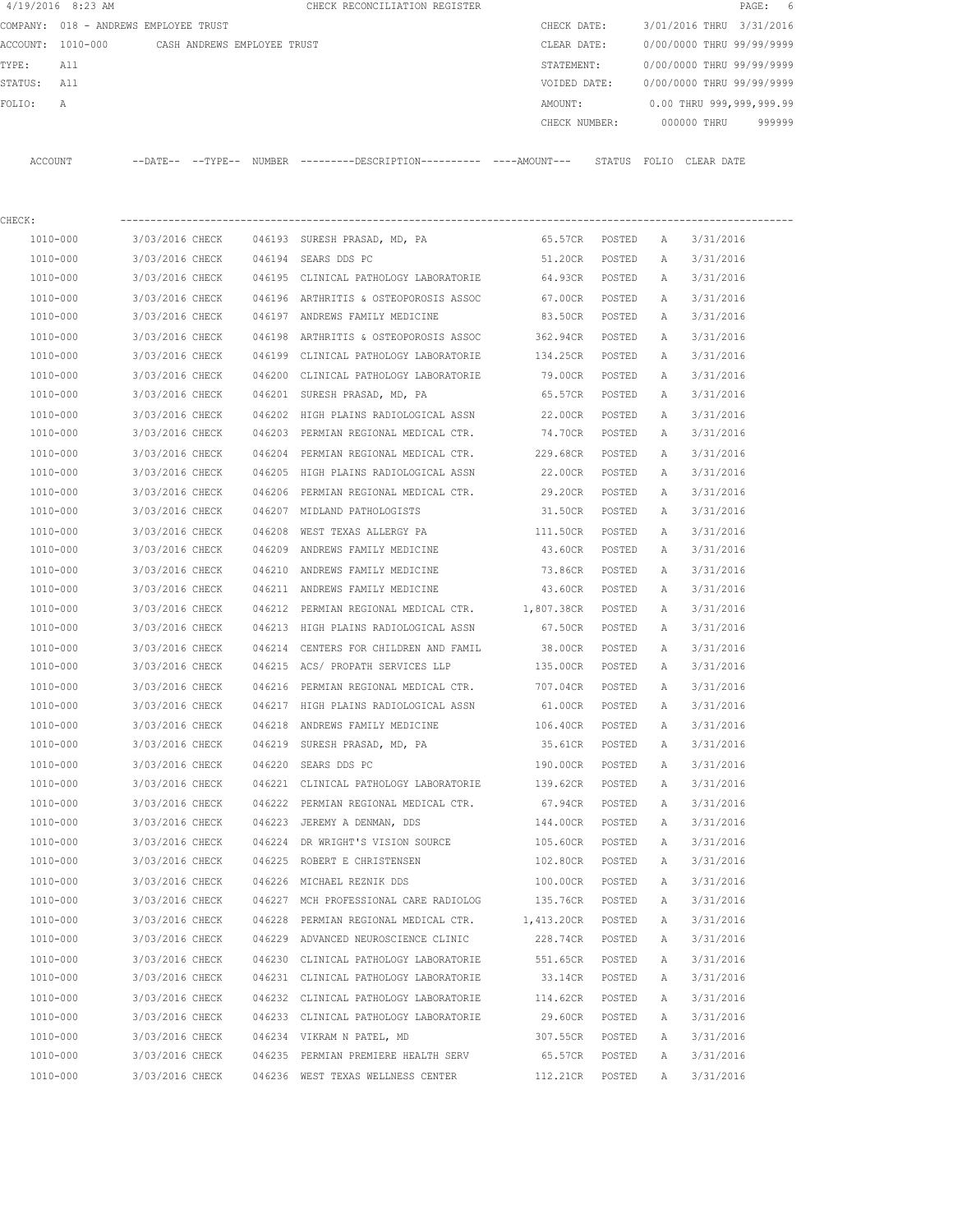|         | 4/19/2016 8:23 AM |                                       |        | CHECK RECONCILIATION REGISTER |               |                           |            | PAGE: 7                  |  |
|---------|-------------------|---------------------------------------|--------|-------------------------------|---------------|---------------------------|------------|--------------------------|--|
|         |                   | COMPANY: 018 - ANDREWS EMPLOYEE TRUST |        |                               | CHECK DATE:   | 3/01/2016 THRU 3/31/2016  |            |                          |  |
|         | ACCOUNT: 1010-000 | CASH ANDREWS EMPLOYEE TRUST           |        |                               | CLEAR DATE:   | 0/00/0000 THRU 99/99/9999 |            |                          |  |
| TYPE:   | All               |                                       |        |                               | STATEMENT:    | 0/00/0000 THRU 99/99/9999 |            |                          |  |
| STATUS: | All               |                                       |        |                               | VOIDED DATE:  | 0/00/0000 THRU 99/99/9999 |            |                          |  |
| FOLTO:  | A                 |                                       |        |                               | AMOUNT:       |                           |            | 0.00 THRU 999,999,999.99 |  |
|         |                   |                                       |        |                               | CHECK NUMBER: | 000000 THRU               |            | 999999                   |  |
|         |                   |                                       |        |                               |               |                           |            |                          |  |
| ACCOUNT |                   | $--$ TYPE $--$<br>$--$ DATE $--$      | NUMBER | ---------DESCRIPTION--        | STATUS        | FOLIO                     | CLEAR DATE |                          |  |

| 1010-000<br>3/03/2016 CHECK<br>046237 ANDREWS FAMILY MEDICINE<br>43.60CR POSTED<br>3/31/2016<br>A<br>1010-000<br>3/03/2016 CHECK 046238 BHUVANA BALASEKARAN<br>109.69CR<br>3/31/2016<br>POSTED<br>A<br>1010-000<br>3/03/2016 CHECK 046239 PERMIAN GASTROENTEROLOGY ASSOC<br>52.00CR POSTED<br>A<br>3/31/2016<br>1010-000<br>3/03/2016 CHECK<br>046240 SOUTHWEST MEDICAL IMAGING<br>305.40CR POSTED<br>A<br>3/31/2016<br>5,555.15CR POSTED<br>1010-000<br>3/03/2016 CHECK<br>046241 MIDLAND MEMORIAL HOSPITAL<br>A<br>3/31/2016<br>1010-000<br>3/03/2016 CHECK<br>046242 ANDREWS FAMILY MEDICINE<br>102.40CR POSTED<br>3/31/2016<br>A<br>1010-000<br>3/03/2016 CHECK<br>046243 COVENANT MEDICAL GROUP<br>3/31/2016<br>70.54CR POSTED<br>A<br>1010-000<br>3/03/2016 CHECK<br>046244 ANDREWS FAMILY MEDICINE<br>43.60CR POSTED<br>3/31/2016<br>Α<br>1010-000<br>3/03/2016 CHECK 046245 BASIN PEDIATRIC DENTISTRY PLLC 164.00CR POSTED<br>3/31/2016<br>Α<br>1010-000<br>3/03/2016 CHECK<br>046246 SEARS DDS PC<br>51.20CR POSTED<br>3/31/2016<br>Α<br>3/03/2016 CHECK 046247 PERMIAN REGIONAL MEDICAL CTR. 3, 212.82CR POSTED<br>1010-000<br>3/31/2016<br>Α<br>3/03/2016 CHECK<br>046248 ANDREWS FAMILY MEDICINE<br>43.60CR POSTED<br>1010-000<br>3/31/2016<br>Α<br>1010-000<br>3/03/2016 CHECK<br>046249 VIKRAM N PATEL, MD<br>65.57CR POSTED<br>3/31/2016<br>Α<br>046250 PERMIAN REGIONAL MEDICAL CTR. 228.60CR POSTED<br>1010-000<br>3/03/2016 CHECK<br>3/31/2016<br>Α<br>3/03/2016 CHECK<br>046251 PERMIAN REGIONAL MEDICAL CTR.<br>1,212.80CR POSTED<br>3/31/2016<br>1010-000<br>Α<br>1010-000<br>3/03/2016 CHECK<br>046252 PERMIAN REGIONAL MEDICAL CTR.<br>269.60CR POSTED<br>3/31/2016<br>Α<br>1010-000<br>3/03/2016 CHECK<br>046253 ACS/ PROPATH SERVICES LLP<br>349.80CR POSTED<br>Α<br>3/31/2016<br>1010-000<br>3/03/2016 CHECK<br>046254 HIGH PLAINS RADIOLOGICAL ASSN<br>69.00CR POSTED<br>3/31/2016<br>Α<br>1010-000<br>3/03/2016 CHECK<br>046255 MIDLAND PATHOLOGISTS<br>80.00CR POSTED<br>3/31/2016<br>A<br>1010-000<br>3/03/2016 CHECK<br>046256 MIDLAND PATHOLOGISTS<br>5.00CR<br>POSTED<br>3/31/2016<br>Α<br>1010-000<br>3/03/2016 CHECK<br>046257 VIP CARE MANAGEMENT<br>283.65CR<br>POSTED<br>Α<br>3/31/2016<br>1010-000<br>3/03/2016 CHECK<br>046258 MIDLAND PATHOLOGISTS<br>10.00CR<br>3/31/2016<br>POSTED<br>Α<br>1010-000<br>3/10/2016 CHECK<br>046259 TEXAS EMERGENCY STAFFING<br>694.97CR<br>3/31/2016<br>POSTED<br>Α<br>1010-000<br>3/10/2016 CHECK<br>046260 WELLDYNE RX<br>32,602.24CR POSTED<br>3/31/2016<br>A<br>046261 ANDREWS FAMILY MEDICINE<br>1010-000<br>3/10/2016 CHECK<br>3/31/2016<br>115.50CR<br>POSTED<br>A<br>1010-000<br>3/10/2016 CHECK 046262 ANDREWS FAMILY MEDICINE<br>115.50CR<br>3/31/2016<br>POSTED<br>Α<br>1010-000<br>3/10/2016 CHECK 046263 PERMIAN REGIONAL MEDICAL CTR.<br>545.60CR POSTED<br>3/31/2016<br>Α<br>1010-000<br>3/10/2016 CHECK<br>046264 PERMIAN REGIONAL MEDICAL CTR.<br>3/31/2016<br>553.20CR POSTED<br>Α<br>1010-000<br>3/10/2016 CHECK 046265 ELIZABETH M GRIMM<br>92.00CR OUTSTND<br>0/00/0000<br>A<br>1010-000<br>3/10/2016 CHECK<br>046266 MIDLAND DENTAL CENTER<br>123.20CR OUTSTND<br>0/00/0000<br>A<br>1010-000<br>$3/10/2016$ CHECK 046267 CITY OF ANDREWS C/C EMS<br>664.73CR POSTED<br>Α<br>3/31/2016<br>1010-000<br>3/10/2016 CHECK 046268<br>PERMIAN REGIONAL MEDICAL CTR.<br>79.81CR POSTED<br>3/31/2016<br>$\mathbb{A}$<br>1010-000<br>3/10/2016 CHECK 046269 DR WRIGHT'S VISION SOURCE<br>37.40CR OUTSTND<br>A<br>0/00/0000<br>3/10/2016 CHECK<br>1010-000<br>046270 MICHAEL Q WATSON, MD<br>76.50CR<br>POSTED<br>$\mathbb{A}$<br>3/31/2016<br>3/10/2016 CHECK<br>046271 STEVE R COULON<br>344.00CR<br>POSTED<br>1010-000<br>3/31/2016<br>Α<br>1010-000<br>3/10/2016 CHECK<br>046272 PERMIAN REGIONAL MEDICAL CTR.<br>234.40CR<br>POSTED<br>3/31/2016<br>А<br>1010-000<br>3/10/2016 CHECK<br>046273 HIGH PLAINS RADIOLOGICAL ASSN<br>15.00CR<br>3/31/2016<br>POSTED<br>А<br>1010-000<br>3/10/2016 CHECK<br>046274 QUICK CARE CLINIC<br>20.86CR<br>POSTED<br>3/31/2016<br>Α | CHECK:   |                 |  |         |        |   |           |
|----------------------------------------------------------------------------------------------------------------------------------------------------------------------------------------------------------------------------------------------------------------------------------------------------------------------------------------------------------------------------------------------------------------------------------------------------------------------------------------------------------------------------------------------------------------------------------------------------------------------------------------------------------------------------------------------------------------------------------------------------------------------------------------------------------------------------------------------------------------------------------------------------------------------------------------------------------------------------------------------------------------------------------------------------------------------------------------------------------------------------------------------------------------------------------------------------------------------------------------------------------------------------------------------------------------------------------------------------------------------------------------------------------------------------------------------------------------------------------------------------------------------------------------------------------------------------------------------------------------------------------------------------------------------------------------------------------------------------------------------------------------------------------------------------------------------------------------------------------------------------------------------------------------------------------------------------------------------------------------------------------------------------------------------------------------------------------------------------------------------------------------------------------------------------------------------------------------------------------------------------------------------------------------------------------------------------------------------------------------------------------------------------------------------------------------------------------------------------------------------------------------------------------------------------------------------------------------------------------------------------------------------------------------------------------------------------------------------------------------------------------------------------------------------------------------------------------------------------------------------------------------------------------------------------------------------------------------------------------------------------------------------------------------------------------------------------------------------------------------------------------------------------------------------------------------------------------------------------------------------------------------------------------------------------------------------------------------------------------------------------------------------------------------------------------------------------------------------------------------------------------------------------------------------------------------------------------------------------------------------------------------------------------------------------------------------------------------------------------------------------------------------------------------------------------------------------------------------------------------------------------------------------------------------------------------------------------------------------------------------------------------------------------------------------------------|----------|-----------------|--|---------|--------|---|-----------|
|                                                                                                                                                                                                                                                                                                                                                                                                                                                                                                                                                                                                                                                                                                                                                                                                                                                                                                                                                                                                                                                                                                                                                                                                                                                                                                                                                                                                                                                                                                                                                                                                                                                                                                                                                                                                                                                                                                                                                                                                                                                                                                                                                                                                                                                                                                                                                                                                                                                                                                                                                                                                                                                                                                                                                                                                                                                                                                                                                                                                                                                                                                                                                                                                                                                                                                                                                                                                                                                                                                                                                                                                                                                                                                                                                                                                                                                                                                                                                                                                                                                                |          |                 |  |         |        |   |           |
|                                                                                                                                                                                                                                                                                                                                                                                                                                                                                                                                                                                                                                                                                                                                                                                                                                                                                                                                                                                                                                                                                                                                                                                                                                                                                                                                                                                                                                                                                                                                                                                                                                                                                                                                                                                                                                                                                                                                                                                                                                                                                                                                                                                                                                                                                                                                                                                                                                                                                                                                                                                                                                                                                                                                                                                                                                                                                                                                                                                                                                                                                                                                                                                                                                                                                                                                                                                                                                                                                                                                                                                                                                                                                                                                                                                                                                                                                                                                                                                                                                                                |          |                 |  |         |        |   |           |
|                                                                                                                                                                                                                                                                                                                                                                                                                                                                                                                                                                                                                                                                                                                                                                                                                                                                                                                                                                                                                                                                                                                                                                                                                                                                                                                                                                                                                                                                                                                                                                                                                                                                                                                                                                                                                                                                                                                                                                                                                                                                                                                                                                                                                                                                                                                                                                                                                                                                                                                                                                                                                                                                                                                                                                                                                                                                                                                                                                                                                                                                                                                                                                                                                                                                                                                                                                                                                                                                                                                                                                                                                                                                                                                                                                                                                                                                                                                                                                                                                                                                |          |                 |  |         |        |   |           |
|                                                                                                                                                                                                                                                                                                                                                                                                                                                                                                                                                                                                                                                                                                                                                                                                                                                                                                                                                                                                                                                                                                                                                                                                                                                                                                                                                                                                                                                                                                                                                                                                                                                                                                                                                                                                                                                                                                                                                                                                                                                                                                                                                                                                                                                                                                                                                                                                                                                                                                                                                                                                                                                                                                                                                                                                                                                                                                                                                                                                                                                                                                                                                                                                                                                                                                                                                                                                                                                                                                                                                                                                                                                                                                                                                                                                                                                                                                                                                                                                                                                                |          |                 |  |         |        |   |           |
|                                                                                                                                                                                                                                                                                                                                                                                                                                                                                                                                                                                                                                                                                                                                                                                                                                                                                                                                                                                                                                                                                                                                                                                                                                                                                                                                                                                                                                                                                                                                                                                                                                                                                                                                                                                                                                                                                                                                                                                                                                                                                                                                                                                                                                                                                                                                                                                                                                                                                                                                                                                                                                                                                                                                                                                                                                                                                                                                                                                                                                                                                                                                                                                                                                                                                                                                                                                                                                                                                                                                                                                                                                                                                                                                                                                                                                                                                                                                                                                                                                                                |          |                 |  |         |        |   |           |
|                                                                                                                                                                                                                                                                                                                                                                                                                                                                                                                                                                                                                                                                                                                                                                                                                                                                                                                                                                                                                                                                                                                                                                                                                                                                                                                                                                                                                                                                                                                                                                                                                                                                                                                                                                                                                                                                                                                                                                                                                                                                                                                                                                                                                                                                                                                                                                                                                                                                                                                                                                                                                                                                                                                                                                                                                                                                                                                                                                                                                                                                                                                                                                                                                                                                                                                                                                                                                                                                                                                                                                                                                                                                                                                                                                                                                                                                                                                                                                                                                                                                |          |                 |  |         |        |   |           |
|                                                                                                                                                                                                                                                                                                                                                                                                                                                                                                                                                                                                                                                                                                                                                                                                                                                                                                                                                                                                                                                                                                                                                                                                                                                                                                                                                                                                                                                                                                                                                                                                                                                                                                                                                                                                                                                                                                                                                                                                                                                                                                                                                                                                                                                                                                                                                                                                                                                                                                                                                                                                                                                                                                                                                                                                                                                                                                                                                                                                                                                                                                                                                                                                                                                                                                                                                                                                                                                                                                                                                                                                                                                                                                                                                                                                                                                                                                                                                                                                                                                                |          |                 |  |         |        |   |           |
|                                                                                                                                                                                                                                                                                                                                                                                                                                                                                                                                                                                                                                                                                                                                                                                                                                                                                                                                                                                                                                                                                                                                                                                                                                                                                                                                                                                                                                                                                                                                                                                                                                                                                                                                                                                                                                                                                                                                                                                                                                                                                                                                                                                                                                                                                                                                                                                                                                                                                                                                                                                                                                                                                                                                                                                                                                                                                                                                                                                                                                                                                                                                                                                                                                                                                                                                                                                                                                                                                                                                                                                                                                                                                                                                                                                                                                                                                                                                                                                                                                                                |          |                 |  |         |        |   |           |
|                                                                                                                                                                                                                                                                                                                                                                                                                                                                                                                                                                                                                                                                                                                                                                                                                                                                                                                                                                                                                                                                                                                                                                                                                                                                                                                                                                                                                                                                                                                                                                                                                                                                                                                                                                                                                                                                                                                                                                                                                                                                                                                                                                                                                                                                                                                                                                                                                                                                                                                                                                                                                                                                                                                                                                                                                                                                                                                                                                                                                                                                                                                                                                                                                                                                                                                                                                                                                                                                                                                                                                                                                                                                                                                                                                                                                                                                                                                                                                                                                                                                |          |                 |  |         |        |   |           |
|                                                                                                                                                                                                                                                                                                                                                                                                                                                                                                                                                                                                                                                                                                                                                                                                                                                                                                                                                                                                                                                                                                                                                                                                                                                                                                                                                                                                                                                                                                                                                                                                                                                                                                                                                                                                                                                                                                                                                                                                                                                                                                                                                                                                                                                                                                                                                                                                                                                                                                                                                                                                                                                                                                                                                                                                                                                                                                                                                                                                                                                                                                                                                                                                                                                                                                                                                                                                                                                                                                                                                                                                                                                                                                                                                                                                                                                                                                                                                                                                                                                                |          |                 |  |         |        |   |           |
|                                                                                                                                                                                                                                                                                                                                                                                                                                                                                                                                                                                                                                                                                                                                                                                                                                                                                                                                                                                                                                                                                                                                                                                                                                                                                                                                                                                                                                                                                                                                                                                                                                                                                                                                                                                                                                                                                                                                                                                                                                                                                                                                                                                                                                                                                                                                                                                                                                                                                                                                                                                                                                                                                                                                                                                                                                                                                                                                                                                                                                                                                                                                                                                                                                                                                                                                                                                                                                                                                                                                                                                                                                                                                                                                                                                                                                                                                                                                                                                                                                                                |          |                 |  |         |        |   |           |
|                                                                                                                                                                                                                                                                                                                                                                                                                                                                                                                                                                                                                                                                                                                                                                                                                                                                                                                                                                                                                                                                                                                                                                                                                                                                                                                                                                                                                                                                                                                                                                                                                                                                                                                                                                                                                                                                                                                                                                                                                                                                                                                                                                                                                                                                                                                                                                                                                                                                                                                                                                                                                                                                                                                                                                                                                                                                                                                                                                                                                                                                                                                                                                                                                                                                                                                                                                                                                                                                                                                                                                                                                                                                                                                                                                                                                                                                                                                                                                                                                                                                |          |                 |  |         |        |   |           |
|                                                                                                                                                                                                                                                                                                                                                                                                                                                                                                                                                                                                                                                                                                                                                                                                                                                                                                                                                                                                                                                                                                                                                                                                                                                                                                                                                                                                                                                                                                                                                                                                                                                                                                                                                                                                                                                                                                                                                                                                                                                                                                                                                                                                                                                                                                                                                                                                                                                                                                                                                                                                                                                                                                                                                                                                                                                                                                                                                                                                                                                                                                                                                                                                                                                                                                                                                                                                                                                                                                                                                                                                                                                                                                                                                                                                                                                                                                                                                                                                                                                                |          |                 |  |         |        |   |           |
|                                                                                                                                                                                                                                                                                                                                                                                                                                                                                                                                                                                                                                                                                                                                                                                                                                                                                                                                                                                                                                                                                                                                                                                                                                                                                                                                                                                                                                                                                                                                                                                                                                                                                                                                                                                                                                                                                                                                                                                                                                                                                                                                                                                                                                                                                                                                                                                                                                                                                                                                                                                                                                                                                                                                                                                                                                                                                                                                                                                                                                                                                                                                                                                                                                                                                                                                                                                                                                                                                                                                                                                                                                                                                                                                                                                                                                                                                                                                                                                                                                                                |          |                 |  |         |        |   |           |
|                                                                                                                                                                                                                                                                                                                                                                                                                                                                                                                                                                                                                                                                                                                                                                                                                                                                                                                                                                                                                                                                                                                                                                                                                                                                                                                                                                                                                                                                                                                                                                                                                                                                                                                                                                                                                                                                                                                                                                                                                                                                                                                                                                                                                                                                                                                                                                                                                                                                                                                                                                                                                                                                                                                                                                                                                                                                                                                                                                                                                                                                                                                                                                                                                                                                                                                                                                                                                                                                                                                                                                                                                                                                                                                                                                                                                                                                                                                                                                                                                                                                |          |                 |  |         |        |   |           |
|                                                                                                                                                                                                                                                                                                                                                                                                                                                                                                                                                                                                                                                                                                                                                                                                                                                                                                                                                                                                                                                                                                                                                                                                                                                                                                                                                                                                                                                                                                                                                                                                                                                                                                                                                                                                                                                                                                                                                                                                                                                                                                                                                                                                                                                                                                                                                                                                                                                                                                                                                                                                                                                                                                                                                                                                                                                                                                                                                                                                                                                                                                                                                                                                                                                                                                                                                                                                                                                                                                                                                                                                                                                                                                                                                                                                                                                                                                                                                                                                                                                                |          |                 |  |         |        |   |           |
|                                                                                                                                                                                                                                                                                                                                                                                                                                                                                                                                                                                                                                                                                                                                                                                                                                                                                                                                                                                                                                                                                                                                                                                                                                                                                                                                                                                                                                                                                                                                                                                                                                                                                                                                                                                                                                                                                                                                                                                                                                                                                                                                                                                                                                                                                                                                                                                                                                                                                                                                                                                                                                                                                                                                                                                                                                                                                                                                                                                                                                                                                                                                                                                                                                                                                                                                                                                                                                                                                                                                                                                                                                                                                                                                                                                                                                                                                                                                                                                                                                                                |          |                 |  |         |        |   |           |
|                                                                                                                                                                                                                                                                                                                                                                                                                                                                                                                                                                                                                                                                                                                                                                                                                                                                                                                                                                                                                                                                                                                                                                                                                                                                                                                                                                                                                                                                                                                                                                                                                                                                                                                                                                                                                                                                                                                                                                                                                                                                                                                                                                                                                                                                                                                                                                                                                                                                                                                                                                                                                                                                                                                                                                                                                                                                                                                                                                                                                                                                                                                                                                                                                                                                                                                                                                                                                                                                                                                                                                                                                                                                                                                                                                                                                                                                                                                                                                                                                                                                |          |                 |  |         |        |   |           |
|                                                                                                                                                                                                                                                                                                                                                                                                                                                                                                                                                                                                                                                                                                                                                                                                                                                                                                                                                                                                                                                                                                                                                                                                                                                                                                                                                                                                                                                                                                                                                                                                                                                                                                                                                                                                                                                                                                                                                                                                                                                                                                                                                                                                                                                                                                                                                                                                                                                                                                                                                                                                                                                                                                                                                                                                                                                                                                                                                                                                                                                                                                                                                                                                                                                                                                                                                                                                                                                                                                                                                                                                                                                                                                                                                                                                                                                                                                                                                                                                                                                                |          |                 |  |         |        |   |           |
|                                                                                                                                                                                                                                                                                                                                                                                                                                                                                                                                                                                                                                                                                                                                                                                                                                                                                                                                                                                                                                                                                                                                                                                                                                                                                                                                                                                                                                                                                                                                                                                                                                                                                                                                                                                                                                                                                                                                                                                                                                                                                                                                                                                                                                                                                                                                                                                                                                                                                                                                                                                                                                                                                                                                                                                                                                                                                                                                                                                                                                                                                                                                                                                                                                                                                                                                                                                                                                                                                                                                                                                                                                                                                                                                                                                                                                                                                                                                                                                                                                                                |          |                 |  |         |        |   |           |
|                                                                                                                                                                                                                                                                                                                                                                                                                                                                                                                                                                                                                                                                                                                                                                                                                                                                                                                                                                                                                                                                                                                                                                                                                                                                                                                                                                                                                                                                                                                                                                                                                                                                                                                                                                                                                                                                                                                                                                                                                                                                                                                                                                                                                                                                                                                                                                                                                                                                                                                                                                                                                                                                                                                                                                                                                                                                                                                                                                                                                                                                                                                                                                                                                                                                                                                                                                                                                                                                                                                                                                                                                                                                                                                                                                                                                                                                                                                                                                                                                                                                |          |                 |  |         |        |   |           |
|                                                                                                                                                                                                                                                                                                                                                                                                                                                                                                                                                                                                                                                                                                                                                                                                                                                                                                                                                                                                                                                                                                                                                                                                                                                                                                                                                                                                                                                                                                                                                                                                                                                                                                                                                                                                                                                                                                                                                                                                                                                                                                                                                                                                                                                                                                                                                                                                                                                                                                                                                                                                                                                                                                                                                                                                                                                                                                                                                                                                                                                                                                                                                                                                                                                                                                                                                                                                                                                                                                                                                                                                                                                                                                                                                                                                                                                                                                                                                                                                                                                                |          |                 |  |         |        |   |           |
|                                                                                                                                                                                                                                                                                                                                                                                                                                                                                                                                                                                                                                                                                                                                                                                                                                                                                                                                                                                                                                                                                                                                                                                                                                                                                                                                                                                                                                                                                                                                                                                                                                                                                                                                                                                                                                                                                                                                                                                                                                                                                                                                                                                                                                                                                                                                                                                                                                                                                                                                                                                                                                                                                                                                                                                                                                                                                                                                                                                                                                                                                                                                                                                                                                                                                                                                                                                                                                                                                                                                                                                                                                                                                                                                                                                                                                                                                                                                                                                                                                                                |          |                 |  |         |        |   |           |
|                                                                                                                                                                                                                                                                                                                                                                                                                                                                                                                                                                                                                                                                                                                                                                                                                                                                                                                                                                                                                                                                                                                                                                                                                                                                                                                                                                                                                                                                                                                                                                                                                                                                                                                                                                                                                                                                                                                                                                                                                                                                                                                                                                                                                                                                                                                                                                                                                                                                                                                                                                                                                                                                                                                                                                                                                                                                                                                                                                                                                                                                                                                                                                                                                                                                                                                                                                                                                                                                                                                                                                                                                                                                                                                                                                                                                                                                                                                                                                                                                                                                |          |                 |  |         |        |   |           |
|                                                                                                                                                                                                                                                                                                                                                                                                                                                                                                                                                                                                                                                                                                                                                                                                                                                                                                                                                                                                                                                                                                                                                                                                                                                                                                                                                                                                                                                                                                                                                                                                                                                                                                                                                                                                                                                                                                                                                                                                                                                                                                                                                                                                                                                                                                                                                                                                                                                                                                                                                                                                                                                                                                                                                                                                                                                                                                                                                                                                                                                                                                                                                                                                                                                                                                                                                                                                                                                                                                                                                                                                                                                                                                                                                                                                                                                                                                                                                                                                                                                                |          |                 |  |         |        |   |           |
|                                                                                                                                                                                                                                                                                                                                                                                                                                                                                                                                                                                                                                                                                                                                                                                                                                                                                                                                                                                                                                                                                                                                                                                                                                                                                                                                                                                                                                                                                                                                                                                                                                                                                                                                                                                                                                                                                                                                                                                                                                                                                                                                                                                                                                                                                                                                                                                                                                                                                                                                                                                                                                                                                                                                                                                                                                                                                                                                                                                                                                                                                                                                                                                                                                                                                                                                                                                                                                                                                                                                                                                                                                                                                                                                                                                                                                                                                                                                                                                                                                                                |          |                 |  |         |        |   |           |
|                                                                                                                                                                                                                                                                                                                                                                                                                                                                                                                                                                                                                                                                                                                                                                                                                                                                                                                                                                                                                                                                                                                                                                                                                                                                                                                                                                                                                                                                                                                                                                                                                                                                                                                                                                                                                                                                                                                                                                                                                                                                                                                                                                                                                                                                                                                                                                                                                                                                                                                                                                                                                                                                                                                                                                                                                                                                                                                                                                                                                                                                                                                                                                                                                                                                                                                                                                                                                                                                                                                                                                                                                                                                                                                                                                                                                                                                                                                                                                                                                                                                |          |                 |  |         |        |   |           |
|                                                                                                                                                                                                                                                                                                                                                                                                                                                                                                                                                                                                                                                                                                                                                                                                                                                                                                                                                                                                                                                                                                                                                                                                                                                                                                                                                                                                                                                                                                                                                                                                                                                                                                                                                                                                                                                                                                                                                                                                                                                                                                                                                                                                                                                                                                                                                                                                                                                                                                                                                                                                                                                                                                                                                                                                                                                                                                                                                                                                                                                                                                                                                                                                                                                                                                                                                                                                                                                                                                                                                                                                                                                                                                                                                                                                                                                                                                                                                                                                                                                                |          |                 |  |         |        |   |           |
|                                                                                                                                                                                                                                                                                                                                                                                                                                                                                                                                                                                                                                                                                                                                                                                                                                                                                                                                                                                                                                                                                                                                                                                                                                                                                                                                                                                                                                                                                                                                                                                                                                                                                                                                                                                                                                                                                                                                                                                                                                                                                                                                                                                                                                                                                                                                                                                                                                                                                                                                                                                                                                                                                                                                                                                                                                                                                                                                                                                                                                                                                                                                                                                                                                                                                                                                                                                                                                                                                                                                                                                                                                                                                                                                                                                                                                                                                                                                                                                                                                                                |          |                 |  |         |        |   |           |
|                                                                                                                                                                                                                                                                                                                                                                                                                                                                                                                                                                                                                                                                                                                                                                                                                                                                                                                                                                                                                                                                                                                                                                                                                                                                                                                                                                                                                                                                                                                                                                                                                                                                                                                                                                                                                                                                                                                                                                                                                                                                                                                                                                                                                                                                                                                                                                                                                                                                                                                                                                                                                                                                                                                                                                                                                                                                                                                                                                                                                                                                                                                                                                                                                                                                                                                                                                                                                                                                                                                                                                                                                                                                                                                                                                                                                                                                                                                                                                                                                                                                |          |                 |  |         |        |   |           |
|                                                                                                                                                                                                                                                                                                                                                                                                                                                                                                                                                                                                                                                                                                                                                                                                                                                                                                                                                                                                                                                                                                                                                                                                                                                                                                                                                                                                                                                                                                                                                                                                                                                                                                                                                                                                                                                                                                                                                                                                                                                                                                                                                                                                                                                                                                                                                                                                                                                                                                                                                                                                                                                                                                                                                                                                                                                                                                                                                                                                                                                                                                                                                                                                                                                                                                                                                                                                                                                                                                                                                                                                                                                                                                                                                                                                                                                                                                                                                                                                                                                                |          |                 |  |         |        |   |           |
|                                                                                                                                                                                                                                                                                                                                                                                                                                                                                                                                                                                                                                                                                                                                                                                                                                                                                                                                                                                                                                                                                                                                                                                                                                                                                                                                                                                                                                                                                                                                                                                                                                                                                                                                                                                                                                                                                                                                                                                                                                                                                                                                                                                                                                                                                                                                                                                                                                                                                                                                                                                                                                                                                                                                                                                                                                                                                                                                                                                                                                                                                                                                                                                                                                                                                                                                                                                                                                                                                                                                                                                                                                                                                                                                                                                                                                                                                                                                                                                                                                                                |          |                 |  |         |        |   |           |
|                                                                                                                                                                                                                                                                                                                                                                                                                                                                                                                                                                                                                                                                                                                                                                                                                                                                                                                                                                                                                                                                                                                                                                                                                                                                                                                                                                                                                                                                                                                                                                                                                                                                                                                                                                                                                                                                                                                                                                                                                                                                                                                                                                                                                                                                                                                                                                                                                                                                                                                                                                                                                                                                                                                                                                                                                                                                                                                                                                                                                                                                                                                                                                                                                                                                                                                                                                                                                                                                                                                                                                                                                                                                                                                                                                                                                                                                                                                                                                                                                                                                |          |                 |  |         |        |   |           |
|                                                                                                                                                                                                                                                                                                                                                                                                                                                                                                                                                                                                                                                                                                                                                                                                                                                                                                                                                                                                                                                                                                                                                                                                                                                                                                                                                                                                                                                                                                                                                                                                                                                                                                                                                                                                                                                                                                                                                                                                                                                                                                                                                                                                                                                                                                                                                                                                                                                                                                                                                                                                                                                                                                                                                                                                                                                                                                                                                                                                                                                                                                                                                                                                                                                                                                                                                                                                                                                                                                                                                                                                                                                                                                                                                                                                                                                                                                                                                                                                                                                                |          |                 |  |         |        |   |           |
|                                                                                                                                                                                                                                                                                                                                                                                                                                                                                                                                                                                                                                                                                                                                                                                                                                                                                                                                                                                                                                                                                                                                                                                                                                                                                                                                                                                                                                                                                                                                                                                                                                                                                                                                                                                                                                                                                                                                                                                                                                                                                                                                                                                                                                                                                                                                                                                                                                                                                                                                                                                                                                                                                                                                                                                                                                                                                                                                                                                                                                                                                                                                                                                                                                                                                                                                                                                                                                                                                                                                                                                                                                                                                                                                                                                                                                                                                                                                                                                                                                                                |          |                 |  |         |        |   |           |
|                                                                                                                                                                                                                                                                                                                                                                                                                                                                                                                                                                                                                                                                                                                                                                                                                                                                                                                                                                                                                                                                                                                                                                                                                                                                                                                                                                                                                                                                                                                                                                                                                                                                                                                                                                                                                                                                                                                                                                                                                                                                                                                                                                                                                                                                                                                                                                                                                                                                                                                                                                                                                                                                                                                                                                                                                                                                                                                                                                                                                                                                                                                                                                                                                                                                                                                                                                                                                                                                                                                                                                                                                                                                                                                                                                                                                                                                                                                                                                                                                                                                |          |                 |  |         |        |   |           |
|                                                                                                                                                                                                                                                                                                                                                                                                                                                                                                                                                                                                                                                                                                                                                                                                                                                                                                                                                                                                                                                                                                                                                                                                                                                                                                                                                                                                                                                                                                                                                                                                                                                                                                                                                                                                                                                                                                                                                                                                                                                                                                                                                                                                                                                                                                                                                                                                                                                                                                                                                                                                                                                                                                                                                                                                                                                                                                                                                                                                                                                                                                                                                                                                                                                                                                                                                                                                                                                                                                                                                                                                                                                                                                                                                                                                                                                                                                                                                                                                                                                                |          |                 |  |         |        |   |           |
|                                                                                                                                                                                                                                                                                                                                                                                                                                                                                                                                                                                                                                                                                                                                                                                                                                                                                                                                                                                                                                                                                                                                                                                                                                                                                                                                                                                                                                                                                                                                                                                                                                                                                                                                                                                                                                                                                                                                                                                                                                                                                                                                                                                                                                                                                                                                                                                                                                                                                                                                                                                                                                                                                                                                                                                                                                                                                                                                                                                                                                                                                                                                                                                                                                                                                                                                                                                                                                                                                                                                                                                                                                                                                                                                                                                                                                                                                                                                                                                                                                                                |          |                 |  |         |        |   |           |
| 1010-000<br>3/10/2016 CHECK<br>046275 PERMIAN PREMIERE HEALTH SERV<br>65.57CR<br>3/31/2016<br>POSTED<br>Α                                                                                                                                                                                                                                                                                                                                                                                                                                                                                                                                                                                                                                                                                                                                                                                                                                                                                                                                                                                                                                                                                                                                                                                                                                                                                                                                                                                                                                                                                                                                                                                                                                                                                                                                                                                                                                                                                                                                                                                                                                                                                                                                                                                                                                                                                                                                                                                                                                                                                                                                                                                                                                                                                                                                                                                                                                                                                                                                                                                                                                                                                                                                                                                                                                                                                                                                                                                                                                                                                                                                                                                                                                                                                                                                                                                                                                                                                                                                                      |          |                 |  |         |        |   |           |
| 1010-000<br>3/10/2016 CHECK<br>046276 ODESSA REGIONAL HOSPITAL<br>1,807.40CR<br>POSTED<br>3/31/2016<br>Α                                                                                                                                                                                                                                                                                                                                                                                                                                                                                                                                                                                                                                                                                                                                                                                                                                                                                                                                                                                                                                                                                                                                                                                                                                                                                                                                                                                                                                                                                                                                                                                                                                                                                                                                                                                                                                                                                                                                                                                                                                                                                                                                                                                                                                                                                                                                                                                                                                                                                                                                                                                                                                                                                                                                                                                                                                                                                                                                                                                                                                                                                                                                                                                                                                                                                                                                                                                                                                                                                                                                                                                                                                                                                                                                                                                                                                                                                                                                                       |          |                 |  |         |        |   |           |
| 1010-000<br>3/10/2016 CHECK<br>046277 ODESSA REGIONAL HOSPITAL<br>3/31/2016<br>1,673.24CR<br>POSTED<br>Α                                                                                                                                                                                                                                                                                                                                                                                                                                                                                                                                                                                                                                                                                                                                                                                                                                                                                                                                                                                                                                                                                                                                                                                                                                                                                                                                                                                                                                                                                                                                                                                                                                                                                                                                                                                                                                                                                                                                                                                                                                                                                                                                                                                                                                                                                                                                                                                                                                                                                                                                                                                                                                                                                                                                                                                                                                                                                                                                                                                                                                                                                                                                                                                                                                                                                                                                                                                                                                                                                                                                                                                                                                                                                                                                                                                                                                                                                                                                                       |          |                 |  |         |        |   |           |
| 1010-000<br>3/10/2016 CHECK<br>ANDREWS FAMILY MEDICINE<br>3/31/2016<br>046278<br>43.60CR<br>POSTED<br>А                                                                                                                                                                                                                                                                                                                                                                                                                                                                                                                                                                                                                                                                                                                                                                                                                                                                                                                                                                                                                                                                                                                                                                                                                                                                                                                                                                                                                                                                                                                                                                                                                                                                                                                                                                                                                                                                                                                                                                                                                                                                                                                                                                                                                                                                                                                                                                                                                                                                                                                                                                                                                                                                                                                                                                                                                                                                                                                                                                                                                                                                                                                                                                                                                                                                                                                                                                                                                                                                                                                                                                                                                                                                                                                                                                                                                                                                                                                                                        |          |                 |  |         |        |   |           |
| 1010-000<br>3/10/2016 CHECK<br>046279<br>DR WRIGHT'S VISION SOURCE<br>37.40CR<br>OUTSTND<br>0/00/0000<br>Α                                                                                                                                                                                                                                                                                                                                                                                                                                                                                                                                                                                                                                                                                                                                                                                                                                                                                                                                                                                                                                                                                                                                                                                                                                                                                                                                                                                                                                                                                                                                                                                                                                                                                                                                                                                                                                                                                                                                                                                                                                                                                                                                                                                                                                                                                                                                                                                                                                                                                                                                                                                                                                                                                                                                                                                                                                                                                                                                                                                                                                                                                                                                                                                                                                                                                                                                                                                                                                                                                                                                                                                                                                                                                                                                                                                                                                                                                                                                                     |          |                 |  |         |        |   |           |
|                                                                                                                                                                                                                                                                                                                                                                                                                                                                                                                                                                                                                                                                                                                                                                                                                                                                                                                                                                                                                                                                                                                                                                                                                                                                                                                                                                                                                                                                                                                                                                                                                                                                                                                                                                                                                                                                                                                                                                                                                                                                                                                                                                                                                                                                                                                                                                                                                                                                                                                                                                                                                                                                                                                                                                                                                                                                                                                                                                                                                                                                                                                                                                                                                                                                                                                                                                                                                                                                                                                                                                                                                                                                                                                                                                                                                                                                                                                                                                                                                                                                | 1010-000 | 3/10/2016 CHECK |  | 80.00CR | POSTED | Α | 3/31/2016 |
|                                                                                                                                                                                                                                                                                                                                                                                                                                                                                                                                                                                                                                                                                                                                                                                                                                                                                                                                                                                                                                                                                                                                                                                                                                                                                                                                                                                                                                                                                                                                                                                                                                                                                                                                                                                                                                                                                                                                                                                                                                                                                                                                                                                                                                                                                                                                                                                                                                                                                                                                                                                                                                                                                                                                                                                                                                                                                                                                                                                                                                                                                                                                                                                                                                                                                                                                                                                                                                                                                                                                                                                                                                                                                                                                                                                                                                                                                                                                                                                                                                                                |          |                 |  |         |        |   |           |
| 046280 FOOT AND ANKLE                                                                                                                                                                                                                                                                                                                                                                                                                                                                                                                                                                                                                                                                                                                                                                                                                                                                                                                                                                                                                                                                                                                                                                                                                                                                                                                                                                                                                                                                                                                                                                                                                                                                                                                                                                                                                                                                                                                                                                                                                                                                                                                                                                                                                                                                                                                                                                                                                                                                                                                                                                                                                                                                                                                                                                                                                                                                                                                                                                                                                                                                                                                                                                                                                                                                                                                                                                                                                                                                                                                                                                                                                                                                                                                                                                                                                                                                                                                                                                                                                                          |          |                 |  |         |        |   |           |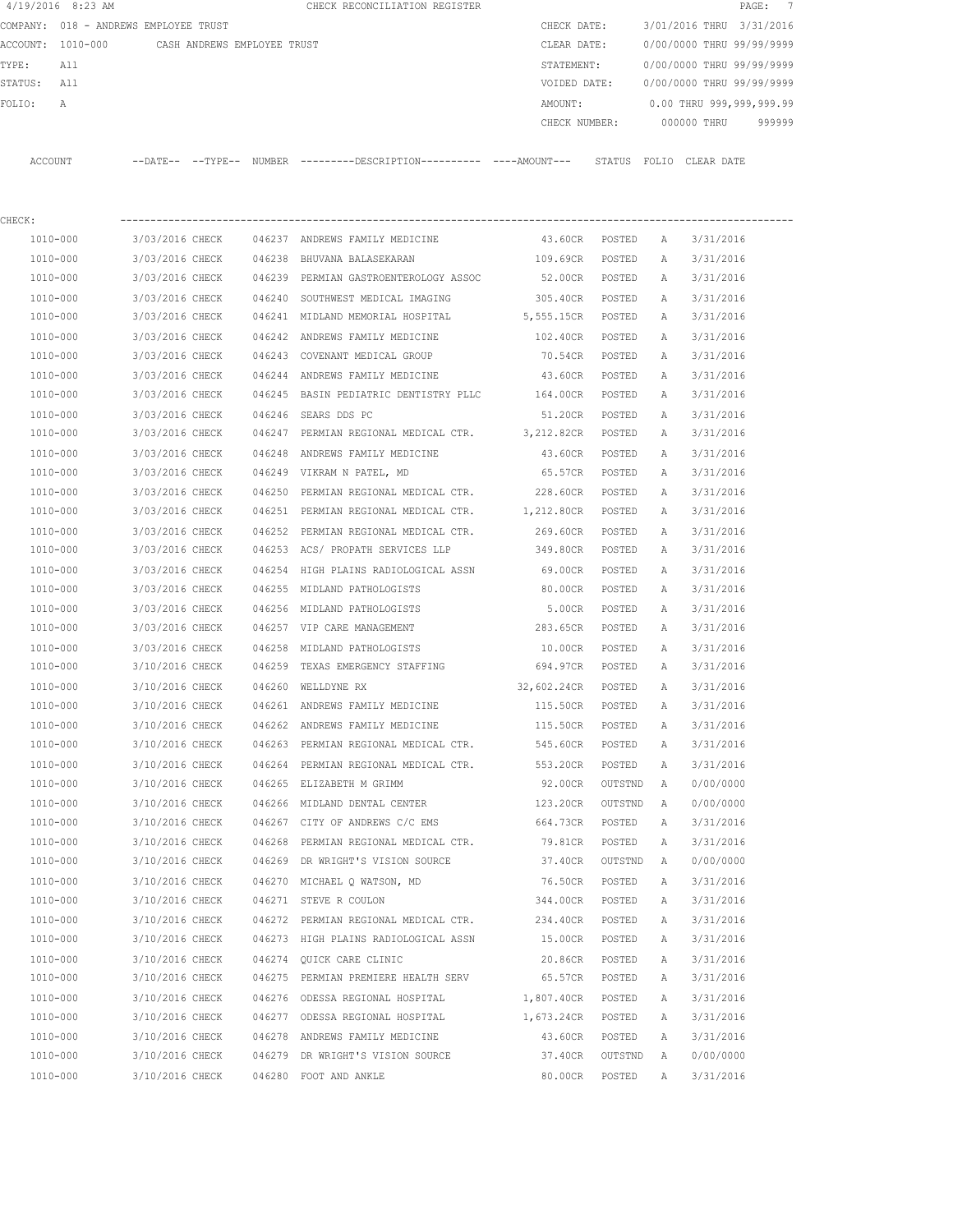|         | 4/19/2016 8:23 AM |                                       |        | CHECK RECONCILIATION REGISTER                |               |                           |            | PAGE:  | - 8 |
|---------|-------------------|---------------------------------------|--------|----------------------------------------------|---------------|---------------------------|------------|--------|-----|
|         |                   | COMPANY: 018 - ANDREWS EMPLOYEE TRUST |        |                                              | CHECK DATE:   | 3/01/2016 THRU 3/31/2016  |            |        |     |
|         | ACCOUNT: 1010-000 | CASH ANDREWS EMPLOYEE TRUST           |        |                                              | CLEAR DATE:   | 0/00/0000 THRU 99/99/9999 |            |        |     |
| TYPE:   | All               |                                       |        |                                              | STATEMENT:    | 0/00/0000 THRU 99/99/9999 |            |        |     |
| STATUS: | All               |                                       |        |                                              | VOIDED DATE:  | 0/00/0000 THRU 99/99/9999 |            |        |     |
| FOLTO:  | A                 |                                       |        |                                              | AMOUNT:       | 0.00 THRU 999,999,999.99  |            |        |     |
|         |                   |                                       |        |                                              | CHECK NUMBER: | 000000 THRU               |            | 999999 |     |
|         |                   |                                       |        |                                              |               |                           |            |        |     |
| ACCOUNT |                   | $--$ DATE $- --$ TYPE $--$            | NUMBER | ---------DESCRIPTION---------- ----AMOUNT--- | STATUS        | FOLTO                     | CLEAR DATE |        |     |
|         |                   |                                       |        |                                              |               |                           |            |        |     |

| CHECK:   |                 |                                                       |                  |        |   |           |
|----------|-----------------|-------------------------------------------------------|------------------|--------|---|-----------|
| 1010-000 | 3/10/2016 CHECK | 046281 JERRY WADE                                     | 237.00CR POSTED  |        | A | 3/31/2016 |
| 1010-000 | 3/10/2016 CHECK | 046282 PERMIAN REGIONAL MEDICAL CTR. 38.27CR          |                  | POSTED | Α | 3/31/2016 |
| 1010-000 | 3/10/2016 CHECK | 046283 JERRY WADE                                     | 163.00CR         | POSTED | Α | 3/31/2016 |
| 1010-000 | 3/10/2016 CHECK | 046284 MIDLAND MEMORIAL HOSPITAL 641.92CR POSTED      |                  |        | Α | 3/31/2016 |
| 1010-000 | 3/10/2016 CHECK | 046285 CLINICAL PATHOLOGY LABORATORIE                 | 95.97CR POSTED   |        | Α | 3/31/2016 |
| 1010-000 | 3/10/2016 CHECK | 046286 CLINICAL PATHOLOGY LABORATORIE                 | 388.94CR POSTED  |        | A | 3/31/2016 |
| 1010-000 | 3/10/2016 CHECK | 046287 CLINICAL PATHOLOGY LABORATORIE                 | 109.99CR POSTED  |        | A | 3/31/2016 |
| 1010-000 | 3/10/2016 CHECK | 046288 CLINICAL PATHOLOGY LABORATORIE                 | 25.53CR          | POSTED | А | 3/31/2016 |
| 1010-000 | 3/10/2016 CHECK | 046289 VIP CARE MANAGEMENT                            | 491.35CR         | POSTED | А | 3/31/2016 |
| 1010-000 | 3/10/2016 CHECK | 046290 MIDLAND PATHOLOGISTS                           | 10.00CR          | POSTED | Α | 3/31/2016 |
| 1010-000 | 3/10/2016 CHECK | 046291 ANDREWS FAMILY MEDICINE 43.60CR                |                  | POSTED | Α | 3/31/2016 |
| 1010-000 | 3/10/2016 CHECK | 046292 JERRY WADE                                     | 160.00CR         | POSTED | Α | 3/31/2016 |
| 1010-000 | 3/10/2016 CHECK | 046293 VERONICA SANCHEZ-BERNUY 303.60CR               |                  | POSTED | Α | 3/31/2016 |
| 1010-000 | 3/10/2016 CHECK | 046294 PERMIAN REGIONAL MEDICAL CTR. 666.00CR         |                  | POSTED | Α | 3/31/2016 |
| 1010-000 | 3/10/2016 CHECK | 046295 ARTHRITIS & OSTEOPOROSIS ASSOC 205.24CR        |                  | POSTED | Α | 3/31/2016 |
| 1010-000 | 3/10/2016 CHECK | 046296 CHARLES A LIVELY MD                            | 109.69CR         | POSTED | Α | 3/31/2016 |
| 1010-000 | 3/10/2016 CHECK | 046297 SATISH NAYAK                                   | 34.50CR          | POSTED | Α | 3/31/2016 |
| 1010-000 | 3/10/2016 CHECK | 046298 MIDLAND PATHOLOGISTS                           | 10.00CR          | POSTED | A | 3/31/2016 |
| 1010-000 | 3/10/2016 CHECK | 046299 PERMIAN REGIONAL MEDICAL CTR.                  | 432.00CR         | POSTED | A | 3/31/2016 |
| 1010-000 | 3/10/2016 CHECK | 046300 MIDLAND PATHOLOGISTS                           | 10.00CR          | POSTED | А | 3/31/2016 |
| 1010-000 | 3/10/2016 CHECK | 046301 ECTOR COUNTY HOSPITAL DIST 471.59CR            |                  | POSTED | А | 3/31/2016 |
| 1010-000 | 3/10/2016 CHECK | 046302 MICHAEL K WILKERSON, DDS 192.00CR              |                  | POSTED | Α | 3/31/2016 |
| 1010-000 | 3/10/2016 CHECK | 046303 SEARS DDS PC                                   | 75.00CR          | POSTED | Α | 3/31/2016 |
| 1010-000 | 3/10/2016 CHECK | 046304 JERRY WADE                                     | 291.20CR         | POSTED | Α | 3/31/2016 |
| 1010-000 | 3/10/2016 CHECK | 046305 PERMIAN REGIONAL MEDICAL CTR. 202.68CR         |                  | POSTED | Α | 3/31/2016 |
| 1010-000 | 3/10/2016 CHECK | 046306 ECTOR COUNTY HOSPITAL DIST 2,514.86CR          |                  | POSTED | А | 3/31/2016 |
| 1010-000 | 3/10/2016 CHECK | 046307 MCH PROFESSIONAL CARE PATHOLOG                 | 73.08CR          | POSTED | Α | 3/31/2016 |
| 1010-000 | 3/10/2016 CHECK | 046308 MCH PROFESSIONAL CARE PATHOLOG                 | 105.45CR         | POSTED | Α | 3/31/2016 |
| 1010-000 | 3/10/2016 CHECK | 046309 MCH PROFESSIONAL CARE PATHOLOG                 | 39.39CR POSTED   |        | Α | 3/31/2016 |
| 1010-000 | 3/10/2016 CHECK | 046310 VERONICA SANCHEZ-BERNUY                        | 257.00CR         | POSTED | Α | 3/31/2016 |
| 1010-000 | 3/10/2016 CHECK | 046311 ADVANCED NEUROSCIENCE CLINIC                   | 660.28CR OUTSTND |        | A | 0/00/0000 |
| 1010-000 | 3/10/2016 CHECK | 046312 ANDREWS FAMILY MEDICINE                        | 43.60CR          | POSTED | A | 3/31/2016 |
| 1010-000 | 3/10/2016 CHECK | 046313 CLINICAL PATHOLOGY LABORATORIE 191.60CR POSTED |                  |        | A | 3/31/2016 |
| 1010-000 | 3/10/2016 CHECK | 046314 CLINICAL PATHOLOGY LABORATORIE 107.11CR        |                  | POSTED | A | 3/31/2016 |
| 1010-000 | 3/10/2016 CHECK | 046315 BASIN PEDIATRIC DENTISTRY PLLC                 | 523.20CR         | POSTED | Α | 3/31/2016 |
| 1010-000 | 3/10/2016 CHECK | 046316 PERMIAN REGIONAL MEDICAL CTR.                  | 1,357.02CR       | POSTED | Α | 3/31/2016 |
| 1010-000 | 3/10/2016 CHECK | 046317 PERMIAN REGIONAL MEDICAL CTR.                  | 102.40CR         | POSTED | Α | 3/31/2016 |
| 1010-000 | 3/10/2016 CHECK | 046318 WEST TEXAS ALLERGY PA                          | 52.42CR          | POSTED | Α | 3/31/2016 |
| 1010-000 | 3/10/2016 CHECK | 046319 ANDREWS FAMILY MEDICINE                        | 43.60CR          | POSTED | Α | 3/31/2016 |
| 1010-000 | 3/10/2016 CHECK | 046320 PERMIAN REGIONAL MEDICAL CTR.                  | 29.20CR          | POSTED | Α | 3/31/2016 |
| 1010-000 | 3/10/2016 CHECK | 046321 ANDREWS FAMILY MEDICINE                        | 43.60CR          | POSTED | Α | 3/31/2016 |
| 1010-000 | 3/10/2016 CHECK | 046322 MIDLAND PATHOLOGISTS                           | 142.92CR         | POSTED | Α | 3/31/2016 |
| 1010-000 | 3/17/2016 CHECK | 046323 ACS/ AMERIPATH 5.01A CORPORAT                  | 21.92CR          | POSTED | Α | 3/31/2016 |
| 1010-000 | 3/17/2016 CHECK | 046324 ACS/ AMERIPATH 5.01A CORPORAT                  | 63.15CR          | POSTED | Α | 3/31/2016 |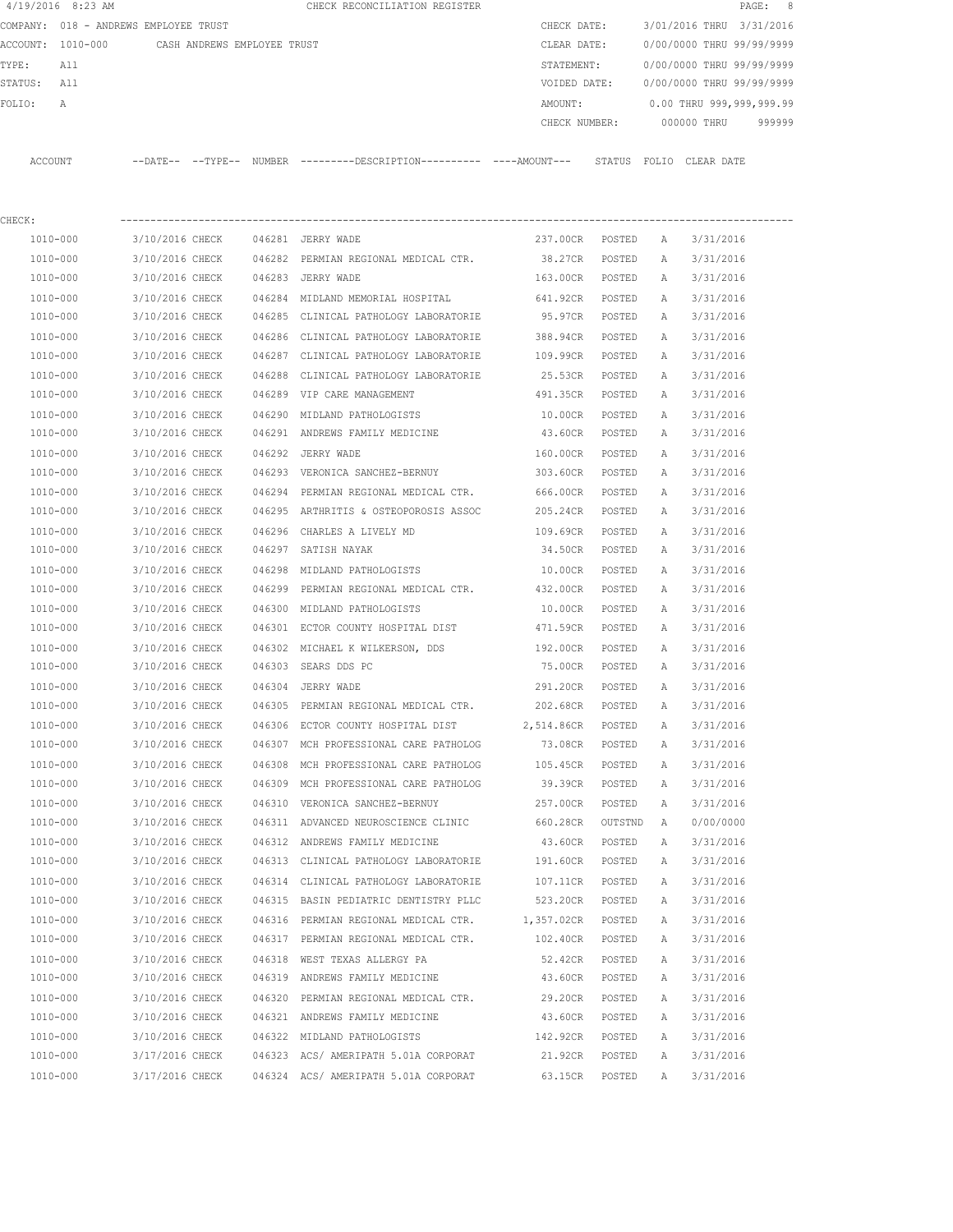|         | $4/19/2016$ 8:23 AM                   |                 |                             |        | CHECK RECONCILIATION REGISTER                                                                |                |         |   |                           | 9<br>$\texttt{PAGE}$ : |
|---------|---------------------------------------|-----------------|-----------------------------|--------|----------------------------------------------------------------------------------------------|----------------|---------|---|---------------------------|------------------------|
|         | COMPANY: 018 - ANDREWS EMPLOYEE TRUST |                 |                             |        |                                                                                              | CHECK DATE:    |         |   | 3/01/2016 THRU 3/31/2016  |                        |
|         | ACCOUNT: 1010-000                     |                 | CASH ANDREWS EMPLOYEE TRUST |        |                                                                                              | CLEAR DATE:    |         |   | 0/00/0000 THRU 99/99/9999 |                        |
| TYPE:   | All                                   |                 |                             |        |                                                                                              | STATEMENT:     |         |   | 0/00/0000 THRU 99/99/9999 |                        |
| STATUS: | All                                   |                 |                             |        |                                                                                              | VOIDED DATE:   |         |   | 0/00/0000 THRU 99/99/9999 |                        |
| FOLIO:  | А                                     |                 |                             |        |                                                                                              | AMOUNT:        |         |   | 0.00 THRU 999,999,999.99  |                        |
|         |                                       |                 |                             |        |                                                                                              | CHECK NUMBER:  |         |   | 000000 THRU               | 999999                 |
|         | ACCOUNT                               |                 |                             |        | --DATE-- --TYPE-- NUMBER ---------DESCRIPTION---------- ----AMOUNT--- STATUS FOLIO CLEARDATE |                |         |   |                           |                        |
| CHECK:  |                                       |                 |                             |        |                                                                                              |                |         |   |                           |                        |
|         | 1010-000                              | 3/17/2016 CHECK |                             |        | 046325 ACS/AMERIPATH 5.01A CORPORAT                                                          | 62.14CR POSTED |         | Α | 3/31/2016                 |                        |
|         | 1010-000                              | 3/17/2016 CHECK |                             |        | 046326 ACS/AMERIPATH 5.01A CORPORAT                                                          | 8.47CR         | POSTED  | Α | 3/31/2016                 |                        |
|         | 1010-000                              | 3/17/2016 CHECK |                             |        | 046327 PERMIAN REGIONAL MEDICAL CTR.                                                         | 785.60CR       | POSTED  | Α | 3/31/2016                 |                        |
|         | 1010-000                              | 3/17/2016 CHECK |                             |        | 046328 HIGH PLAINS RADIOLOGICAL ASSN                                                         | 122.00CR       | OUTSTND | A | 0/00/0000                 |                        |
|         | 1010-000                              | 3/17/2016 CHECK |                             |        | 046329 ODESSA SLEEP ASSOCIATES                                                               | 64.60CR        | OUTSTND | Α | 0/00/0000                 |                        |
|         | 1010-000                              | 3/17/2016 CHECK |                             |        | 046330 MCH PROCARE HOSPITAL BASED                                                            | 13.55CR        | OUTSTND | A | 0/00/0000                 |                        |
|         | 1010-000                              | 3/17/2016 CHECK |                             |        | 046331 JERRY WADE                                                                            | 227.00CR       | OUTSTND | Α | 0/00/0000                 |                        |
|         | 1010-000                              | 3/17/2016 CHECK |                             |        | 046332 HIGH PLAINS RADIOLOGICAL ASSN                                                         | 160.00CR       | OUTSTND | Α | 0/00/0000                 |                        |
|         | 1010-000                              | 3/17/2016 CHECK |                             |        | 046333 WEST TEXAS ALLERGY PA                                                                 | 271.29CR       | OUTSTND | A | 0/00/0000                 |                        |
|         | 1010-000                              | 3/17/2016 CHECK |                             |        | 046334 DR WRIGHT'S VISION SOURCE                                                             | 37.40CR        | OUTSTND | A | 0/00/0000                 |                        |
|         | 1010-000                              | 3/17/2016 CHECK |                             |        | 046335 DR WRIGHT'S VISION SOURCE                                                             | 37.40CR        | OUTSTND | A | 0/00/0000                 |                        |
|         | 1010-000                              | 3/17/2016 CHECK |                             |        | 046336 MIDLAND PATHOLOGISTS                                                                  | 41.50CR        | OUTSTND | Α | 0/00/0000                 |                        |
|         | 1010-000                              | 3/17/2016 CHECK |                             |        | 046337 ECTOR COUNTY HOSPITAL DIST                                                            | 824.40CR       | OUTSTND | A | 0/00/0000                 |                        |
|         | 1010-000                              | 3/17/2016 CHECK |                             | 046338 | MIDLAND PATHOLOGISTS                                                                         | 5.00CR         | OUTSTND | Α | 0/00/0000                 |                        |
|         | 1010-000                              | 3/17/2016 CHECK |                             |        | 046339 SATISH NAYAK                                                                          | 34.50CR        | OUTSTND | A | 0/00/0000                 |                        |
|         | 1010-000                              | 3/17/2016 CHECK |                             |        | 046340 DR WRIGHT'S VISION SOURCE                                                             | 105.60CR       | OUTSTND | Α | 0/00/0000                 |                        |
|         | 1010-000                              | 3/17/2016 CHECK |                             |        | 046341 SOUTHWEST MEDICAL IMAGING                                                             | 45.60CR        | OUTSTND | A | 0/00/0000                 |                        |
|         | 1010-000                              | 3/17/2016 CHECK |                             | 046342 | SATISH NAYAK                                                                                 | 34.50CR        | OUTSTND | Α | 0/00/0000                 |                        |
|         | 1010-000                              | 3/17/2016 CHECK |                             |        | 046343 ANDREWS FAMILY MEDICINE                                                               | 43.60CR        | POSTED  | Α | 3/31/2016                 |                        |
|         | 1010-000                              | 3/17/2016 CHECK |                             | 046344 | ST MATTHEW DERM CLINIC PA                                                                    | 131.31CR       | OUTSTND | Α | 0/00/0000                 |                        |
|         | 1010-000                              | 3/17/2016 CHECK |                             | 046345 | MIDLAND PATHOLOGISTS                                                                         | 5.00CR         | OUTSTND | Α | 0/00/0000                 |                        |
|         | 1010-000                              | 3/17/2016 CHECK |                             | 046346 | TEXAS ONCOLOGY, P.A.                                                                         | 109.69CR       | OUTSTND | Α | 0/00/0000                 |                        |
|         | 1010-000                              | 3/17/2016 CHECK |                             | 046347 | TEXAS ONCOLOGY, P.A.                                                                         | 12.83CR        | OUTSTND | A | 0/00/0000                 |                        |
|         | 1010-000                              | 3/17/2016 CHECK |                             |        | 046348 TEXAS ONCOLOGY, P.A.                                                                  | 9.84CR         | OUTSTND | A | 0/00/0000                 |                        |
|         | 1010-000                              | 3/17/2016 CHECK |                             |        | 046349 TEXAS ONCOLOGY, P.A.                                                                  | 4.21CR         | OUTSTND | A | 0/00/0000                 |                        |
|         | $1010 - 000$                          | 3/17/2016 CHECK |                             |        | 046350 TEXAS ONCOLOGY, P.A.                                                                  | 17.11CR        | OUTSTND | Α | 0/00/0000                 |                        |
|         | 1010-000                              | 3/17/2016 CHECK |                             |        | 046351 SATISH NAYAK                                                                          | 34.50CR        | OUTSTND | Α | 0/00/0000                 |                        |
|         | 1010-000                              | 3/17/2016 CHECK |                             |        | 046352 MCH PROFESSIONAL CARE PATHOLOG                                                        | 65.57CR        | OUTSTND | Α | 0/00/0000                 |                        |
|         | 1010-000                              | 3/17/2016 CHECK |                             |        | 046353 ACS/ MINIMED DISTRIBUTION COR                                                         | 84.16CR        | POSTED  | Α | 3/31/2016                 |                        |
|         | 1010-000                              | 3/17/2016 CHECK |                             |        | 046354 SATISH NAYAK                                                                          | 280.52CR       | OUTSTND | Α | 0/00/0000                 |                        |
|         | 1010-000                              | 3/17/2016 CHECK |                             |        | 046355 SATISH NAYAK                                                                          | 253.05CR       | OUTSTND | Α | 0/00/0000                 |                        |
|         | 1010-000                              | 3/17/2016 CHECK |                             |        | 046356 TEXAS EMERGENCY STAFFING                                                              | 338.42CR       | OUTSTND | Α | 0/00/0000                 |                        |
|         | 1010-000                              | 3/17/2016 CHECK |                             |        | 046357 MIDLAND PATHOLOGISTS                                                                  | 57.00CR        | OUTSTND | Α | 0/00/0000                 |                        |
|         | $1010 - 000$                          | 3/17/2016 CHECK |                             |        | 046358 MIDLAND PATHOLOGISTS                                                                  | 18.00CR        | OUTSTND | Α | 0/00/0000                 |                        |
|         | 1010-000                              | 3/17/2016 CHECK |                             |        | 046359 PERMIAN REGIONAL MEDICAL CTR. 1,364.40CR                                              |                | POSTED  | Α | 3/31/2016                 |                        |
|         | 1010-000                              | 3/17/2016 CHECK |                             |        | 046360 HIGH PLAINS RADIOLOGICAL ASSN                                                         | 67.50CR        | OUTSTND | Α | 0/00/0000                 |                        |
|         | 1010-000                              | 3/17/2016 CHECK |                             |        | 046361 BASIN DENTISTRY ANDREWS PLLC                                                          | 109.00CR       | POSTED  | Α | 3/31/2016                 |                        |
|         | 1010-000                              | 3/17/2016 CHECK |                             |        | 046362 PERMIAN PREMIERE HEALTH SERV                                                          | 181.45CR       | OUTSTND | Α | 0/00/0000                 |                        |
|         | 1010-000                              | 3/17/2016 CHECK |                             |        | 046363 MIDLAND PATHOLOGISTS                                                                  | 33.00CR        | OUTSTND | Α | 0/00/0000                 |                        |
|         | 1010-000                              | 3/17/2016 CHECK |                             |        | 046364 HIGH PLAINS RADIOLOGICAL ASSN                                                         | 18.00CR        | OUTSTND | Α | 0/00/0000                 |                        |
|         | 1010-000                              | 3/17/2016 CHECK |                             |        | 046365 TEXAS EMERGENCY STAFFING                                                              | 1,004.90CR     | OUTSTND | Α | 0/00/0000                 |                        |
|         | 1010-000                              | 3/17/2016 CHECK |                             |        | 046366 PERMIAN GASTROENTEROLOGY ASSOC                                                        | 52.00CR        | OUTSTND | A | 0/00/0000                 |                        |
|         | 1010-000                              | 3/17/2016 CHECK |                             |        | 046367 PERMIAN REGIONAL MEDICAL CTR.                                                         | 65.20CR        | POSTED  | Α | 3/31/2016                 |                        |
|         | 1010-000                              | 3/17/2016 CHECK |                             |        | 046368 JAMES HARPER OPTOMATRIST                                                              | 146.30CR       | OUTSTND | A | 0/00/0000                 |                        |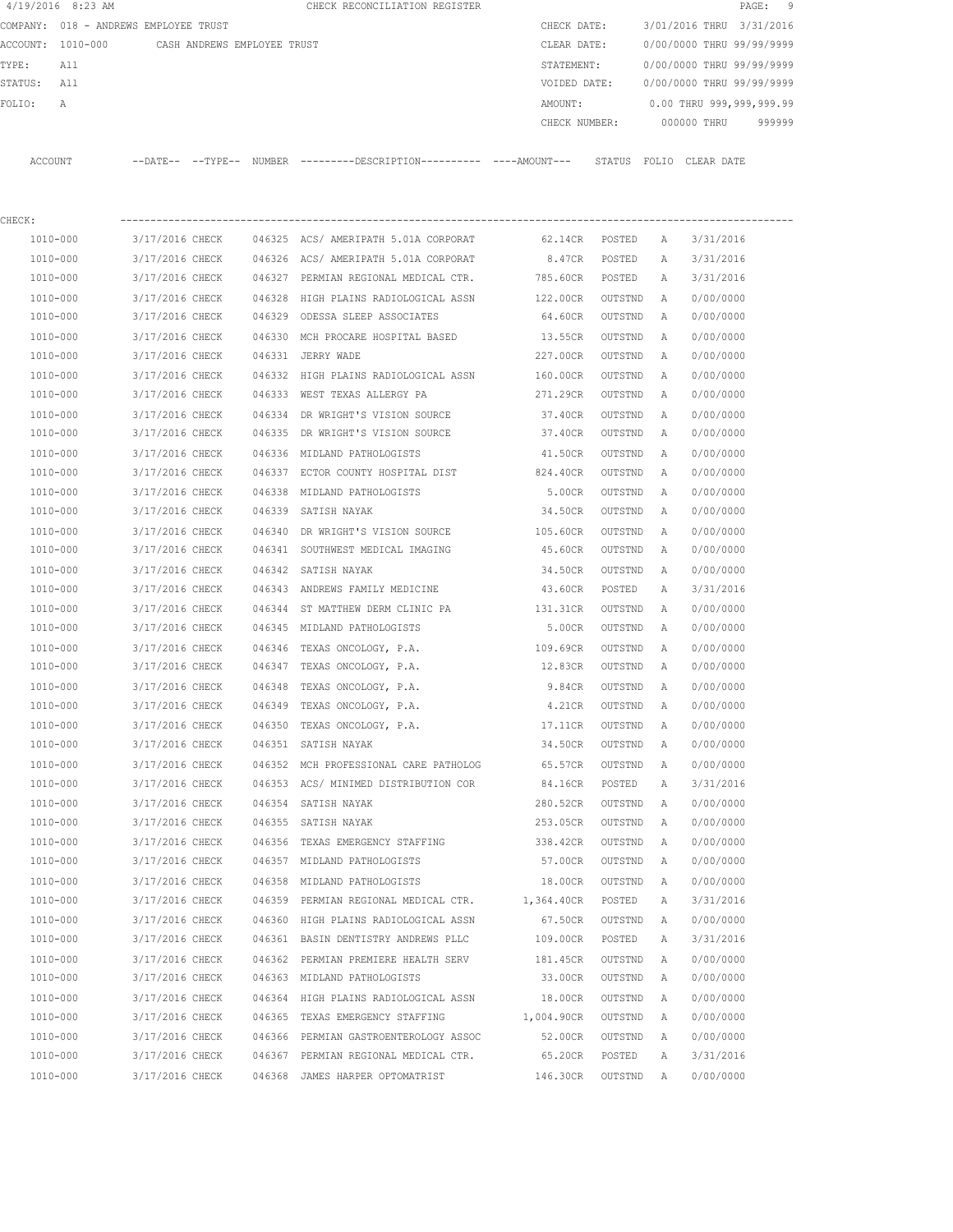|         | $4/19/2016$ 8:23 AM                   |                 |                             |        | CHECK RECONCILIATION REGISTER                                                             |                     |         |   |                           | PAGE: 10 |
|---------|---------------------------------------|-----------------|-----------------------------|--------|-------------------------------------------------------------------------------------------|---------------------|---------|---|---------------------------|----------|
|         | COMPANY: 018 - ANDREWS EMPLOYEE TRUST |                 |                             |        |                                                                                           | CHECK DATE:         |         |   | 3/01/2016 THRU 3/31/2016  |          |
|         | ACCOUNT: 1010-000                     |                 | CASH ANDREWS EMPLOYEE TRUST |        |                                                                                           | CLEAR DATE:         |         |   | 0/00/0000 THRU 99/99/9999 |          |
| TYPE:   | All                                   |                 |                             |        |                                                                                           | STATEMENT:          |         |   | 0/00/0000 THRU 99/99/9999 |          |
| STATUS: | All                                   |                 |                             |        |                                                                                           | VOIDED DATE:        |         |   | 0/00/0000 THRU 99/99/9999 |          |
| FOLIO:  | Α                                     |                 |                             |        |                                                                                           | AMOUNT:             |         |   | 0.00 THRU 999,999,999.99  |          |
|         |                                       |                 |                             |        |                                                                                           | CHECK NUMBER:       |         |   | 000000 THRU               | 999999   |
|         | ACCOUNT                               |                 |                             |        | --DATE-- --TYPE-- NUMBER --------DESCRIPTION--------- ---AMOUNT--- STATUS FOLIO CLEARDATE |                     |         |   |                           |          |
| CHECK:  |                                       |                 |                             |        |                                                                                           |                     |         |   |                           |          |
|         | 1010-000                              | 3/17/2016 CHECK |                             |        | 046369 PERMIAN REGIONAL MEDICAL CTR.                                                      | 512.80CR POSTED     |         | A | 3/31/2016                 |          |
|         | 1010-000                              | 3/17/2016 CHECK |                             |        | 046370 HIGH PLAINS RADIOLOGICAL ASSN                                                      | 69.00CR             | OUTSTND | A | 0/00/0000                 |          |
|         | 1010-000                              | 3/17/2016 CHECK |                             |        | 046371 HIGH PLAINS RADIOLOGICAL ASSN                                                      | 13.00CR             | OUTSTND | A | 0/00/0000                 |          |
|         | 1010-000                              | 3/17/2016 CHECK |                             |        | 046372 MIDLAND PATHOLOGISTS                                                               | 5.00CR              | OUTSTND | Α | 0/00/0000                 |          |
|         | 1010-000                              | 3/24/2016 CHECK |                             |        | 046373 WELLDYNE RX                                                                        | 32,576.13CR OUTSTND |         | Α | 0/00/0000                 |          |
|         | 1010-000                              | 3/24/2016 CHECK |                             | 046374 | BASIN PEDIATRIC DENTISTRY PLLC                                                            | 142.00CR            | OUTSTND | Α | 0/00/0000                 |          |
|         | 1010-000                              | 3/24/2016 CHECK |                             |        | 046375 BASIN PEDIATRIC DENTISTRY PLLC                                                     | 142.00CR            | OUTSTND | Α | 0/00/0000                 |          |
|         | 1010-000                              | 3/24/2016 CHECK |                             |        | 046376 MIDLAND PATHOLOGISTS                                                               | 30.66CR             | OUTSTND | A | 0/00/0000                 |          |
|         | 1010-000                              | 3/24/2016 CHECK |                             |        | 046377 VIP CARE MANAGEMENT                                                                | 671.15CR            | OUTSTND | A | 0/00/0000                 |          |
|         | 1010-000                              | 3/24/2016 CHECK |                             | 046378 | PERMIAN REGIONAL MEDICAL CTR. 116.84CR                                                    |                     | OUTSTND | A | 0/00/0000                 |          |
|         | 1010-000                              | 3/24/2016 CHECK |                             |        | 046379 MIDLAND PATHOLOGISTS                                                               | 30.00CR             | OUTSTND | Α | 0/00/0000                 |          |
|         | 1010-000                              | 3/24/2016 CHECK |                             | 046380 | MIDLAND PATHOLOGISTS                                                                      | 40.00CR             | OUTSTND | Α | 0/00/0000                 |          |
|         | 1010-000                              | 3/24/2016 CHECK |                             |        | 046381 PERMIAN REGIONAL MEDICAL CTR. 234.40CR                                             |                     | OUTSTND | Α | 0/00/0000                 |          |
|         | 1010-000                              | 3/24/2016 CHECK |                             |        | 046382 HIGH PLAINS RADIOLOGICAL ASSN                                                      | 15.00CR             | OUTSTND | Α | 0/00/0000                 |          |
|         | 1010-000                              | 3/24/2016 CHECK |                             |        | 046383 PERMIAN REGIONAL MEDICAL CTR.                                                      | 29.20CR             | OUTSTND | Α | 0/00/0000                 |          |
|         | 1010-000                              | 3/24/2016 CHECK |                             | 046384 | PERMIAN REGIONAL MEDICAL CTR.                                                             | 164.88CR            | OUTSTND | Α | 0/00/0000                 |          |
|         | 1010-000                              | 3/24/2016 CHECK |                             |        | 046385 ADVANCED NEUROSCIENCE CLINIC                                                       | 913.43CR            | OUTSTND | A | 0/00/0000                 |          |
|         | 1010-000                              | 3/24/2016 CHECK |                             | 046386 | ADVANCED NEUROSCIENCE CLINIC                                                              | 37.37CR             | OUTSTND | Α | 0/00/0000                 |          |
|         | 1010-000                              | 3/24/2016 CHECK |                             | 046387 | PERMIAN CARDIOLOGY ASSOCIATES                                                             | 125.23CR            | OUTSTND | A | 0/00/0000                 |          |
|         | 1010-000                              | 3/24/2016 CHECK |                             | 046388 | PERMIAN REGIONAL MEDICAL CTR.                                                             | 127.80CR            | OUTSTND | A | 0/00/0000                 |          |
|         | 1010-000                              | 3/24/2016 CHECK |                             | 046389 | JERRY WADE                                                                                | 58.00CR             | OUTSTND | Α | 0/00/0000                 |          |
|         | 1010-000                              | 3/24/2016 CHECK |                             | 046390 | SEARS DDS PC                                                                              | 190.00CR            | OUTSTND | Α | 0/00/0000                 |          |
|         | 1010-000                              | 3/24/2016 CHECK |                             |        | 046391 PERMIAN PREMIERE HEALTH SERV                                                       | 65.57CR             | OUTSTND | Α | 0/00/0000                 |          |
|         | 1010-000                              | 3/24/2016 CHECK |                             |        | 046392 ECTOR COUNTY HOSPITAL DIST 2.261.24CR                                              |                     | OUTSTND | A | 0/00/0000                 |          |
|         | 1010-000                              | 3/24/2016 CHECK |                             | 046393 | SOUTHWEST MEDICAL IMAGING                                                                 | 40.80CR             | OUTSTND | Α | 0/00/0000                 |          |
|         | 1010-000                              | 3/24/2016 CHECK |                             |        | 046394 QUICK CARE CLINIC                                                                  | 20.86CR             | OUTSTND | A | 0/00/0000                 |          |
|         | 1010-000                              | 3/24/2016 CHECK |                             |        | 046395 ST MATTHEW DERM CLINIC PA                                                          | 109.69CR            | OUTSTND | Α | 0/00/0000                 |          |
|         | $1010 - 000$                          | 3/24/2016 CHECK |                             |        | 046396 SATISH NAYAK                                                                       | 34.50CR             | OUTSTND | Α | 0/00/0000                 |          |
|         | 1010-000                              | 3/24/2016 CHECK |                             |        | 046397 SURESH PRASAD, MD, PA                                                              | 65.57CR             | OUTSTND | Α | 0/00/0000                 |          |
|         | 1010-000                              | 3/24/2016 CHECK |                             | 046398 | MIDLAND PATHOLOGISTS                                                                      | 20.00CR             | OUTSTND | Α | 0/00/0000                 |          |
|         | 1010-000                              | 3/24/2016 CHECK |                             | 046399 | PERMIAN REGIONAL MEDICAL CTR.                                                             | 1,098.90CR          | OUTSTND | Α | 0/00/0000                 |          |
|         | 1010-000                              | 3/24/2016 CHECK |                             |        | 046400 HIGH PLAINS RADIOLOGICAL ASSN                                                      | 29.00CR             | OUTSTND | Α | 0/00/0000                 |          |
|         | 1010-000                              | 3/24/2016 CHECK |                             |        | 046401 HIGH PLAINS RADIOLOGICAL ASSN                                                      | 110.70CR            | OUTSTND | Α | 0/00/0000                 |          |
|         | 1010-000                              | 3/24/2016 CHECK |                             |        | 046402 HIGH PLAINS RADIOLOGICAL ASSN                                                      | 15.00CR             | OUTSTND | Α | 0/00/0000                 |          |
|         | 1010-000                              | 3/24/2016 CHECK |                             |        | 046403 MCH PROCARE HOSPITAL BASED                                                         | 13.01CR             | OUTSTND | Α | 0/00/0000                 |          |
|         | 1010-000                              | 3/24/2016 CHECK |                             |        | 046404 MCH PROCARE HOSPITAL BASED                                                         | 114.69CR            | OUTSTND | Α | 0/00/0000                 |          |
|         | 1010-000                              | 3/24/2016 CHECK |                             |        | 046405 ECTOR COUNTY HOSPITAL DIST                                                         | 214.96CR            | OUTSTND | Α | 0/00/0000                 |          |
|         | 1010-000                              | 3/24/2016 CHECK |                             |        | 046406 ANDREWS FAMILY MEDICINE                                                            | 43.60CR             | OUTSTND | Α | 0/00/0000                 |          |
|         | 1010-000                              | 3/24/2016 CHECK |                             |        | 046407 BASIN PEDIATRIC DENTISTRY PLLC                                                     | 180.00CR            | OUTSTND | Α | 0/00/0000                 |          |
|         | 1010-000                              | 3/24/2016 CHECK |                             |        | 046408 BASIN PEDIATRIC DENTISTRY PLLC                                                     | 142.00CR            | OUTSTND | Α | 0/00/0000                 |          |
|         | 1010-000                              | 3/24/2016 CHECK |                             |        | 046409 HIGH PLAINS RADIOLOGICAL ASSN                                                      | 15.00CR             | OUTSTND | Α | 0/00/0000                 |          |
|         | 1010-000                              | 3/24/2016 CHECK |                             |        | 046410 ADVANCED NEUROSCIENCE CLINIC                                                       | 207.21CR            | OUTSTND | Α | 0/00/0000                 |          |
|         | 1010-000                              | 3/24/2016 CHECK |                             |        | 046411 VERONICA SANCHEZ-BERNUY                                                            | 242.60CR            | OUTSTND | Α | 0/00/0000                 |          |
|         | 1010-000                              | 3/24/2016 CHECK |                             |        | 046412 PERMIAN REGIONAL MEDICAL CTR.                                                      | 2,604.06CR          | OUTSTND | A | 0/00/0000                 |          |
|         |                                       |                 |                             |        |                                                                                           |                     |         |   |                           |          |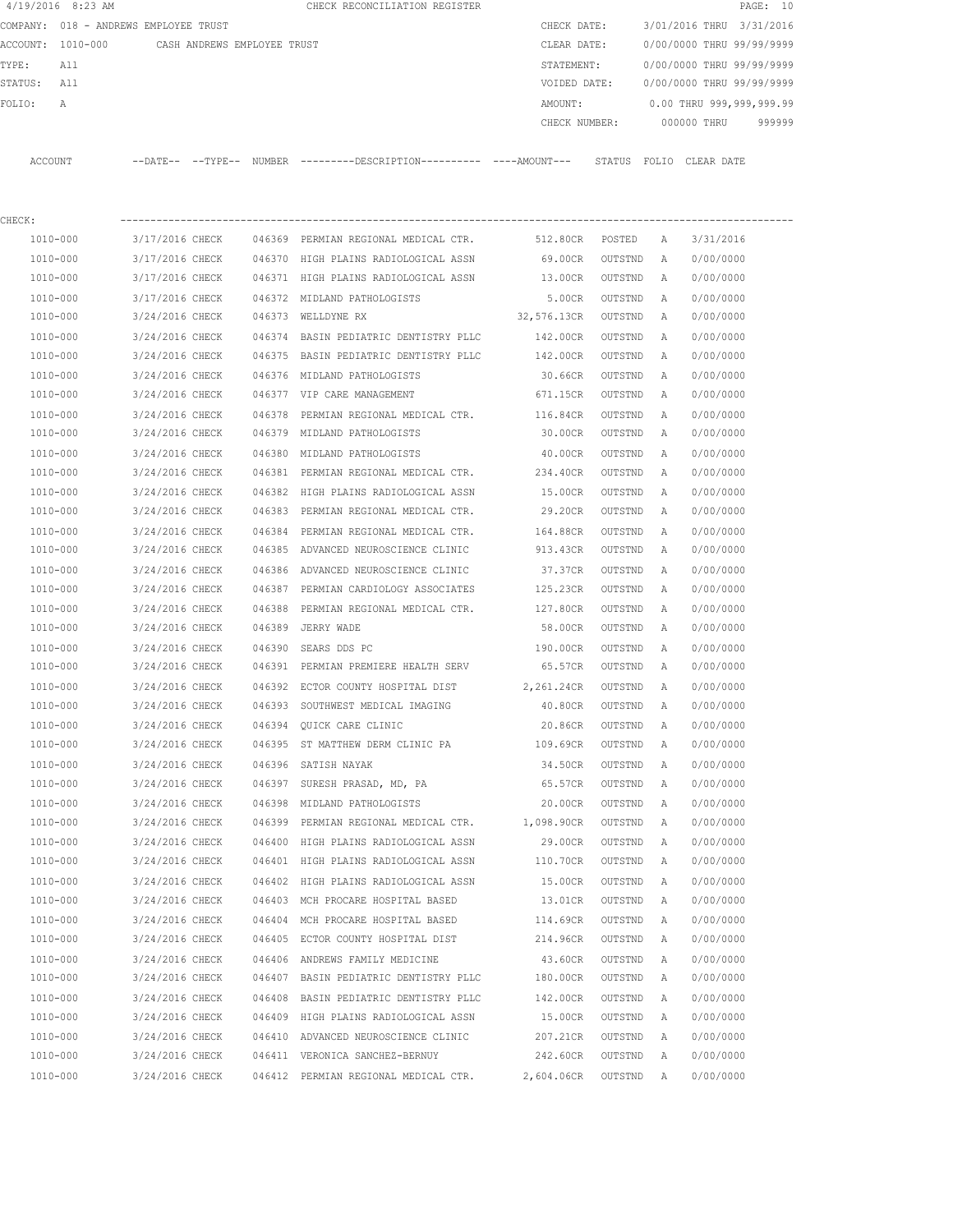|         | 4/19/2016 8:23 AM |                                               |        | CHECK RECONCILIATION REGISTER                |               |              |             |            | PAGE: 11                  |
|---------|-------------------|-----------------------------------------------|--------|----------------------------------------------|---------------|--------------|-------------|------------|---------------------------|
|         |                   | COMPANY: 018 - ANDREWS EMPLOYEE TRUST         |        |                                              | CHECK DATE:   |              |             |            | 3/01/2016 THRU 3/31/2016  |
|         |                   | ACCOUNT: 1010-000 CASH ANDREWS EMPLOYEE TRUST |        |                                              | CLEAR DATE:   |              |             |            | 0/00/0000 THRU 99/99/9999 |
| TYPE:   | All               |                                               |        |                                              | STATEMENT:    |              |             |            | 0/00/0000 THRU 99/99/9999 |
| STATUS: | All               |                                               |        |                                              | VOIDED DATE:  |              |             |            | 0/00/0000 THRU 99/99/9999 |
| FOLIO:  | A                 |                                               |        |                                              | AMOUNT:       |              |             |            | 0.00 THRU 999,999,999.99  |
|         |                   |                                               |        |                                              | CHECK NUMBER: |              | 000000 THRU |            | 999999                    |
|         |                   |                                               |        |                                              |               |              |             |            |                           |
| ACCOUNT |                   | $--$ DATE $- --$ TYPE $--$                    | NUMBER | ---------DESCRIPTION---------- ----AMOUNT--- |               | STATUS FOLIO |             | CLEAR DATE |                           |
|         |                   |                                               |        |                                              |               |              |             |            |                           |
|         |                   |                                               |        |                                              |               |              |             |            |                           |

| CHECK:                      |                                             |        |                             |                                                      |                   |         |              |           |
|-----------------------------|---------------------------------------------|--------|-----------------------------|------------------------------------------------------|-------------------|---------|--------------|-----------|
| 1010-000                    | 3/24/2016 CHECK 046413 MIDLAND PATHOLOGISTS |        |                             |                                                      | 10.00CR OUTSTND A |         |              | 0/00/0000 |
| 1010-000                    | 3/24/2016 CHECK                             |        |                             | 046414 HIGH PLAINS RADIOLOGICAL ASSN                 | 22.00CR           | OUTSTND | A            | 0/00/0000 |
| 1010-000                    | 3/24/2016 CHECK                             |        |                             | 046415 PERMIAN REGIONAL MEDICAL CTR.                 | 393.75CR          | OUTSTND | A            | 0/00/0000 |
| 1010-000                    | 3/24/2016 CHECK                             | 046416 |                             | PERMIAN REGIONAL MEDICAL CTR. 1,157.40CR             |                   | OUTSTND | $\mathbb{A}$ | 0/00/0000 |
| 1010-000                    | 3/24/2016 CHECK                             |        | 046417 MIDLAND PATHOLOGISTS |                                                      | 10.00CR           | OUTSTND | Α            | 0/00/0000 |
| 1010-000                    | 3/24/2016 CHECK                             | 046418 |                             | ANDREWS FAMILY MEDICINE                              | 43.60CR           | OUTSTND | $\mathbb{A}$ | 0/00/0000 |
| 1010-000                    | 3/24/2016 CHECK                             |        |                             | 046419 WEST TEXAS ENDOCRINOLOGY 1,355.00CR           |                   | OUTSTND | $\mathbb{A}$ | 0/00/0000 |
| 1010-000                    | 3/24/2016 CHECK                             |        |                             | 046420 M D ANDERSON CANCER CENTER 2,442.84CR         |                   | OUTSTND | Α            | 0/00/0000 |
| 1010-000                    | 3/24/2016 CHECK                             |        | 046421 AMARANATH GHANTA MD  |                                                      | 136.00CR          | OUTSTND | Α            | 0/00/0000 |
| 1010-000                    | 3/24/2016 CHECK                             |        | 046422 VIKRAM N PATEL, MD   |                                                      | 65.57CR           | OUTSTND | $\mathbb{A}$ | 0/00/0000 |
| 1010-000                    | 3/24/2016 CHECK                             |        |                             | 046423 HIGH PLAINS RADIOLOGICAL ASSN                 | 98.10CR           | OUTSTND | Α            | 0/00/0000 |
| 1010-000                    | 3/24/2016 CHECK                             |        |                             | 046424 HIGH PLAINS RADIOLOGICAL ASSN                 | 18.00CR           | OUTSTND | Α            | 0/00/0000 |
| 1010-000                    | 3/24/2016 CHECK                             |        |                             | 046425 HIGH PLAINS RADIOLOGICAL ASSN                 | 16.20CR           | OUTSTND | A            | 0/00/0000 |
| 1010-000                    | 3/24/2016 CHECK                             | 046426 |                             | HIGH PLAINS RADIOLOGICAL ASSN 16.20CR                |                   | OUTSTND | $\mathbb{A}$ | 0/00/0000 |
| 1010-000                    | 3/24/2016 CHECK                             |        |                             | 046427 HIGH PLAINS RADIOLOGICAL ASSN 18.00CR         |                   | OUTSTND | A            | 0/00/0000 |
| 1010-000                    | 3/24/2016 CHECK                             | 046428 |                             | HIGH PLAINS RADIOLOGICAL ASSN 16.20CR                |                   | OUTSTND | $\mathbb{A}$ | 0/00/0000 |
| 1010-000                    | 3/24/2016 CHECK                             |        |                             | 046429 HIGH PLAINS RADIOLOGICAL ASSN 19.80CR         |                   | OUTSTND | A            | 0/00/0000 |
| 1010-000                    | 3/24/2016 CHECK                             | 046430 |                             | PERMIAN REGIONAL MEDICAL CTR. 13,172.40CR            |                   | OUTSTND | A            | 0/00/0000 |
| 1010-000                    | 3/24/2016 CHECK                             |        |                             | 046431 PERMIAN REGIONAL MEDICAL CTR.                 | 2,020.11CR        | OUTSTND | A            | 0/00/0000 |
| 1010-000                    | 3/24/2016 CHECK                             |        |                             | 046432 PERMIAN REGIONAL MEDICAL CTR.                 | 166.93CR          | OUTSTND | $\mathbb{A}$ | 0/00/0000 |
| 1010-000                    | 3/24/2016 CHECK                             |        |                             | 046433 PERMIAN REGIONAL MEDICAL CTR.                 | 73.54CR           | OUTSTND | A            | 0/00/0000 |
| 1010-000                    | 3/24/2016 CHECK                             |        | 046434 SEARS DDS PC         |                                                      | 51.20CR           | OUTSTND | Α            | 0/00/0000 |
| 1010-000                    | 3/24/2016 CHECK                             |        |                             | 046435 VERONICA SANCHEZ-BERNUY                       | 197.00CR          | OUTSTND | A            | 0/00/0000 |
| 1010-000                    | 3/24/2016 CHECK                             | 046436 |                             | PERMIAN REGIONAL MEDICAL CTR. 234.40CR               |                   | OUTSTND | Α            | 0/00/0000 |
| 1010-000                    | 3/24/2016 CHECK                             |        |                             | 046437 HIGH PLAINS RADIOLOGICAL ASSN                 | 15.00CR           | OUTSTND | Α            | 0/00/0000 |
| 1010-000                    | 3/24/2016 CHECK                             | 046438 |                             | ANDREWS FAMILY MEDICINE                              | 115.94CR          | OUTSTND | $\mathbb{A}$ | 0/00/0000 |
| 1010-000                    | 3/24/2016 CHECK                             |        |                             | 046439 ANDREWS FAMILY MEDICINE                       | 390.23CR          | OUTSTND | Α            | 0/00/0000 |
| 1010-000                    | 3/24/2016 CHECK                             |        | 046440 MIDLAND PATHOLOGISTS |                                                      | 5.00CR            | OUTSTND | A            | 0/00/0000 |
| 1010-000                    | 3/24/2016 CHECK                             |        |                             | 046441 PERMIAN REGIONAL MEDICAL CTR. 234.40CR        |                   | OUTSTND | $\mathbb{A}$ | 0/00/0000 |
| 1010-000                    | 3/24/2016 CHECK                             |        |                             | 046442 HIGH PLAINS RADIOLOGICAL ASSN                 | 15.00CR           | OUTSTND | $\mathbb{A}$ | 0/00/0000 |
| 1010-000                    |                                             |        |                             | 3/24/2016 CHECK 046443 PERMIAN REGIONAL MEDICAL CTR. | 269.60CR          | OUTSTND | A            | 0/00/0000 |
| 1010-000                    |                                             |        |                             | 3/24/2016 CHECK 046444 MIDLAND TEXAS ORTHOPEDIC GRP  | 69.05CR OUTSTND A |         |              | 0/00/0000 |
| TOTALS FOR ACCOUNT 1010-000 |                                             |        | CHECK                       | TOTAL:                                               | 164,757.81CR      |         |              |           |
|                             |                                             |        | DEPOSIT                     | TOTAL:                                               | 0.00              |         |              |           |

|                | - - - - - - - - | - - - , - . |
|----------------|-----------------|-------------|
| DEPOSIT        | TOTAL:          | 0.00        |
| INTEREST       | TOTAL:          | 0.00        |
| MISCELLANEOUS  | TOTAL:          | 0.00        |
| SERVICE CHARGE | TOTAL:          | 0.00        |
| EFT            | TOTAL:          | 0.00        |
| BANK-DRAFT     | TOTAL:          | 0.00        |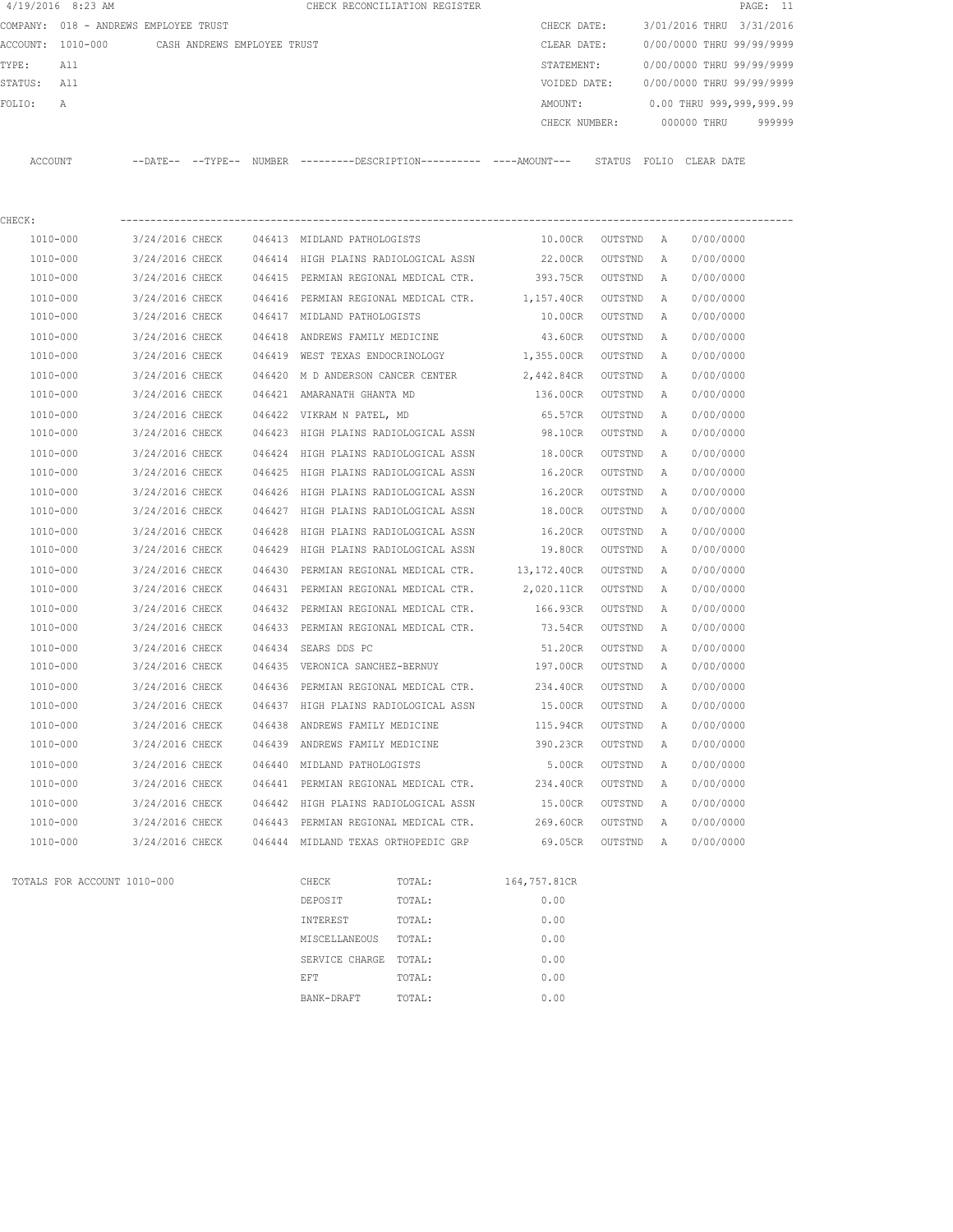|         | 4/19/2016 8:23 AM |                                               |          | CHECK RECONCILIATION REGISTER                                         |               |  |                         | PAGE: 12                  |  |
|---------|-------------------|-----------------------------------------------|----------|-----------------------------------------------------------------------|---------------|--|-------------------------|---------------------------|--|
|         |                   | COMPANY: 018 - ANDREWS EMPLOYEE TRUST         |          |                                                                       | CHECK DATE:   |  |                         | 3/01/2016 THRU 3/31/2016  |  |
|         |                   | ACCOUNT: 1010-000 CASH ANDREWS EMPLOYEE TRUST |          |                                                                       | CLEAR DATE:   |  |                         | 0/00/0000 THRU 99/99/9999 |  |
| TYPE:   | All               |                                               |          |                                                                       | STATEMENT:    |  |                         | 0/00/0000 THRU 99/99/9999 |  |
| STATUS: | All               |                                               |          |                                                                       | VOIDED DATE:  |  |                         | 0/00/0000 THRU 99/99/9999 |  |
| FOLIO:  | $\mathbb{A}$      |                                               |          |                                                                       | AMOUNT:       |  |                         | 0.00 THRU 999,999,999.99  |  |
|         |                   |                                               |          |                                                                       | CHECK NUMBER: |  | 000000 THRU             | 999999                    |  |
| ACCOUNT |                   |                                               |          | --DATE-- --TYPE-- NUMBER ---------DESCRIPTION---------- ----AMOUNT--- |               |  | STATUS FOLIO CLEAR DATE |                           |  |
|         |                   | TOTALS FOR ANDREWS EMPLOYEE TRUST             | CHECK    | TOTAL:                                                                | 164,757.81CR  |  |                         |                           |  |
|         |                   |                                               | DEPOSIT  | TOTAL:                                                                | 0.00          |  |                         |                           |  |
|         |                   |                                               | INTEREST | TOTAL:                                                                | 0.00          |  |                         |                           |  |
|         |                   |                                               |          |                                                                       |               |  |                         |                           |  |

MISCELLANEOUS TOTAL: 0.00 SERVICE CHARGE TOTAL: 0.00 MISCELLANEOUS IOIAL:<br>
SERVICE CHARGE TOTAL: 0.00<br>
EFT TOTAL: 0.00 BANK-DRAFT TOTAL: 0.00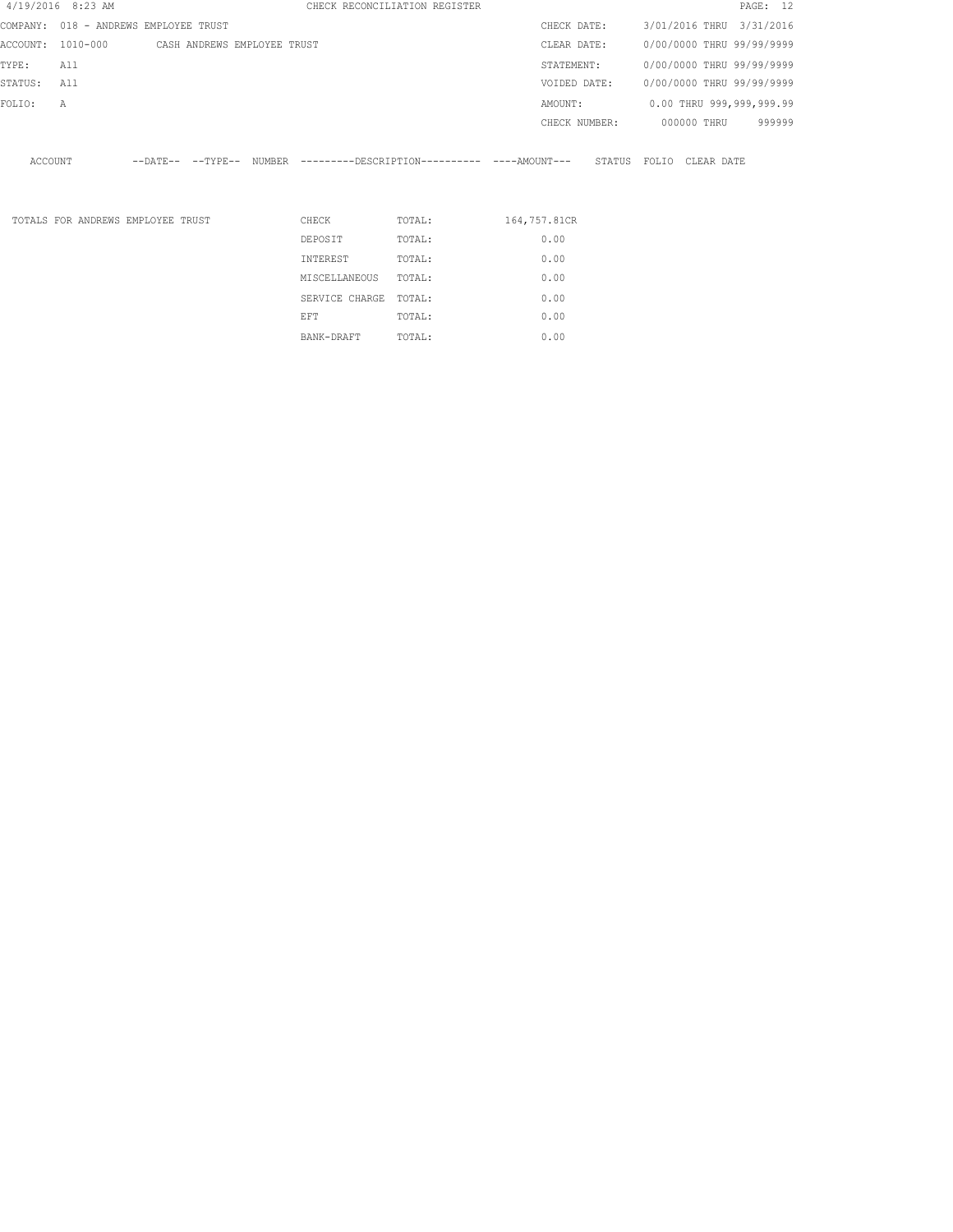|        | $4/19/2016$ 8:23 AM                 |                      |              |                                                     | CHECK RECONCILIATION REGISTER                                                                |                    |           |              |                           | PAGE: 13 |
|--------|-------------------------------------|----------------------|--------------|-----------------------------------------------------|----------------------------------------------------------------------------------------------|--------------------|-----------|--------------|---------------------------|----------|
|        | COMPANY: 020 - PAYROLL ACCOUNT FUND |                      |              |                                                     |                                                                                              | CHECK DATE:        |           |              | 3/01/2016 THRU 3/31/2016  |          |
|        | ACCOUNT: 1001-000                   | CASH                 |              |                                                     |                                                                                              | CLEAR DATE:        |           |              | 0/00/0000 THRU 99/99/9999 |          |
| TYPE:  | All                                 |                      |              |                                                     |                                                                                              | STATEMENT:         |           |              | 0/00/0000 THRU 99/99/9999 |          |
|        | STATUS: All                         |                      |              |                                                     |                                                                                              | VOIDED DATE:       |           |              | 0/00/0000 THRU 99/99/9999 |          |
| FOLIO: | A                                   |                      |              |                                                     |                                                                                              | AMOUNT:            |           |              | 0.00 THRU 999,999,999.99  |          |
|        |                                     |                      |              |                                                     |                                                                                              | CHECK NUMBER:      |           |              | 000000 THRU               | 999999   |
|        | ACCOUNT                             |                      |              |                                                     | --DATE-- --TYPE-- NUMBER ---------DESCRIPTION---------- ----AMOUNT--- STATUS FOLIO CLEARDATE |                    |           |              |                           |          |
|        | BANK DRAFT:                         |                      |              |                                                     |                                                                                              |                    |           |              |                           |          |
|        | 1001-000                            |                      |              | 3/01/2016 BANK-DRAFT     INTERNAL REVENUE SERVICE   |                                                                                              | 1,339.46CR POSTED  |           | A            | 3/31/2016                 |          |
|        | 1001-000                            |                      |              |                                                     | 3/11/2016 BANK-DRAFT TEXAS CHILD SUPPORT DISBURSEME 1,005.96CR                               |                    | OUTSTND   | A            | 0/00/0000                 |          |
|        | 1001-000                            |                      |              | 3/11/2016 BANK-DRAFT000001 INTERNAL REVENUE SERVICE |                                                                                              | 84,705.14CR POSTED |           | А            | 3/31/2016                 |          |
|        | 1001-000                            | 3/25/2016 BANK-DRAFT |              |                                                     | TEXAS COUNTY & DISTRICT RETIRE 172,521.81CR OUTSTND                                          |                    |           | <b>A</b>     | 0/00/0000                 |          |
|        | 1001-000                            |                      |              |                                                     | 3/25/2016 BANK-DRAFT000001 TEXAS CHILD SUPPORT DISBURSEME                                    | 1,005.96CR POSTED  |           |              | A 3/31/2016               |          |
|        | 1001-000                            |                      |              |                                                     | 3/25/2016 BANK-DRAFT000002 INTERNAL REVENUE SERVICE 6 127,958.63CR POSTED A 3/31/2016        |                    |           |              |                           |          |
| CHECK: |                                     |                      |              |                                                     |                                                                                              |                    |           |              |                           |          |
|        | 1001-000                            |                      |              |                                                     | 3/01/2016 CHECK 110053 CAPROCK HEALTHPLANS INS 78,369.65CR POSTED                            |                    |           | A            | 3/31/2016                 |          |
|        | *** 1001-000                        |                      |              |                                                     | 3/11/2016 CHECK 110141 AIG VALIC FINANCIAL ADVISORS I 150.00CR POSTED                        |                    |           | A            | 3/31/2016                 |          |
|        | 1001-000                            |                      |              |                                                     | 3/11/2016 CHECK 110142 C.S.B. ANDREWS COUNTY ADULT PR 1,265.72CR POSTED                      |                    |           | A            | 3/31/2016                 |          |
|        | 1001-000                            | 3/11/2016 CHECK      |              | 110143 MASS MUTUAL                                  |                                                                                              | 480.00CR           | POSTED    | A            | 3/31/2016                 |          |
|        | 1001-000                            |                      |              | 3/11/2016 CHECK 110144 NACO/SOUTH CENTRAL           |                                                                                              | 20.00CR POSTED     |           | A            | 3/31/2016                 |          |
|        | 1001-000                            | 3/11/2016 CHECK      |              |                                                     | 110145 SECURITY BENEFIT GROUP OF COMP 475.00CR                                               |                    | POSTED    | Α            | 3/31/2016                 |          |
|        | 1001-000                            | 3/11/2016 CHECK      |              | 110146 WADDELL & REED INC                           |                                                                                              | 200.00CR           | POSTED    | Α            | 3/31/2016                 |          |
|        | *** 1001-000                        | 3/25/2016 CHECK      | 110179 AFLAC |                                                     |                                                                                              | 7,173.61CR         | OUTSTND   | $\mathbb{A}$ | 0/00/0000                 |          |
|        | 1001-000                            | 3/25/2016 CHECK      |              | 110180 AFLAC GROUP INSURANCE                        |                                                                                              | 624.60CR           | OUTSTND   | Α            | 0/00/0000                 |          |
|        | 1001-000                            | 3/25/2016 CHECK      |              |                                                     | 110181 AIG VALIC FINANCIAL ADVISORS I                                                        | 150.00CR           | OUTSTND   | A            | 0/00/0000                 |          |
|        | 1001-000                            | 3/25/2016 CHECK      |              | 110182 AMERICAN HERITAGE                            |                                                                                              | 263.62CR           | OUTSTND   | A            | 0/00/0000                 |          |
|        | $1001 - 000$                        | 3/25/2016 CHECK      |              | 110183  MASS MUTUAL                                 |                                                                                              | 480.00CR           | OUTSTND   | A            | 0/00/0000                 |          |
|        | 1001-000                            | 3/25/2016 CHECK      |              | 110184 NACO/SOUTH CENTRAL                           |                                                                                              | 20.00CR            | OUTSTND   | A            | 0/00/0000                 |          |
|        | 1001-000                            | 3/25/2016 CHECK      |              | 110185 NEW YORK LIFE INS.                           |                                                                                              | 1,503.27CR         | OUTSTND   | A            | 0/00/0000                 |          |
|        | 1001-000                            | 3/25/2016 CHECK      |              |                                                     | 110186 SECURITY BENEFIT GROUP OF COMP                                                        | 475.00CR           | OUTSTND   | A            | 0/00/0000                 |          |
|        | 1001-000                            | 3/25/2016 CHECK      |              | 110187 UNITED WAY                                   |                                                                                              | 212.00CR           | OUTSTND   | A            | 0/00/0000                 |          |
|        | 1001-000                            | 3/25/2016 CHECK      |              | 110188 WADDELL & REED INC                           |                                                                                              | 450.00CR           | OUTSTND   | $\mathbf{A}$ | 0/00/0000                 |          |
|        | $1001 - 000$                        | 3/25/2016 CHECK      |              |                                                     | 110189 WASHINGTON NATIONAL INSURANCE                                                         | 3,505.62CR         | OUTSTND A |              | 0/00/0000                 |          |
|        | TOTALS FOR ACCOUNT 1001-000         |                      |              | CHECK                                               | TOTAL:                                                                                       | 95,818.09CR        |           |              |                           |          |
|        |                                     |                      |              | DEPOSIT                                             | TOTAL:                                                                                       | 0.00               |           |              |                           |          |
|        |                                     |                      |              | INTEREST                                            | TOTAL:                                                                                       | 0.00               |           |              |                           |          |
|        |                                     |                      |              | MISCELLANEOUS TOTAL:                                |                                                                                              | 0.00               |           |              |                           |          |
|        |                                     |                      |              | SERVICE CHARGE TOTAL:                               |                                                                                              | 0.00               |           |              |                           |          |
|        |                                     |                      |              | EFT                                                 | TOTAL:                                                                                       | 0.00               |           |              |                           |          |
|        |                                     |                      |              | BANK-DRAFT                                          | TOTAL:                                                                                       | 388,536.96CR       |           |              |                           |          |
|        | TOTALS FOR PAYROLL ACCOUNT FUND     |                      |              | CHECK                                               | TOTAL:                                                                                       | 95,818.09CR        |           |              |                           |          |
|        |                                     |                      |              | DEPOSIT                                             | TOTAL:                                                                                       | 0.00               |           |              |                           |          |
|        |                                     |                      |              | INTEREST                                            | TOTAL:                                                                                       | 0.00               |           |              |                           |          |
|        |                                     |                      |              | MISCELLANEOUS                                       | TOTAL:                                                                                       | 0.00               |           |              |                           |          |
|        |                                     |                      |              | SERVICE CHARGE TOTAL:                               |                                                                                              | 0.00               |           |              |                           |          |
|        |                                     |                      |              | EFT                                                 | TOTAL:                                                                                       | 0.00               |           |              |                           |          |
|        |                                     |                      |              | BANK-DRAFT                                          | TOTAL:                                                                                       | 388,536.96CR       |           |              |                           |          |
|        |                                     |                      |              |                                                     |                                                                                              |                    |           |              |                           |          |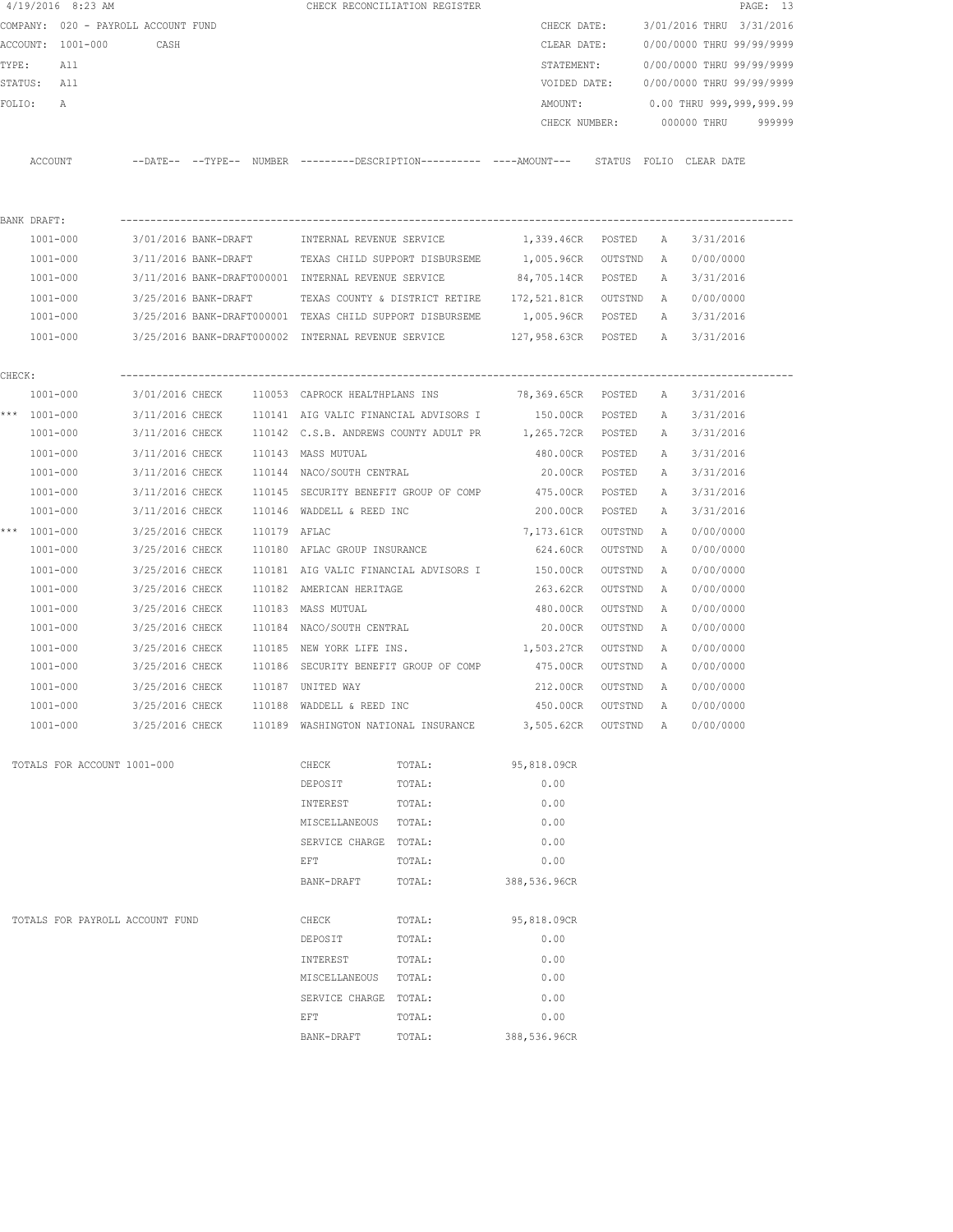|        | 4/19/2016 8:23 AM                              |                 |  |                                          | CHECK RECONCILIATION REGISTER                                                                         |                    |                    |   |                                  | PAGE: 14 |
|--------|------------------------------------------------|-----------------|--|------------------------------------------|-------------------------------------------------------------------------------------------------------|--------------------|--------------------|---|----------------------------------|----------|
|        | COMPANY: 979 - ANDREWS CO DESIGNATED           |                 |  |                                          |                                                                                                       | CHECK DATE:        |                    |   | 3/01/2016 THRU 3/31/2016         |          |
|        | ACCOUNT: 1010-000 POOLED CASH-ANDREWS CO DESIG |                 |  |                                          |                                                                                                       | CLEAR DATE:        |                    |   | 0/00/0000 THRU 99/99/9999        |          |
|        | TYPE:<br>All                                   |                 |  |                                          |                                                                                                       | STATEMENT:         |                    |   | 0/00/0000 THRU 99/99/9999        |          |
|        | STATUS: All                                    |                 |  |                                          |                                                                                                       | VOIDED DATE:       |                    |   | 0/00/0000 THRU 99/99/9999        |          |
| FOLIO: | Α                                              |                 |  |                                          |                                                                                                       | AMOUNT:            |                    |   | 0.00 THRU 999,999,999.99         |          |
|        |                                                |                 |  |                                          |                                                                                                       |                    |                    |   | CHECK NUMBER: 000000 THRU 999999 |          |
|        |                                                |                 |  |                                          | ACCOUNT --DATE-- --TYPE-- NUMBER ---------DESCRIPTION---------- ----AMOUNT--- STATUS FOLIO CLEAR DATE |                    |                    |   |                                  |          |
| CHECK: |                                                |                 |  |                                          |                                                                                                       |                    |                    |   |                                  |          |
|        | 1010-000                                       |                 |  | 3/04/2016 CHECK 017743 VERIZON WIRELESS  |                                                                                                       |                    | 75.98CR POSTED A   |   | 3/31/2016                        |          |
|        | *** 1010-000                                   |                 |  | 3/11/2016 CHECK 017766 ALFONSO PATINO    |                                                                                                       |                    | 500.00CR POSTED    | A | 3/31/2016                        |          |
|        | 1010-000                                       |                 |  | 3/11/2016 CHECK 017767 CORY MARSHALL     |                                                                                                       | 106.00CR OUTSTND A |                    |   | 0/00/0000                        |          |
|        | 1010-000                                       | 3/11/2016 CHECK |  | 017768 DIRECTV                           |                                                                                                       | 105.98CR POSTED    |                    | A | 3/31/2016                        |          |
|        | *** 1010-000                                   |                 |  | 3/18/2016 CHECK 017786 BEAR GRAPHICS INC |                                                                                                       | 897.26CR POSTED    |                    | A | 3/31/2016                        |          |
|        | 1010-000                                       |                 |  |                                          | 3/18/2016 CHECK 017787 THE ALLIANCE FOR COMMUNITY SOL                                                 | 183.00CR POSTED    |                    | A | 3/31/2016                        |          |
|        | 1010-000                                       | 3/18/2016 CHECK |  | 017788 THE PENWORTHY COMPANY             |                                                                                                       | 373.92CR POSTED    |                    | A | 3/31/2016                        |          |
|        | *** 1010-000                                   |                 |  |                                          | 3/31/2016 CHECK 017810 CANON FINANCIAL SERVICES INC                                                   | 339.42CR OUTSTND A |                    |   | 0/00/0000                        |          |
|        | 1010-000                                       |                 |  | 3/31/2016 CHECK 017811 GENERAL FUND      |                                                                                                       |                    | 369.82CR OUTSTND A |   | 0/00/0000                        |          |
|        | TOTALS FOR ACCOUNT 1010-000                    |                 |  | CHECK                                    | TOTAL:                                                                                                | 2,951.38CR         |                    |   |                                  |          |
|        |                                                |                 |  | DEPOSIT                                  | TOTAL:                                                                                                | 0.00               |                    |   |                                  |          |
|        |                                                |                 |  | INTEREST                                 | TOTAL:                                                                                                | 0.00               |                    |   |                                  |          |
|        |                                                |                 |  | MISCELLANEOUS TOTAL:                     |                                                                                                       | 0.00               |                    |   |                                  |          |
|        |                                                |                 |  | SERVICE CHARGE TOTAL:                    |                                                                                                       | 0.00               |                    |   |                                  |          |
|        |                                                |                 |  | <b>EFT</b>                               | TOTAL:                                                                                                | 0.00               |                    |   |                                  |          |
|        |                                                |                 |  | BANK-DRAFT                               | TOTAL:                                                                                                | 0.00               |                    |   |                                  |          |
|        | TOTALS FOR ANDREWS CO DESIGNATED               |                 |  | CHECK                                    | TOTAL:                                                                                                | 2,951.38CR         |                    |   |                                  |          |
|        |                                                |                 |  | DEPOSIT                                  | TOTAL:                                                                                                | 0.00               |                    |   |                                  |          |
|        |                                                |                 |  | INTEREST                                 | TOTAL:                                                                                                | 0.00               |                    |   |                                  |          |
|        |                                                |                 |  | MISCELLANEOUS TOTAL:                     |                                                                                                       | 0.00               |                    |   |                                  |          |
|        |                                                |                 |  | SERVICE CHARGE TOTAL:                    |                                                                                                       | 0.00               |                    |   |                                  |          |
|        |                                                |                 |  | EFT                                      | TOTAL:                                                                                                | 0.00               |                    |   |                                  |          |
|        |                                                |                 |  | BANK-DRAFT                               | TOTAL:                                                                                                | 0.00               |                    |   |                                  |          |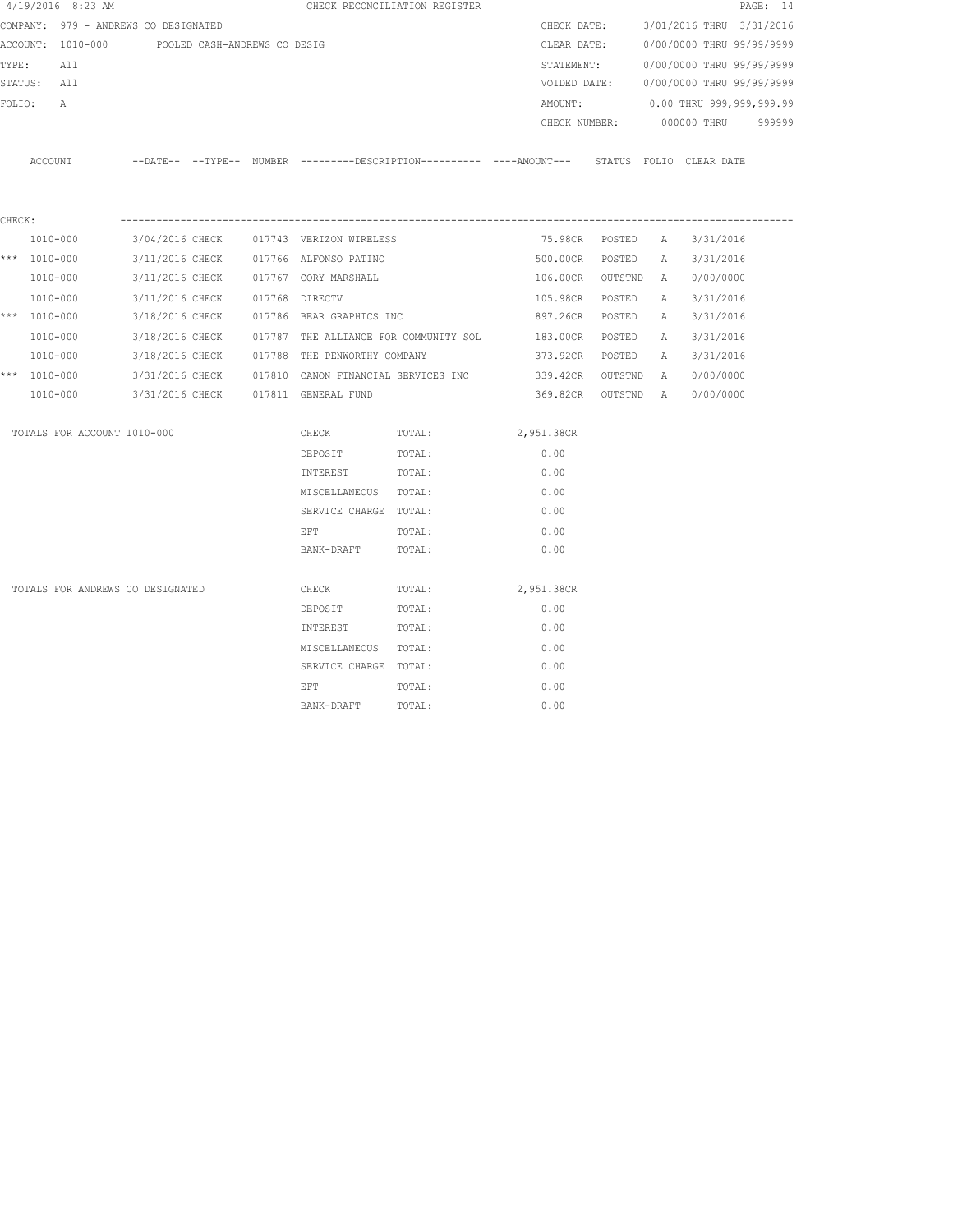| 4/19/2016 8:23 AM |                                      |                 | CHECK RECONCILIATION REGISTER                                                                         |                                |                  |          |                                        | PAGE: 15 |
|-------------------|--------------------------------------|-----------------|-------------------------------------------------------------------------------------------------------|--------------------------------|------------------|----------|----------------------------------------|----------|
|                   | COMPANY: 989 - ROAD & BRIDGE POOLED  |                 |                                                                                                       |                                |                  |          | CHECK DATE: 3/01/2016 THRU 3/31/2016   |          |
|                   | ACCOUNT: 1010-000 POOLED R & B FUNDS |                 |                                                                                                       | CLEAR DATE:                    |                  |          | 0/00/0000 THRU 99/99/9999              |          |
| TYPE: All         |                                      |                 |                                                                                                       |                                |                  |          | STATEMENT: 0/00/0000 THRU 99/99/9999   |          |
| STATUS: All       |                                      |                 |                                                                                                       |                                |                  |          | VOIDED DATE: 0/00/0000 THRU 99/99/9999 |          |
| FOLIO:<br>A       |                                      |                 |                                                                                                       |                                |                  |          | AMOUNT: 0.00 THRU 999,999,999.99       |          |
|                   |                                      |                 |                                                                                                       |                                |                  |          | CHECK NUMBER: 000000 THRU 999999       |          |
|                   |                                      |                 | ACCOUNT --DATE-- --TYPE-- NUMBER ---------DESCRIPTION---------- ----AMOUNT--- STATUS FOLIO CLEAR DATE |                                |                  |          |                                        |          |
| CHECK:            |                                      |                 |                                                                                                       |                                |                  |          |                                        |          |
| 1010-000          |                                      |                 | 3/04/2016 CHECK 019768 ANDREWS EMPLOYEE TRUST FUND                                                    | 30,928.51CR POSTED A 3/31/2016 |                  |          |                                        |          |
| 1010-000          |                                      |                 | 3/04/2016 CHECK 019769 ANDREWS COUNTY TIF GRANT                                                       | 41,787.50CR POSTED A 3/31/2016 |                  |          |                                        |          |
| 1010-000          |                                      |                 | 3/04/2016 CHECK 019770 CITY OF ANDREWS WATER DEPT.                                                    | 183.95CR POSTED A 3/31/2016    |                  |          |                                        |          |
| 1010-000          |                                      |                 | 3/04/2016 CHECK 019771 GENERAL FUND                                                                   | 2,963.56CR POSTED A            |                  |          | 3/31/2016                              |          |
| 1010-000          |                                      |                 | 3/04/2016 CHECK 019772 HERITAGE-CRYSTAL CLEAN LLC 110.00CR POSTED A 3/31/2016                         |                                |                  |          |                                        |          |
| 1010-000          |                                      |                 | $3/04/2016$ CHECK 019773 J & J STEEL & SUPPLY CO                                                      | 39.72CR POSTED                 |                  | A        | 3/31/2016                              |          |
| 1010-000          |                                      |                 | 3/04/2016 CHECK 019774 SOUTH PLAINS IMPLEMENT LTD 393.69CR POSTED A                                   |                                |                  |          | 3/31/2016                              |          |
| 1010-000          |                                      | 3/04/2016 CHECK | 019775 STANDARD COFFEE SERVICE CO                                                                     | 66.12CR POSTED                 |                  | A        | 3/31/2016                              |          |
| 1010-000          |                                      | 3/04/2016 CHECK | 019776 VERIZON WIRELESS                                                                               | 75.98CR POSTED                 |                  | <b>A</b> | 3/31/2016                              |          |
| 1010-000          |                                      |                 | 3/04/2016 CHECK 019777 WARREN CAT                                                                     | 153.40CR POSTED A              |                  |          | 3/31/2016                              |          |
| 1010-000          |                                      |                 | 3/04/2016 CHECK 019778 YELLOWHOUSE MACHINERY CO                                                       | 704.51CR POSTED A              |                  |          | 3/31/2016                              |          |
| 1010-000          |                                      |                 | 3/11/2016 CHECK 019779 ANDREWS COUNTY TIF GRANT                                                       | 59,877.50CR POSTED A 3/31/2016 |                  |          |                                        |          |
| 1010-000          |                                      |                 | 3/11/2016 CHECK 019780 ANDREWS TIRE SERVICE INC                                                       | 866.10CR POSTED                |                  | A        | 3/31/2016                              |          |
| 1010-000          |                                      |                 | 3/11/2016 CHECK 019781 ANDREWS TRUCK MAINTENANCE INC                                                  | 1,656.61CR POSTED              |                  |          | A 3/31/2016                            |          |
| 1010-000          |                                      |                 | 3/11/2016 CHECK 019782 BLAINE INDUSTRIAL SUPPLY                                                       | 210.54CR POSTED                |                  | A        | 3/31/2016                              |          |
| 1010-000          |                                      |                 | 3/11/2016 CHECK 019783 BROWN PEST SOLUTIONS                                                           | 75.00CR POSTED                 |                  | A        | 3/31/2016                              |          |
| 1010-000          |                                      |                 | $3/11/2016$ CHECK 019784 DON WISE TRANSPORTATION SERV I 2,753.24CR OUTSTND A                          |                                |                  |          | 0/00/0000                              |          |
| 1010-000          |                                      |                 | 3/11/2016 CHECK 019785 FASTENAL COMPANY                                                               | 53.88CR POSTED                 |                  | A        | 3/31/2016                              |          |
| 1010-000          |                                      |                 | 3/11/2016 CHECK 019786 GENERAL FUND                                                                   | 49,464.22CR POSTED             |                  | A        | 3/31/2016                              |          |
| 1010-000          |                                      |                 | 3/11/2016 CHECK 019787 NUNEZ TIRE SERVICE                                                             | 216.00CR POSTED                |                  | A        | 3/31/2016                              |          |
| 1010-000          |                                      |                 | 3/11/2016 CHECK 019788 SIERRA SPRINGS                                                                 | 9.16CR POSTED A                |                  |          | 3/31/2016                              |          |
| 1010-000          |                                      |                 | $3/11/2016$ CHECK 019789 SOUTHERN TIRE MART, LLC $1,138.36$ CR POSTED A                               |                                |                  |          | 3/31/2016                              |          |
| 1010-000          |                                      |                 | 3/11/2016 CHECK 019790 TEXAS ASSOCIATION OF COUNTIES                                                  | 4,766.88CR POSTED A 3/31/2016  |                  |          |                                        |          |
| 1010-000          |                                      |                 | 3/11/2016 CHECK 019791 UM AUTO PARTS                                                                  | 500.65CR POSTED A 3/31/2016    |                  |          |                                        |          |
| 1010-000          | 3/11/2016 CHECK                      |                 | 019792 WTG FUELS, INC                                                                                 | 28.75CR                        | POSTED           | Α        | 3/31/2016                              |          |
| 1010-000          | 3/11/2016 CHECK                      |                 | 019793 WTG FUELS, INC                                                                                 | 13,602.39CR                    | POSTED           | Α        | 3/31/2016                              |          |
| 1010-000          | 3/11/2016 CHECK                      |                 | 019794 WYLIE IMPLEMENT                                                                                | 139.81CR                       | POSTED           | Α        | 3/31/2016                              |          |
| 1010-000          | 3/18/2016 CHECK                      |                 | 019795 ANDREWS COUNTY TIF GRANT                                                                       | 28,480.00CR                    | POSTED           | Α        | 3/31/2016                              |          |
| 1010-000          | 3/18/2016 CHECK                      |                 | 019796 ANDREWS IRON & SUPPLY                                                                          | 1,616.14CR                     | POSTED           | Α        | 3/31/2016                              |          |
| 1010-000          | 3/18/2016 CHECK                      |                 | 019797 ANDREWS TIRE SERVICE INC                                                                       | 2,350.00CR                     | POSTED           | Α        | 3/31/2016                              |          |
| 1010-000          | 3/18/2016 CHECK                      |                 | 019798 HIGGINBOTHAM BROS & CO LLC                                                                     | 79.34CR                        | POSTED           | Α        | 3/31/2016                              |          |
| 1010-000          | 3/18/2016 CHECK                      |                 | 019799 KNIGHTS TIRE & SERVICE                                                                         | 402.40CR                       | POSTED           | Α        | 3/31/2016                              |          |
| 1010-000          | 3/18/2016 CHECK                      |                 | 019800 LAWSON PRODUCTS, INC.                                                                          | 814.51CR                       | POSTED           | Α        | 3/31/2016                              |          |
| 1010-000          | 3/18/2016 CHECK                      |                 | 019801 MUSTANG LUMBER CO                                                                              | 189.81CR                       | POSTED           | Α        | 3/31/2016                              |          |
| 1010-000          | 3/18/2016 CHECK                      |                 | 019802 O'REILLY AUTO PARTS                                                                            | 229.63CR                       | POSTED           | Α        | 3/31/2016                              |          |
| 1010-000          |                                      |                 |                                                                                                       |                                |                  |          |                                        |          |
| 1010-000          | 3/18/2016 CHECK<br>3/18/2016 CHECK   |                 | 019803 PORTERS THRIFTWAY<br>019804 TAC / CONFERENCE                                                   | 16.50CR<br>175.00CR            | POSTED<br>POSTED | Α<br>Α   | 3/31/2016<br>3/31/2016                 |          |
| 1010-000          | 3/18/2016 CHECK                      |                 | 019805 TEXAS GAS SERVICE CORP                                                                         | 270.50CR                       | POSTED           | Α        | 3/31/2016                              |          |
| 1010-000          | 3/18/2016 CHECK                      |                 | 019806 UM AUTO PARTS                                                                                  | 61.61CR                        | POSTED           | Α        | 3/31/2016                              |          |
| 1010-000          | 3/24/2016 CHECK                      |                 | 019807 AMERICA SUPPLY LLC                                                                             | 448.50CR                       | OUTSTND          | Α        | 0/00/0000                              |          |
| 1010-000          | 3/24/2016 CHECK                      |                 | 019808 ANDREWS TIRE SERVICE INC                                                                       | 110.00CR                       | POSTED           | Α        | 3/31/2016                              |          |
| 1010-000          | 3/24/2016 CHECK                      |                 | 019809 DON WISE TRANSPORTATION SERV I 2,696.65CR                                                      |                                | OUTSTND          | Α        | 0/00/0000                              |          |
| 1010-000          | 3/24/2016 CHECK                      |                 | 019810 GENERAL FUND                                                                                   | 80,498.12CR                    | POSTED           | Α        | 3/31/2016                              |          |
| 1010-000          | 3/24/2016 CHECK                      |                 | 019811 MUSTANG LUMBER CO                                                                              | 11.58CR                        | POSTED           | Α        | 3/31/2016                              |          |
|                   |                                      |                 |                                                                                                       |                                |                  |          |                                        |          |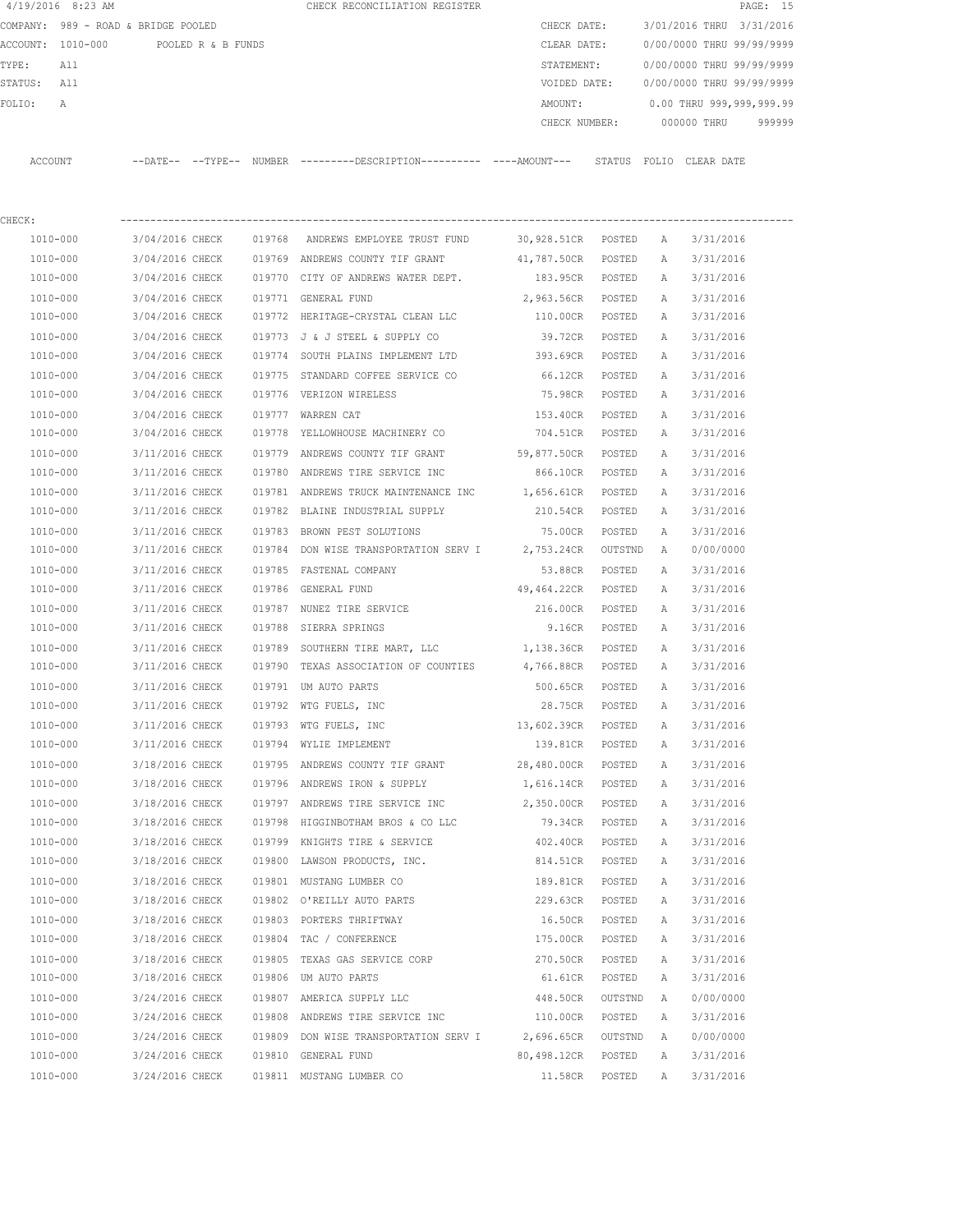| $4/19/2016$ 8:23 AM |                                      |                 |  | CHECK RECONCILIATION REGISTER          |                                      |                                                                                             |         |          |                                        | PAGE: 16 |
|---------------------|--------------------------------------|-----------------|--|----------------------------------------|--------------------------------------|---------------------------------------------------------------------------------------------|---------|----------|----------------------------------------|----------|
|                     | COMPANY: 989 - ROAD & BRIDGE POOLED  |                 |  |                                        |                                      | CHECK DATE:                                                                                 |         |          | 3/01/2016 THRU 3/31/2016               |          |
|                     | ACCOUNT: 1010-000 POOLED R & B FUNDS |                 |  |                                        |                                      | CLEAR DATE:                                                                                 |         |          | 0/00/0000 THRU 99/99/9999              |          |
| TYPE:               | All                                  |                 |  |                                        |                                      | STATEMENT:                                                                                  |         |          | 0/00/0000 THRU 99/99/9999              |          |
| STATUS:             | All                                  |                 |  |                                        |                                      |                                                                                             |         |          | VOIDED DATE: 0/00/0000 THRU 99/99/9999 |          |
| FOLIO:              | А                                    |                 |  |                                        |                                      | AMOUNT:                                                                                     |         |          | 0.00 THRU 999,999,999.99               |          |
|                     |                                      |                 |  |                                        |                                      |                                                                                             |         |          | CHECK NUMBER: 000000 THRU              | 999999   |
|                     |                                      |                 |  |                                        |                                      |                                                                                             |         |          |                                        |          |
| ACCOUNT             |                                      |                 |  |                                        |                                      | --DATE-- --TYPE-- NUMBER --------DESCRIPTION--------- ----AMOUNT--- STATUS FOLIO CLEAR-DATE |         |          |                                        |          |
|                     |                                      |                 |  |                                        |                                      |                                                                                             |         |          |                                        |          |
| CHECK:              |                                      |                 |  |                                        |                                      |                                                                                             |         |          |                                        |          |
| 1010-000            |                                      | 3/24/2016 CHECK |  | 019812 RELIANT ENERGY                  |                                      | 1,256.26CR OUTSTND A                                                                        |         |          | 0/00/0000                              |          |
| 1010-000            |                                      | 3/24/2016 CHECK |  | 019813 SALVADOR ESPARZA                |                                      | 1,182.40CR OUTSTND A                                                                        |         |          | 0/00/0000                              |          |
| 1010-000            |                                      | 3/24/2016 CHECK |  | 019814 TEXAS GAS SERVICE CORP          |                                      | 81.39CR OUTSTND                                                                             |         | A        | 0/00/0000                              |          |
| 1010-000            |                                      | 3/24/2016 CHECK |  | 019815 UM AUTO PARTS                   |                                      | 205.33CR OUTSTND                                                                            |         | <b>A</b> | 0/00/0000                              |          |
| 1010-000            |                                      | 3/24/2016 CHECK |  |                                        | 019816 YELLOWHOUSE MACHINERY CO      | 2,840.31CR OUTSTND                                                                          |         | <b>A</b> | 0/00/0000                              |          |
| 1010-000            |                                      | 3/31/2016 CHECK |  |                                        |                                      | 019817 ANDREWS COUNTY TIF GRANT 31,255.00CR OUTSTND                                         |         | A        | 0/00/0000                              |          |
| 1010-000            |                                      | 3/31/2016 CHECK |  |                                        |                                      | 019818 CITY OF ANDREWS WATER DEPT. 176.20CR OUTSTND                                         |         | A        | 0/00/0000                              |          |
| 1010-000            |                                      | 3/31/2016 CHECK |  |                                        |                                      | 019819 DON WISE TRANSPORTATION SERV I 2,718.84CR                                            | OUTSTND | <b>A</b> | 0/00/0000                              |          |
| 1010-000            |                                      | 3/31/2016 CHECK |  | 019820 GENERAL FUND                    |                                      | 760.48CR                                                                                    | OUTSTND | A        | 0/00/0000                              |          |
| 1010-000            |                                      | 3/31/2016 CHECK |  | 019821 GENERAL FUND                    |                                      | 180.00CR                                                                                    | OUTSTND | A        | 0/00/0000                              |          |
| 1010-000            |                                      | 3/31/2016 CHECK |  |                                        |                                      | 019822 JOE'S DIESEL REPAIR & MAINTENA 2,250.00CR                                            | OUTSTND | A        | 0/00/0000                              |          |
| 1010-000            |                                      | 3/31/2016 CHECK |  |                                        | 019823 SOUTHERN TIRE MART, LLC       | 741.00CR                                                                                    | OUTSTND | A        | 0/00/0000                              |          |
| 1010-000            |                                      | 3/31/2016 CHECK |  |                                        | 019824 TEXAS ASSOCIATION OF COUNTIES | 305.12CR                                                                                    | OUTSTND | A        | 0/00/0000                              |          |
| 1010-000            |                                      | 3/31/2016 CHECK |  | 019825 UM AUTO PARTS                   |                                      | 267.58CR                                                                                    | OUTSTND | A        | 0/00/0000                              |          |
| 1010-000            |                                      |                 |  | 3/31/2016 CHECK 019826 WESTAIR-PRAXAIR |                                      | 1.15CR OUTSTND A                                                                            |         |          | 0/00/0000                              |          |
|                     | TOTALS FOR ACCOUNT 1010-000          |                 |  | CHECK                                  | TOTAL: 375,437.38CR                  |                                                                                             |         |          |                                        |          |
|                     |                                      |                 |  | DEPOSIT                                | TOTAL:                               | 0.00                                                                                        |         |          |                                        |          |
|                     |                                      |                 |  | INTEREST                               | TOTAL:                               | 0.00                                                                                        |         |          |                                        |          |
|                     |                                      |                 |  | MISCELLANEOUS TOTAL:                   |                                      | 0.00                                                                                        |         |          |                                        |          |
|                     |                                      |                 |  | SERVICE CHARGE TOTAL:                  |                                      | 0.00                                                                                        |         |          |                                        |          |
|                     |                                      |                 |  | EFT                                    | TOTAL:                               | 0.00                                                                                        |         |          |                                        |          |
|                     |                                      |                 |  | BANK-DRAFT                             | TOTAL:                               | 0.00                                                                                        |         |          |                                        |          |
|                     | TOTALS FOR ROAD & BRIDGE POOLED      |                 |  | CHECK                                  | TOTAL:                               | 375, 437.38CR                                                                               |         |          |                                        |          |
|                     |                                      |                 |  | DEPOSIT                                | TOTAL:                               | 0.00                                                                                        |         |          |                                        |          |
|                     |                                      |                 |  | INTEREST                               | TOTAL:                               | 0.00                                                                                        |         |          |                                        |          |
|                     |                                      |                 |  | MISCELLANEOUS                          | TOTAL:                               | 0.00                                                                                        |         |          |                                        |          |
|                     |                                      |                 |  | SERVICE CHARGE                         | TOTAL:                               | 0.00                                                                                        |         |          |                                        |          |
|                     |                                      |                 |  | EFT                                    | TOTAL:                               | 0.00                                                                                        |         |          |                                        |          |
|                     |                                      |                 |  |                                        |                                      |                                                                                             |         |          |                                        |          |
|                     |                                      |                 |  | BANK-DRAFT                             | TOTAL:                               | 0.00                                                                                        |         |          |                                        |          |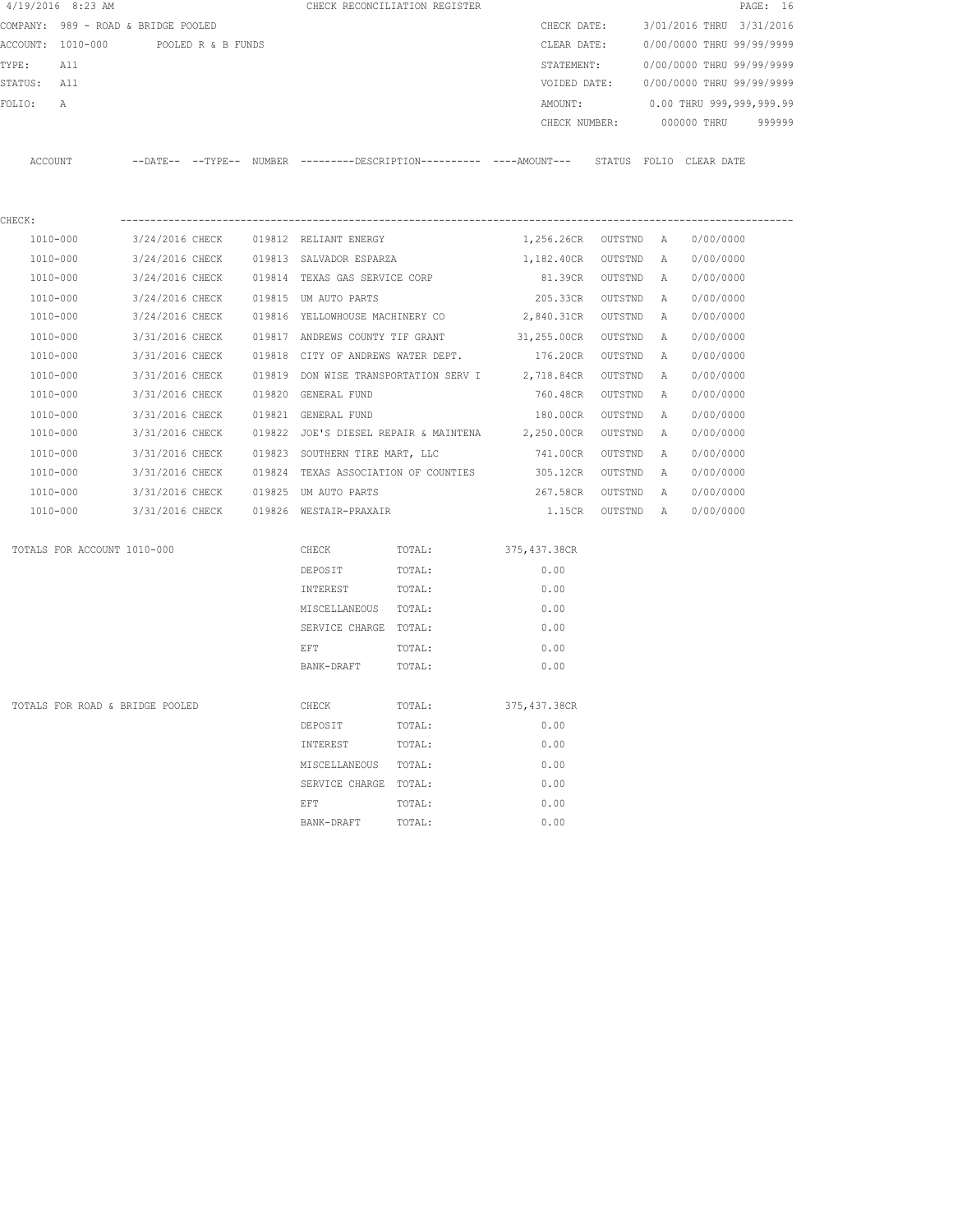|             | $4/19/2016$ 8:23 AM                     |                 |                          |              | CHECK RECONCILIATION REGISTER                                                                 |                     |         |   |                           | PAGE: 17 |
|-------------|-----------------------------------------|-----------------|--------------------------|--------------|-----------------------------------------------------------------------------------------------|---------------------|---------|---|---------------------------|----------|
|             | COMPANY: 999 - GENERAL FUND CASH POOLED |                 |                          |              |                                                                                               | CHECK DATE:         |         |   | 3/01/2016 THRU 3/31/2016  |          |
|             | ACCOUNT: 1010-000                       |                 | GENERAL FUND POOLED CASH |              |                                                                                               | CLEAR DATE:         |         |   | 0/00/0000 THRU 99/99/9999 |          |
| TYPE:       | All                                     |                 |                          |              |                                                                                               | STATEMENT:          |         |   | 0/00/0000 THRU 99/99/9999 |          |
| STATUS: All |                                         |                 |                          |              |                                                                                               | VOIDED DATE:        |         |   | 0/00/0000 THRU 99/99/9999 |          |
| FOLIO:      | A                                       |                 |                          |              |                                                                                               | AMOUNT:             |         |   | 0.00 THRU 999,999,999.99  |          |
|             |                                         |                 |                          |              |                                                                                               | CHECK NUMBER:       |         |   | 000000 THRU               | 999999   |
| ACCOUNT     |                                         |                 |                          |              | --DATE-- --TYPE-- NUMBER ---------DESCRIPTION---------- ----AMOUNT--- STATUS FOLIO CLEAR DATE |                     |         |   |                           |          |
| BANK DRAFT: |                                         |                 |                          |              |                                                                                               |                     |         |   |                           |          |
|             | 1010-000                                |                 |                          |              | 3/31/2016 BANK-DRAFT033116 JPMORGAN CHASE BANK          23,535.98CR  POSTED  A                |                     |         |   | 3/31/2016                 |          |
|             |                                         |                 |                          |              |                                                                                               |                     |         |   |                           |          |
| CHECK:      |                                         |                 |                          |              |                                                                                               |                     |         |   |                           |          |
|             | 1010-000                                | 3/04/2016 CHECK |                          |              | 118653 ANDREWS EMPLOYEE TRUST FUND                                                            | 207,202.33CR POSTED |         | A | 3/31/2016                 |          |
|             | 1010-000                                | 3/04/2016 CHECK |                          |              | 118654 AGRI-TEX WOOD SHAVINGS                                                                 | 5,902.80CR POSTED   |         | A | 3/31/2016                 |          |
|             | 1010-000                                | 3/04/2016 CHECK |                          |              | 118655 ANDREWS PEST CONTROL                                                                   | 55.00CR POSTED      |         | A | 3/31/2016                 |          |
|             | 1010-000                                | 3/04/2016 CHECK |                          |              | 118656 BIBLIONIX LLC                                                                          | 3,073.70CR POSTED   |         | A | 3/31/2016                 |          |
|             | 1010-000                                | 3/04/2016 CHECK |                          |              | 118657 CITY OF ANDREWS WATER DEPT.                                                            | 4,577.37CR          | POSTED  | A | 3/31/2016                 |          |
|             | 1010-000                                | 3/04/2016 CHECK |                          |              | 118658 CORY MARSHALL                                                                          | 788.24CR            | POSTED  | Α | 3/31/2016                 |          |
|             | 1010-000                                | 3/04/2016 CHECK |                          | 118659       | CRS DIAGNOSTIC SERVICE LLC                                                                    | 315.00CR            | POSTED  | Α | 3/31/2016                 |          |
|             | 1010-000                                | 3/04/2016 CHECK |                          |              | 118660 CUSTOM WHOLESALE SUPPLY CO INC 567.06CR                                                |                     | POSTED  | Α | 3/31/2016                 |          |
|             | 1010-000                                | 3/04/2016 CHECK |                          |              | 118661 DAVID GREGORY                                                                          | 15.00CR             | POSTED  | A | 3/31/2016                 |          |
|             | 1010-000                                | 3/04/2016 CHECK |                          |              | 118662 DE LAGE LANDEN FINANCIAL SERVI 252.81CR                                                |                     | POSTED  | Α | 3/31/2016                 |          |
|             | 1010-000                                | 3/04/2016 CHECK |                          | 118663 FEDEX |                                                                                               | 32.28CR             | POSTED  | Α | 3/31/2016                 |          |
|             | 1010-000                                | 3/04/2016 CHECK |                          |              | 118664 FERRARA FIRE APPARATUS, INC. 1,013.28CR                                                |                     | POSTED  | Α | 3/31/2016                 |          |
|             | 1010-000                                | 3/04/2016 CHECK |                          |              | 118665 GENERAL FUND                                                                           | 20,744.92CR         | POSTED  | Α | 3/31/2016                 |          |
|             | 1010-000                                | 3/04/2016 CHECK |                          |              | 118666 HARRELL'S LLC                                                                          | 6,474.57CR          | POSTED  | Α | 3/31/2016                 |          |
|             | 1010-000                                | 3/04/2016 CHECK |                          |              | 118667 HERITAGE-CRYSTAL CLEAN LLC                                                             | 35.00CR             | POSTED  | A | 3/31/2016                 |          |
|             | 1010-000                                | 3/04/2016 CHECK |                          | 118668       | HORIZON REPORTERS                                                                             | 514.26CR            | POSTED  | Α | 3/31/2016                 |          |
|             | 1010-000                                | 3/04/2016 CHECK |                          | 118669       | HR SPECIALIST: EMPLOYMENT LAW                                                                 | 281.00CR            | POSTED  | А | 3/31/2016                 |          |
|             | 1010-000                                | 3/04/2016 CHECK |                          | 118670       | JASON D DUNHAM                                                                                | 2,500.00CR          | OUTSTND | A | 0/00/0000                 |          |
|             | 1010-000                                | 3/04/2016 CHECK |                          |              | 118671 JULIE CARDONA                                                                          | 15.00CR             | POSTED  | Α | 3/31/2016                 |          |
|             | 1010-000                                | 3/04/2016 CHECK |                          |              | 118672 MCNETT FUNERAL HOME INC $2,255.00CR$                                                   |                     | POSTED  | Α | 3/31/2016                 |          |
|             | 1010-000                                | 3/04/2016 CHECK |                          |              | 118673 MIKE HOLMES                                                                            | 550.00CR            | POSTED  | A | 3/31/2016                 |          |
|             | 1010-000                                | 3/04/2016 CHECK |                          |              | 118674 NORMA N WISDOM DBA                                                                     | 128.00CR            | POSTED  | Α | 3/31/2016                 |          |
|             | $1010 - 000$                            | 3/04/2016 CHECK |                          |              | 118675 NORMA SERRANO                                                                          | 15.00CR             | POSTED  | Α | 3/31/2016                 |          |
|             | 1010-000                                | 3/04/2016 CHECK |                          |              | 118676 OFFICE DEPOT                                                                           | 127.35CR            | POSTED  | Α | 3/31/2016                 |          |
|             | 1010-000                                | 3/04/2016 CHECK |                          |              | 118677 PAULCOR, INC.                                                                          | 28.00CR             | POSTED  | Α | 3/31/2016                 |          |
|             | 1010-000                                | 3/04/2016 CHECK |                          |              | 118678 PERMIAN BASIN REGIONAL PLANNIN                                                         | 84.83CR             | POSTED  | Α | 3/31/2016                 |          |
|             | 1010-000                                | 3/04/2016 CHECK |                          |              | 118679 PROFESSIONAL TURF PRODUCTS                                                             | 1,249.54CR POSTED   |         | Α | 3/31/2016                 |          |
|             | 1010-000                                | 3/04/2016 CHECK |                          |              | 118680 ROSIE HERNANDEZ                                                                        | 30.00CR             | OUTSTND | Α | 0/00/0000                 |          |
|             | 1010-000                                | 3/04/2016 CHECK |                          |              | 118681 RUNNELS SHERIFF'S OFFICE                                                               | 75.00CR             | OUTSTND | Α | 0/00/0000                 |          |
|             | 1010-000                                | 3/04/2016 CHECK |                          |              | 118682 SAM'S CLUB DIRECT                                                                      | 420.19CR            | POSTED  | Α | 3/31/2016                 |          |
|             | $1010 - 000$                            | 3/04/2016 CHECK |                          |              | 118683 SIERRA IRRIGATION SUPPLY INC 467.76CR                                                  |                     | POSTED  | Α | 3/31/2016                 |          |
|             | 1010-000                                | 3/04/2016 CHECK |                          |              | 118684 SIERRA SPRINGS                                                                         | 28.53CR             | POSTED  | Α | 3/31/2016                 |          |
|             | 1010-000                                | 3/04/2016 CHECK |                          |              | 118685 SIMS PLASTICS, INC. 1,522.55CR                                                         |                     | POSTED  | Α | 3/31/2016                 |          |
|             | 1010-000                                | 3/04/2016 CHECK |                          |              | 118686 SOUTH PLAINS IMPLEMENT LTD                                                             | 250.41CR            | POSTED  | Α | 3/31/2016                 |          |
|             | 1010-000                                | 3/04/2016 CHECK |                          |              | 118687 STANDARD COFFEE SERVICE CO                                                             | 269.55CR            | POSTED  | Α | 3/31/2016                 |          |
|             | 1010-000                                | 3/04/2016 CHECK |                          |              | 118688 STANLEY FORD - ANDREWS                                                                 | 599.92CR            | POSTED  | Α | 3/31/2016                 |          |
|             | 1010-000                                | 3/04/2016 CHECK |                          |              | 118689 STATE COMPTROLLER SALES TAX                                                            | 1,396.17CR          | POSTED  | Α | 3/31/2016                 |          |
|             | 1010-000                                | 3/04/2016 CHECK |                          |              | 118690 SYNETRA INC                                                                            | 2,210.10CR POSTED   |         | Α | 3/31/2016                 |          |
|             | 1010-000                                | 3/04/2016 CHECK |                          |              | 118691 TEXAS GAS SERVICE CORP                                                                 | 3,305.73CR POSTED   |         | Α | 3/31/2016                 |          |
|             | 1010-000                                | 3/04/2016 CHECK |                          |              | 118692 TEXAS PRISONER TRANSPORTATION                                                          | 589.45CR POSTED     |         | Α | 3/31/2016                 |          |
|             | 1010-000                                | 3/04/2016 CHECK |                          |              | 118693 TOM HARVEY                                                                             | 15.00CR             | OUTSTND | A | 0/00/0000                 |          |
|             |                                         |                 |                          |              |                                                                                               |                     |         |   |                           |          |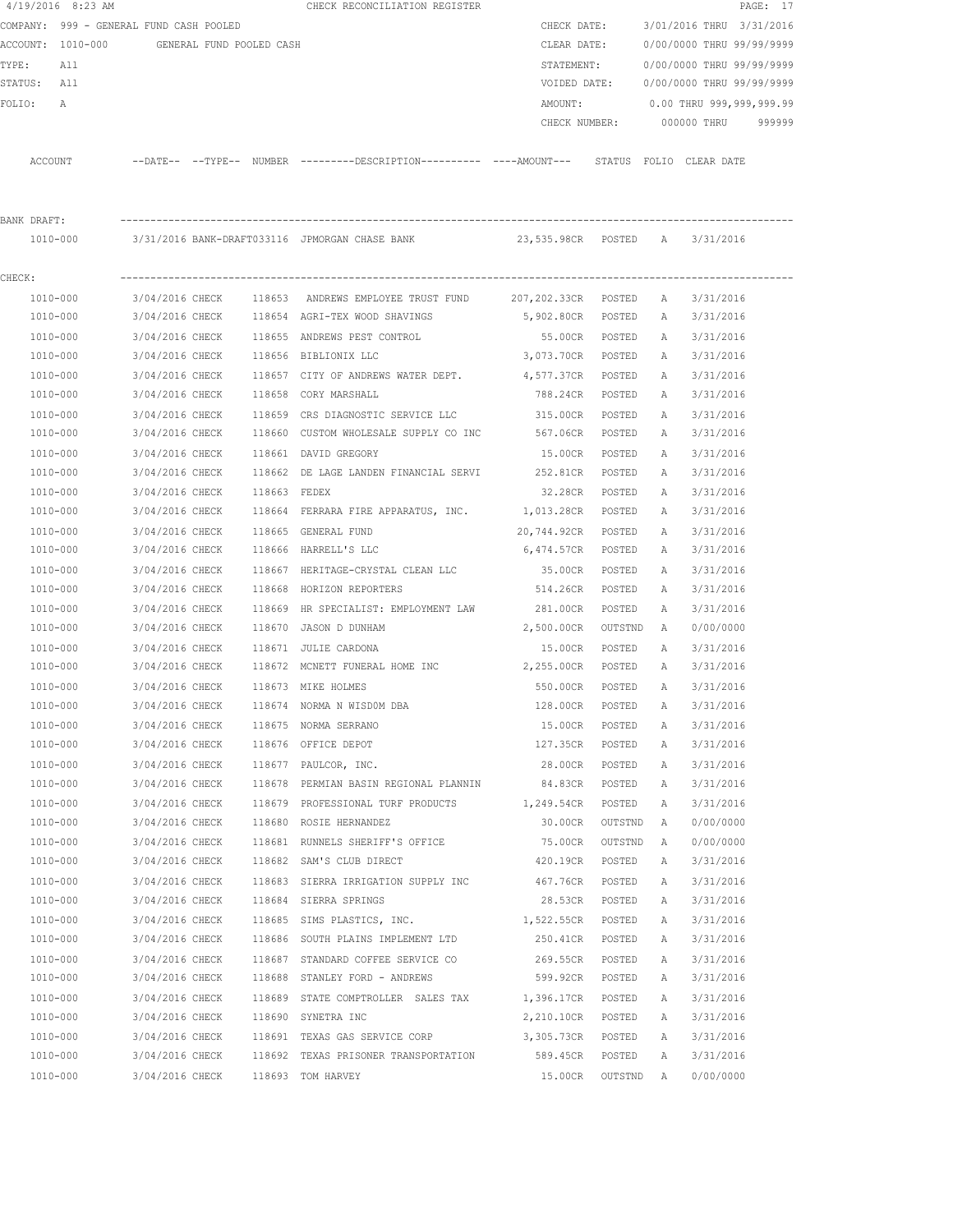|             | $4/19/2016$ 8:23 AM                     |                 |                          | CHECK RECONCILIATION REGISTER                                                               |                    |         |              |                           | PAGE: 18 |
|-------------|-----------------------------------------|-----------------|--------------------------|---------------------------------------------------------------------------------------------|--------------------|---------|--------------|---------------------------|----------|
|             | COMPANY: 999 - GENERAL FUND CASH POOLED |                 |                          |                                                                                             | CHECK DATE:        |         |              | 3/01/2016 THRU 3/31/2016  |          |
|             | ACCOUNT: 1010-000                       |                 | GENERAL FUND POOLED CASH |                                                                                             | CLEAR DATE:        |         |              | 0/00/0000 THRU 99/99/9999 |          |
| TYPE:       | All                                     |                 |                          |                                                                                             | STATEMENT:         |         |              | 0/00/0000 THRU 99/99/9999 |          |
| STATUS: All |                                         |                 |                          |                                                                                             | VOIDED DATE:       |         |              | 0/00/0000 THRU 99/99/9999 |          |
| FOLIO:      | Α                                       |                 |                          |                                                                                             | AMOUNT:            |         |              | 0.00 THRU 999,999,999.99  |          |
|             |                                         |                 |                          |                                                                                             | CHECK NUMBER:      |         |              | 000000 THRU               | 999999   |
|             | ACCOUNT                                 |                 |                          | --DATE-- --TYPE-- NUMBER --------DESCRIPTION---------- ----AMOUNT--- STATUS FOLIO CLEARDATE |                    |         |              |                           |          |
| CHECK:      |                                         |                 |                          |                                                                                             |                    |         |              |                           |          |
|             | 1010-000                                | 3/04/2016 CHECK |                          | 118694 TRANE US INC.                                                                        | 22,029.66CR POSTED |         | A            | 3/31/2016                 |          |
|             | 1010-000                                | 3/04/2016 CHECK |                          | 118695 TYLER TECHNOLOGIES INC                                                               | 7,525.00CR         | POSTED  | A            | 3/31/2016                 |          |
|             | 1010-000                                |                 |                          | 3/04/2016 CHECK 118696 VERIZON WIRELESS                                                     | 843.55CR           | POSTED  | A            | 3/31/2016                 |          |
|             | 1010-000                                | 3/04/2016 CHECK |                          | 118697 WINDSTREAM COMMUNICATIONS                                                            | 1,940.85CR POSTED  |         | Α            | 3/31/2016                 |          |
|             | 1010-000                                | 3/04/2016 CHECK |                          | 118698 WINZER CORPORATION                                                                   | 639.25CR POSTED    |         | Α            | 3/31/2016                 |          |
|             | 1010-000                                | 3/04/2016 CHECK |                          | 118699 WORLD TRADE PRESS                                                                    | 273.39CR POSTED    |         | $\mathbb{A}$ | 3/31/2016                 |          |
|             | 1010-000                                | 3/04/2016 CHECK |                          | 118700 WYLIE IMPLEMENT                                                                      | 23.94CR POSTED     |         | Α            | 3/31/2016                 |          |
|             | 1010-000                                | 3/08/2016 CHECK |                          | 118701 ALEX A SAENZ                                                                         | 8.00CR             | OUTSTND | A            | 0/00/0000                 |          |
|             | 1010-000                                | 3/08/2016 CHECK |                          | 118702 ARTURO A VASQUEZ                                                                     | 8.00CR             | POSTED  | Α            | 3/31/2016                 |          |
|             | 1010-000                                | 3/08/2016 CHECK |                          | 118703 BEN E BREWER                                                                         | 8.00CR             | OUTSTND | A            | 0/00/0000                 |          |
|             | 1010-000                                | 3/08/2016 CHECK |                          | 118704 CORY LYNN TREVINO                                                                    | 8.00CR             | POSTED  | A            | 3/31/2016                 |          |
|             | 1010-000                                | 3/08/2016 CHECK |                          | 118705 CYNTHIA WRIGHT                                                                       | 8.00CR             | OUTSTND | Α            | 0/00/0000                 |          |
|             | 1010-000                                | 3/08/2016 CHECK |                          | 118706 DAVID GLENN BATCHELOR                                                                | 8.00CR             | OUTSTND | Α            | 0/00/0000                 |          |
|             | 1010-000                                | 3/08/2016 CHECK |                          | 118707 JENNIFER L MCGOVERN                                                                  | 40.00CR            | POSTED  | Α            | 3/31/2016                 |          |
|             | 1010-000                                | 3/08/2016 CHECK |                          | 118708 JIMMY DONE MASON                                                                     | 40.00CR            | POSTED  | A            | 3/31/2016                 |          |
|             | 1010-000                                | 3/08/2016 CHECK |                          | 118709 JOANN P PACE                                                                         | 40.00CR            | POSTED  | Α            | 3/31/2016                 |          |
|             | 1010-000                                | 3/08/2016 CHECK |                          | 118710 JUSTIN EDWARD JOHNSON                                                                | 8.00CR             | POSTED  | Α            | 3/31/2016                 |          |
|             | 1010-000                                | 3/08/2016 CHECK |                          | 118711 LLUVIA SANCHEZ                                                                       | 8.00CR             | POSTED  | Α            | 3/31/2016                 |          |
|             | 1010-000                                | 3/08/2016 CHECK |                          | 118712 MARTINA A SAVAGE                                                                     | 8.00CR             | OUTSTND | A            | 0/00/0000                 |          |
|             | 1010-000                                | 3/08/2016 CHECK |                          | 118713 MARY LOU CHAVEZ                                                                      | 40.00CR            | POSTED  | A            | 3/31/2016                 |          |
|             | 1010-000                                | 3/08/2016 CHECK |                          | 118714 MELISSA ANN NELSON                                                                   | 8.00CR             | POSTED  | A            | 3/31/2016                 |          |
|             | 1010-000                                | 3/08/2016 CHECK |                          | 118715 RICHARD C DURAN                                                                      | 40.00CR            | POSTED  | A            | 3/31/2016                 |          |
|             | 1010-000                                | 3/08/2016 CHECK |                          | 118716 SETH TYSON BARFIELD                                                                  | 8.00CR             | POSTED  | A            | 3/31/2016                 |          |
|             | 1010-000                                | 3/08/2016 CHECK |                          | 118717 WILLIAM KEITH WOOD                                                                   | 40.00CR            | POSTED  | $\mathbb{A}$ | 3/31/2016                 |          |
|             | 1010-000                                | 3/11/2016 CHECK |                          | 118718 ANDREWS COUNTY NEWS INC                                                              | 208.00CR           | POSTED  | А            | 3/31/2016                 |          |
|             | $1010 - 000$                            | 3/11/2016 CHECK |                          | 118719 ANDREWS OFFICE SUPPLY                                                                | 143.70CR           | POSTED  | Α            | 3/31/2016                 |          |
|             | 1010-000                                | 3/11/2016 CHECK |                          | 118720 ANDREWS PEST CONTROL                                                                 | 55.00CR            | POSTED  | Α            | 3/31/2016                 |          |
|             | 1010-000                                | 3/11/2016 CHECK |                          | 118721 ANDREWS PRESCRIPTION SHOP LLC 1,984.11CR POSTED                                      |                    |         | Α            | 3/31/2016                 |          |
|             | 1010-000                                | 3/11/2016 CHECK |                          | 118722 ANDREWS WRECKIN CREW, LLC                                                            | 150.00CR POSTED    |         | Α            | 3/31/2016                 |          |
|             | 1010-000                                | 3/11/2016 CHECK |                          | 118723 BASIN DENTISTRY                                                                      | 883.70CR           | POSTED  | Α            | 3/31/2016                 |          |
|             | 1010-000                                | 3/11/2016 CHECK |                          | 118724 BASIN PEDIATRIC DENTISTRY AND                                                        | 2,187.00CR         | POSTED  | Α            | 3/31/2016                 |          |
|             | $1010 - 000$                            | 3/11/2016 CHECK |                          | 118725 BEN E. KEITH                                                                         | 4,119.80CR POSTED  |         | Α            | 3/31/2016                 |          |
|             | 1010-000                                | 3/11/2016 CHECK |                          | 118726 BSN SPORTS INC.                                                                      | 491.60CR POSTED    |         | Α            | 3/31/2016                 |          |
|             | $1010 - 000$                            | 3/11/2016 CHECK |                          | 118727 CANON FINANCIAL SERVICES INC                                                         | 141.49CR           | POSTED  | Α            | 3/31/2016                 |          |
|             | 1010-000                                | 3/11/2016 CHECK |                          | 118728 CASSANDRA CHEEK                                                                      | 462.00CR           | POSTED  | Α            | 3/31/2016                 |          |
|             | 1010-000                                | 3/11/2016 CHECK |                          | 118729 CENTER FOR DISEASE DETECTION                                                         | 699.00CR           | POSTED  | Α            | 3/31/2016                 |          |
|             | 1010-000                                | 3/11/2016 CHECK |                          | 118730 CERTIFIED LABORATORIES                                                               | 235.00CR           | POSTED  | Α            | 3/31/2016                 |          |
|             | 1010-000                                | 3/11/2016 CHECK |                          | 118731 CHRIS DEANDA LAW FIRM PC                                                             | 850.00CR           | POSTED  | Α            | 3/31/2016                 |          |
|             | 1010-000                                | 3/11/2016 CHECK |                          | 118732 CRS DIAGNOSTIC SERVICE LLC                                                           | 210.00CR           | POSTED  | Α            | 3/31/2016                 |          |
|             | 1010-000                                | 3/11/2016 CHECK |                          | 118733 DAVID B BROOKS                                                                       | 100.00CR           | POSTED  | Α            | 3/31/2016                 |          |
|             | 1010-000                                | 3/11/2016 CHECK |                          | 118734 DECOTY COFFEE CO                                                                     | 182.00CR           | POSTED  | Α            | 3/31/2016                 |          |
|             | 1010-000                                | 3/11/2016 CHECK |                          | 118735 DISH NETWORK                                                                         | 2.32CR             | POSTED  | Α            | 3/31/2016                 |          |
|             | 1010-000                                | 3/11/2016 CHECK |                          | 118736 DODSON TRAINING RESOURCES INC                                                        | 500.00CR           | POSTED  | Α            | 3/31/2016                 |          |
|             | 1010-000                                | 3/11/2016 CHECK |                          | 118737 EAN HOLDINGS LLC                                                                     | 309.51CR           | POSTED  | Α            | 3/31/2016                 |          |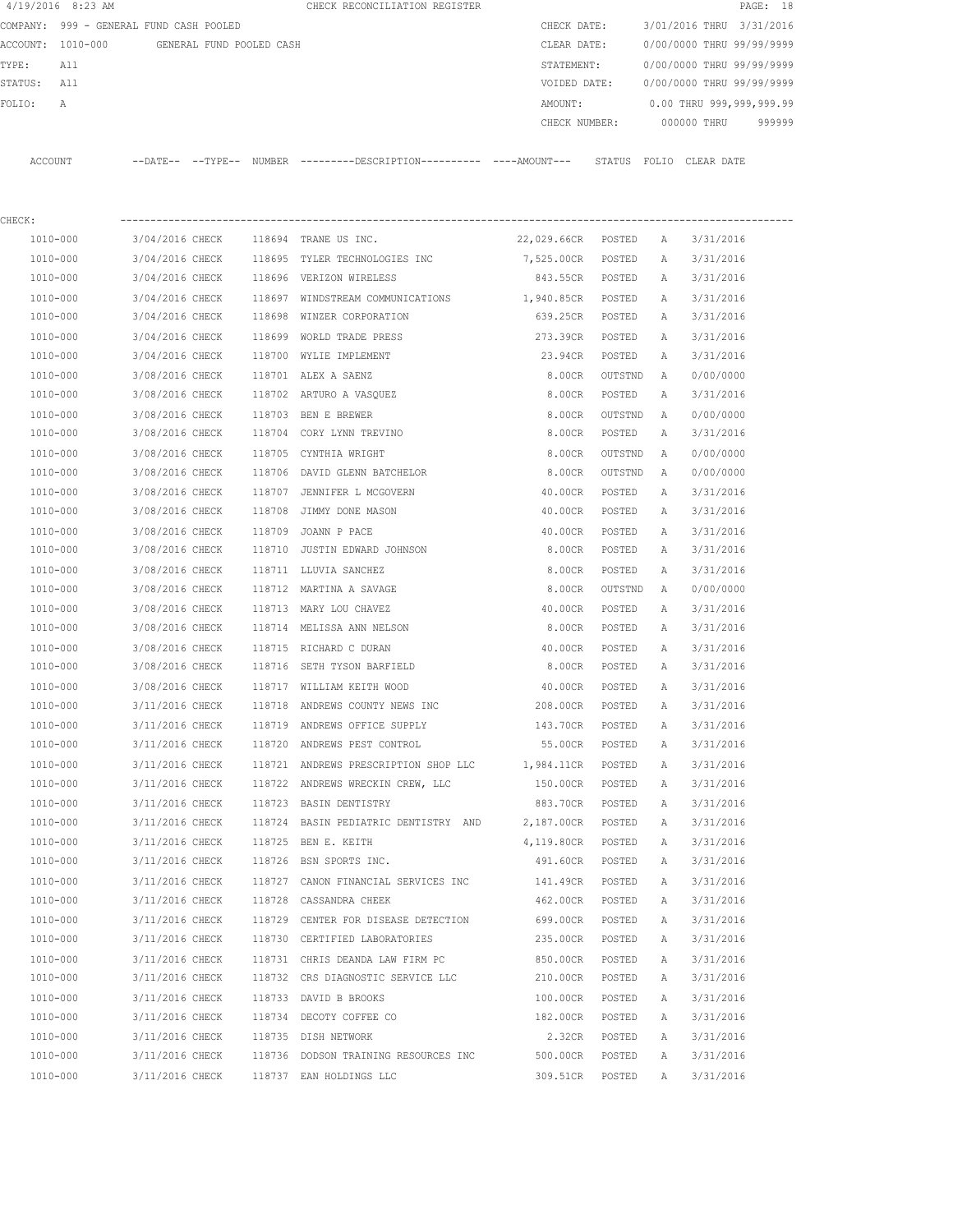|          | 4/19/2016 8:23 AM                       |                            |                          |        |  | CHECK RECONCILIATION REGISTER                |               |        |                           |                          | PAGE: 19 |  |
|----------|-----------------------------------------|----------------------------|--------------------------|--------|--|----------------------------------------------|---------------|--------|---------------------------|--------------------------|----------|--|
|          | COMPANY: 999 - GENERAL FUND CASH POOLED |                            |                          |        |  |                                              | CHECK DATE:   |        | 3/01/2016 THRU 3/31/2016  |                          |          |  |
| ACCOUNT: | 1010-000                                |                            | GENERAL FUND POOLED CASH |        |  |                                              | CLEAR DATE:   |        | 0/00/0000 THRU 99/99/9999 |                          |          |  |
| TYPE:    | All                                     |                            |                          |        |  |                                              | STATEMENT:    |        | 0/00/0000 THRU 99/99/9999 |                          |          |  |
| STATUS:  | All                                     |                            |                          |        |  |                                              | VOIDED DATE:  |        | 0/00/0000 THRU 99/99/9999 |                          |          |  |
| FOLIO:   | Α                                       |                            |                          |        |  |                                              | AMOUNT:       |        |                           | 0.00 THRU 999,999,999.99 |          |  |
|          |                                         |                            |                          |        |  |                                              | CHECK NUMBER: |        |                           | 000000 THRU              | 999999   |  |
| ACCOUNT  |                                         | $--$ DATE $- --$ TYPE $--$ |                          | NUMBER |  | ---------DESCRIPTION---------- ----AMOUNT--- |               | STATUS | FOLIO                     | CLEAR DATE               |          |  |
|          |                                         |                            |                          |        |  |                                              |               |        |                           |                          |          |  |

| CHECK:       |                 |        |                                                                         |                   |         |              |           |
|--------------|-----------------|--------|-------------------------------------------------------------------------|-------------------|---------|--------------|-----------|
| 1010-000     | 3/11/2016 CHECK |        | 118738 ECLINICAL WORKS LLC                                              | 1,739.05CR POSTED |         | A            | 3/31/2016 |
| 1010-000     | 3/11/2016 CHECK |        | 118739 FERRARA FIRE APPARATUS, INC.                                     | 825.75CR POSTED   |         | Α            | 3/31/2016 |
| 1010-000     | 3/11/2016 CHECK |        | 118740 GEBO CREDIT CORPORATION                                          | 301.02CR          | POSTED  | A            | 3/31/2016 |
| 1010-000     | 3/11/2016 CHECK |        | 118741 GEORGE F GOMEZ                                                   | 1,420.00CR POSTED |         | A            | 3/31/2016 |
| 1010-000     | 3/11/2016 CHECK |        | 118742 HARRIS LOCAL GOVERNMENT SOLUTI 6,058.76CR                        |                   | POSTED  | Α            | 3/31/2016 |
| 1010-000     | 3/11/2016 CHECK |        | 118743 HENRY SCHEIN                                                     | 904.84CR          | POSTED  | A            | 3/31/2016 |
| 1010-000     | 3/11/2016 CHECK |        | 118744 HIGGINBOTHAM BROS & CO LLC                                       | 401.25CR          | POSTED  | A            | 3/31/2016 |
| 1010-000     | 3/11/2016 CHECK |        | 118745 J ROXANE BLOUNT                                                  | 350.00CR POSTED   |         | Α            | 3/31/2016 |
| 1010-000     | 3/11/2016 CHECK |        | 118746 JOHN A HUTCHISON III                                             | 2,524.39CR POSTED |         | Α            | 3/31/2016 |
| 1010-000     | 3/11/2016 CHECK |        | 118747 KIM CORDOVA                                                      | 48.60CR POSTED    |         | A            | 3/31/2016 |
| 1010-000     | 3/11/2016 CHECK |        | 118748 LAWNMOWER SALES & SERV CO                                        | 653.61CR POSTED   |         | A            | 3/31/2016 |
| 1010-000     | 3/11/2016 CHECK |        | 118749 LEXISNEXIS                                                       | 47.00CR POSTED    |         | Α            | 3/31/2016 |
| 1010-000     |                 |        | 3/11/2016 CHECK 118750 MANUEL AND RITA GONZLES DBA                      | 50.00CR POSTED    |         | Α            | 3/31/2016 |
| 1010-000     | 3/11/2016 CHECK |        | 118751 MARK HOOPER ATTORNEY AT LAW 1,050.00CR POSTED                    |                   |         | Α            | 3/31/2016 |
| 1010-000     |                 |        | 3/11/2016 CHECK 118752 MCH PROFESSIONAL CARE                            | 80.00CR OUTSTND   |         | A            | 0/00/0000 |
| 1010-000     | 3/11/2016 CHECK |        | 118753 OFFICEWISE FURNITURE AND SUPPL                                   | 48.98CR POSTED    |         | A            | 3/31/2016 |
| 1010-000     |                 |        | 3/11/2016 CHECK 118754 PAUL M. SLAUGHTER, JR., P.C. 2,300.00CR POSTED   |                   |         | Α            | 3/31/2016 |
| 1010-000     |                 |        | 3/11/2016 CHECK 118755 PERMIAN REGIONAL MEDICAL CENTE 2,620.32CR POSTED |                   |         | Α            | 3/31/2016 |
| 1010-000     | 3/11/2016 CHECK |        | 118756 PORTERS THRIFTWAY                                                | 457.41CR          | POSTED  | Α            | 3/31/2016 |
| 1010-000     | 3/11/2016 CHECK |        | 118757 PRECISION DELTA CORP                                             | 208.91CR POSTED   |         | Α            | 3/31/2016 |
| 1010-000     | 3/11/2016 CHECK |        | 118758 QUILL CORPORATION                                                | 979.27CR POSTED   |         | Α            | 3/31/2016 |
| 1010-000     | 3/11/2016 CHECK |        | 118759 RICHARD H DOLGENER                                               | 43.20CR OUTSTND   |         | A            | 0/00/0000 |
| 1010-000     | 3/11/2016 CHECK |        | 118760 ROBERT W GARCIA MD                                               | 2,731.00CR POSTED |         | Α            | 3/31/2016 |
| 1010-000     | 3/11/2016 CHECK |        | 118761 ROBIN HARPER TAC                                                 | 7.50CR            | OUTSTND | Α            | 0/00/0000 |
| 1010-000     | 3/11/2016 CHECK |        | 118762 SONYA TORBERT MA, LPC, NCC, LS 1,500.00CR POSTED                 |                   |         | A            | 3/31/2016 |
| 1010-000     | 3/11/2016 CHECK |        | 118763 STERICYCLE INC                                                   | 1,338.80CR POSTED |         | Α            | 3/31/2016 |
| 1010-000     | 3/11/2016 CHECK |        | 118764 SUDDENLINK                                                       | 49.86CR POSTED    |         | Α            | 3/31/2016 |
| 1010-000     | 3/11/2016 CHECK |        | 118765 SYSCO WEST TEXAS INC                                             | 2,690.34CR        | POSTED  | Α            | 3/31/2016 |
| 1010-000     | 3/11/2016 CHECK |        | 118766 TASCOSA OFFICE MACHINES INC                                      | 255.67CR POSTED   |         | Α            | 3/31/2016 |
| 1010-000     | 3/11/2016 CHECK | 118767 | TEXAS ASSOCIATION OF COUNTIES 34,957.12CR POSTED                        |                   |         | A            | 3/31/2016 |
| 1010-000     | 3/11/2016 CHECK | 118768 | TEXAS GAS SERVICE CORP                                                  | 1,412.14CR POSTED |         | Α            | 3/31/2016 |
| 1010-000     | 3/11/2016 CHECK |        | 118769 TEXAS TECH UNIVERSITY HEALTH S                                   | 2,915.00CR POSTED |         | Α            | 3/31/2016 |
| 1010-000     | 3/11/2016 CHECK |        | 118770 TINA SOUTH                                                       | 200.00CR POSTED   |         | A            | 3/31/2016 |
| 1010-000     |                 |        | 3/11/2016 CHECK 118771 WAGNER SUPPLY COMPANY                            | 627.11CR POSTED   |         | A            | 3/31/2016 |
| 1010-000     | 3/11/2016 CHECK |        | 118772 WAYNE FROST ATTORNEY AT LAW                                      | 1,650.00CR        | POSTED  | $\mathbb{A}$ | 3/31/2016 |
| 1010-000     | 3/11/2016 CHECK |        | 118773 WEST TEXAS MACHINERY                                             | 262.50CR          | POSTED  | А            | 3/31/2016 |
| $1010 - 000$ | 3/11/2016 CHECK | 118774 | WINDSTREAM COMMUNICATIONS                                               | 4,699.23CR        | POSTED  | А            | 3/31/2016 |
| 1010-000     | 3/11/2016 CHECK |        | 118775 VOID CHECK                                                       | 0.00              | POSTED  | Α            | 3/31/2016 |
| 1010-000     | 3/11/2016 CHECK |        | 118776 WTG FUELS, INC                                                   | 4,305.77CR        | POSTED  | Α            | 3/31/2016 |
| 1010-000     | 3/11/2016 CHECK | 118777 | ZENO OFFICE SOLUTIONS                                                   | 215.00CR          | POSTED  | Α            | 3/31/2016 |
| 1010-000     | 3/18/2016 CHECK |        | 118778 ADVANTAGE COMPANIES                                              | 290.00CR          | POSTED  | Α            | 3/31/2016 |
| 1010-000     | 3/18/2016 CHECK |        | 118779 ALLISON, BASS & ASSOCIATES, LL                                   | 2,898.00CR        | OUTSTND | Α            | 0/00/0000 |
| 1010-000     | 3/18/2016 CHECK |        | 118780 AMERICA SUPPLY LLC                                               | 36.75CR           | POSTED  | Α            | 3/31/2016 |
| 1010-000     | 3/18/2016 CHECK |        | 118781 ANDREWS COUNTY NEWS INC                                          | 90.00CR           | POSTED  | Α            | 3/31/2016 |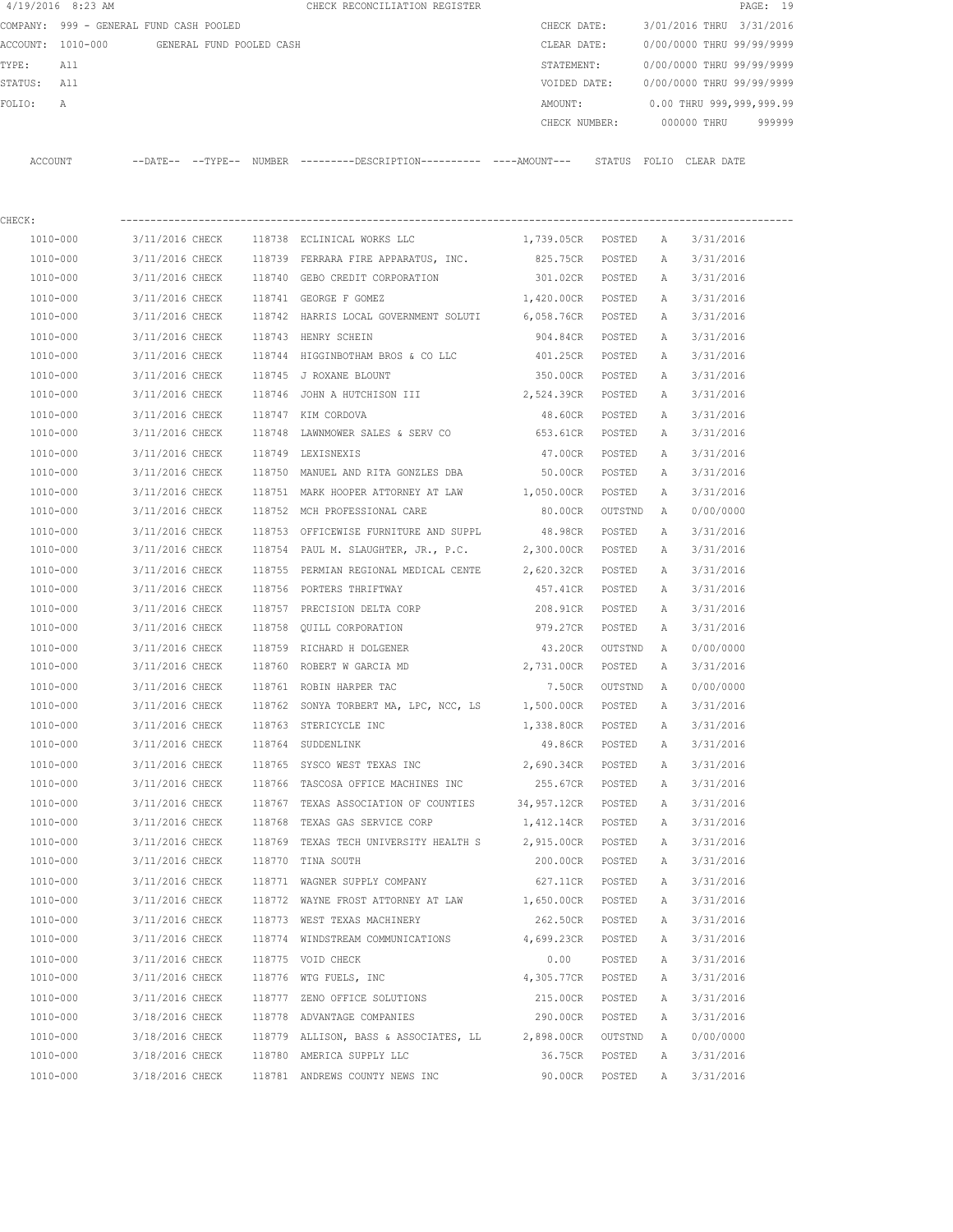| 4/19/2016 8:23 AM    |                                            |        | CHECK RECONCILIATION REGISTER                                                               |                     |                  |        | PAGE: 20                               |
|----------------------|--------------------------------------------|--------|---------------------------------------------------------------------------------------------|---------------------|------------------|--------|----------------------------------------|
|                      | COMPANY: 999 - GENERAL FUND CASH POOLED    |        |                                                                                             | CHECK DATE:         |                  |        | 3/01/2016 THRU 3/31/2016               |
|                      | ACCOUNT: 1010-000 GENERAL FUND POOLED CASH |        |                                                                                             | CLEAR DATE:         |                  |        | 0/00/0000 THRU 99/99/9999              |
| TYPE:<br>All         |                                            |        |                                                                                             | STATEMENT:          |                  |        | 0/00/0000 THRU 99/99/9999              |
| STATUS: All          |                                            |        |                                                                                             |                     |                  |        | VOIDED DATE: 0/00/0000 THRU 99/99/9999 |
| FOLIO:<br>А          |                                            |        |                                                                                             | AMOUNT:             |                  |        | $0.00$ THRU 999,999,999.99             |
|                      |                                            |        |                                                                                             |                     |                  |        | CHECK NUMBER: 000000 THRU<br>999999    |
| ACCOUNT              |                                            |        | --DATE-- --TYPE-- NUMBER --------DESCRIPTION--------- ----AMOUNT--- STATUS FOLIO CLEAR-DATE |                     |                  |        |                                        |
|                      |                                            |        |                                                                                             |                     |                  |        |                                        |
| CHECK:               |                                            |        |                                                                                             |                     |                  |        |                                        |
| 1010-000             |                                            |        | 3/18/2016 CHECK 118782 ANDREWS IRON & SUPPLY                                                | 415.40CR POSTED A   |                  |        | 3/31/2016                              |
| 1010-000             |                                            |        | 3/18/2016 CHECK 118783 ANDREWS PEST CONTROL                                                 | 285.00CR POSTED A   |                  |        | 3/31/2016                              |
| 1010-000             |                                            |        | 3/18/2016 CHECK 118784 ANDREWS PRESCRIPTION SHOP                                            | 9,377.02CR POSTED A |                  |        | 3/31/2016                              |
| 1010-000             | 3/18/2016 CHECK                            |        | 118785 VOID CHECK                                                                           | 0.00                | POSTED           | A      | 3/31/2016                              |
| 1010-000             | 3/18/2016 CHECK                            |        | 118786 ANDREWS TIRE SERVICE INC 1,157.88CR POSTED                                           |                     |                  | A      | 3/31/2016                              |
| 1010-000             | 3/18/2016 CHECK                            |        | 118787 AUTOZONE COMMERCIAL                                                                  | 27.97CR POSTED      |                  | A      | 3/31/2016                              |
| 1010-000             | 3/18/2016 CHECK                            |        | 118788 BEAR GRAPHICS INC                                                                    | 802.27CR POSTED     |                  | A      | 3/31/2016                              |
| 1010-000             | 3/18/2016 CHECK                            |        | 118789 BI INC.                                                                              | 293.69CR POSTED     |                  | A      | 3/31/2016                              |
| 1010-000             |                                            |        | 3/18/2016 CHECK 118790 BILL WILLIAMS TIRE CENTEUNPOST 758.60CR POSTED                       |                     |                  | A      | 3/31/2016                              |
| 1010-000             |                                            |        | 3/18/2016 CHECK 118791 BORDER STATES ELECTRIC SUPPLY 244.65CR POSTED                        |                     |                  | A      | 3/31/2016                              |
| 1010-000             | 3/18/2016 CHECK                            |        | 118792 CAROLYN JONES                                                                        | 156.40CR POSTED     |                  | A      | 3/31/2016                              |
| 1010-000             | 3/18/2016 CHECK                            |        | 118793 CHEM-AQUA, INC                                                                       | 116.66CR POSTED     |                  | A      | 3/31/2016                              |
| 1010-000             | 3/18/2016 CHECK                            |        | 118794 CITY OF ANDREWS                                                                      | 1,944.00CR POSTED   |                  | A      | 3/31/2016                              |
| 1010-000             | 3/18/2016 CHECK                            |        | 118795 CORNERSTONE PROGRAMS CORPORATI                                                       | 6,480.00CR POSTED   |                  | A      | 3/31/2016                              |
| 1010-000             | 3/18/2016 CHECK                            |        | 118796 CRS DIAGNOSTIC SERVICE LLC                                                           | 150.00CR POSTED     |                  | A      | 3/31/2016                              |
| 1010-000             | 3/18/2016 CHECK                            |        | 118797 DANIELLE PARKINSON DBA                                                               | 900.00CR            | OUTSTND          | A      | 0/00/0000                              |
| 1010-000             | 3/18/2016 CHECK                            | 118798 | ELLIOTT ELECTRIC SUPPLY 1,431.23CR                                                          |                     | POSTED           | A      | 3/31/2016                              |
| 1010-000             | 3/18/2016 CHECK                            |        | 118799 VOID CHECK                                                                           | 0.00                |                  |        |                                        |
| 1010-000             | 3/18/2016 CHECK                            |        | 118800 FARMTEK INC<br>VOIDED 115.00CR                                                       |                     | POSTED<br>VOIDED | A<br>A | 3/31/2016<br>3/18/2016                 |
|                      | 3/18/2016 CHECK                            |        | 118801 FASTENAL COMPANY                                                                     | 1.09CR              | POSTED           |        |                                        |
| 1010-000<br>1010-000 |                                            |        | 3/18/2016 CHECK 118802 GALE/CENGAGE LEARNING 524.11CR                                       |                     | POSTED           | A<br>A | 3/31/2016<br>3/31/2016                 |
|                      |                                            |        |                                                                                             |                     |                  |        |                                        |
| 1010-000             | 3/18/2016 CHECK                            |        | 118803 GEBO CREDIT CORPORATION                                                              | 31.96CR             | POSTED           | A      | 3/31/2016                              |
| 1010-000             |                                            |        | 3/18/2016 CHECK 118804 GOLDSTAR PRODUCTS, INC                                               | 5,243.54CR          | POSTED           | A      | 3/31/2016                              |
| 1010-000             | 3/18/2016 CHECK                            |        | 118805 GRAINGER INC                                                                         | 159.34CR            | POSTED           | A      | 3/31/2016                              |
| 1010-000             | 3/18/2016 CHECK                            |        | 118806 GREY HOUSE PUBLISHING                                                                | 163.00CR            | POSTED           | Α      | 3/31/2016                              |
| 1010-000             | 3/18/2016 CHECK                            |        | 118807 HARRELL'S LLC                                                                        | 1,380.03CR          | POSTED           | Α      | 3/31/2016                              |
| 1010-000             | 3/18/2016 CHECK                            |        | 118808 HIGGINBOTHAM BROS & CO LLC                                                           | 781.79CR            | POSTED           | Α      | 3/31/2016                              |
| 1010-000             | 3/18/2016 CHECK                            |        | 118809 VOID CHECK                                                                           | 0.00                | POSTED           | Α      | 3/31/2016                              |
| 1010-000             | 3/18/2016 CHECK                            |        | 118810 VOID CHECK                                                                           | 0.00                | POSTED           | Α      | 3/31/2016                              |
| 1010-000             | 3/18/2016 CHECK                            |        | 118811 ID CARDS UNLIMITED                                                                   | 1,486.95CR          | POSTED           | Α      | 3/31/2016                              |
| 1010-000             | 3/18/2016 CHECK                            |        | 118812 J & S WHOLESALE INC                                                                  | 9,032.48CR          | POSTED           | Α      | 3/31/2016                              |
| 1010-000             | 3/18/2016 CHECK                            |        | 118813 JO BETH PLUMMER                                                                      | 482.59CR            | POSTED           | Α      | 3/31/2016                              |
| 1010-000             | 3/18/2016 CHECK                            |        | 118814 JUST DESSERTS                                                                        | 90.00CR             | POSTED           | Α      | 3/31/2016                              |
| $1010 - 000$         | 3/18/2016 CHECK                            |        | 118815 KNIGHTS TIRE & SERVICE                                                               | 40.00CR             | POSTED           | Α      | 3/31/2016                              |
| 1010-000             | 3/18/2016 CHECK                            |        | 118816 KRISTI ALANIZ                                                                        | 43.20CR             | POSTED           | Α      | 3/31/2016                              |
| 1010-000             | 3/18/2016 CHECK                            |        | 118817 KYOCERA DOCUMENT SOLUTIONS AME                                                       | 210.94CR            | POSTED           | Α      | 3/31/2016                              |
| 1010-000             | 3/18/2016 CHECK                            |        | 118818 LEXISNEXIS                                                                           | 153.00CR            | POSTED           | Α      | 3/31/2016                              |
| 1010-000             | 3/18/2016 CHECK                            |        | 118819 LEXISNEXIS RISK DATA MANAGEMEN                                                       | 50.00CR             | POSTED           | Α      | 3/31/2016                              |
| 1010-000             | 3/18/2016 CHECK                            |        | 118820 MAILFINANCE                                                                          | 231.00CR            | POSTED           | Α      | 3/31/2016                              |
| 1010-000             | 3/18/2016 CHECK                            |        | 118821 MICROMARKETING, LLC                                                                  | 1,128.13CR          | POSTED           | Α      | 3/31/2016                              |
| 1010-000             | 3/18/2016 CHECK                            |        | 118822 VOID CHECK                                                                           | 0.00                | POSTED           | Α      | 3/31/2016                              |
| 1010-000             | 3/18/2016 CHECK                            |        | 118823 MIDLAND COUNTY JUVENILE PROBAT                                                       | 3,520.00CR          | POSTED           | Α      | 3/31/2016                              |
| 1010-000             | 3/18/2016 CHECK                            |        | 118824 MIDLAND COUNTY PUBLIC LIBRARY                                                        | 27.95CR             | OUTSTND          | Α      | 0/00/0000                              |
| 1010-000             | 3/18/2016 CHECK                            |        | 118825 MUSTANG LUMBER CO                                                                    | 1,518.33CR          | POSTED           | Α      | 3/31/2016                              |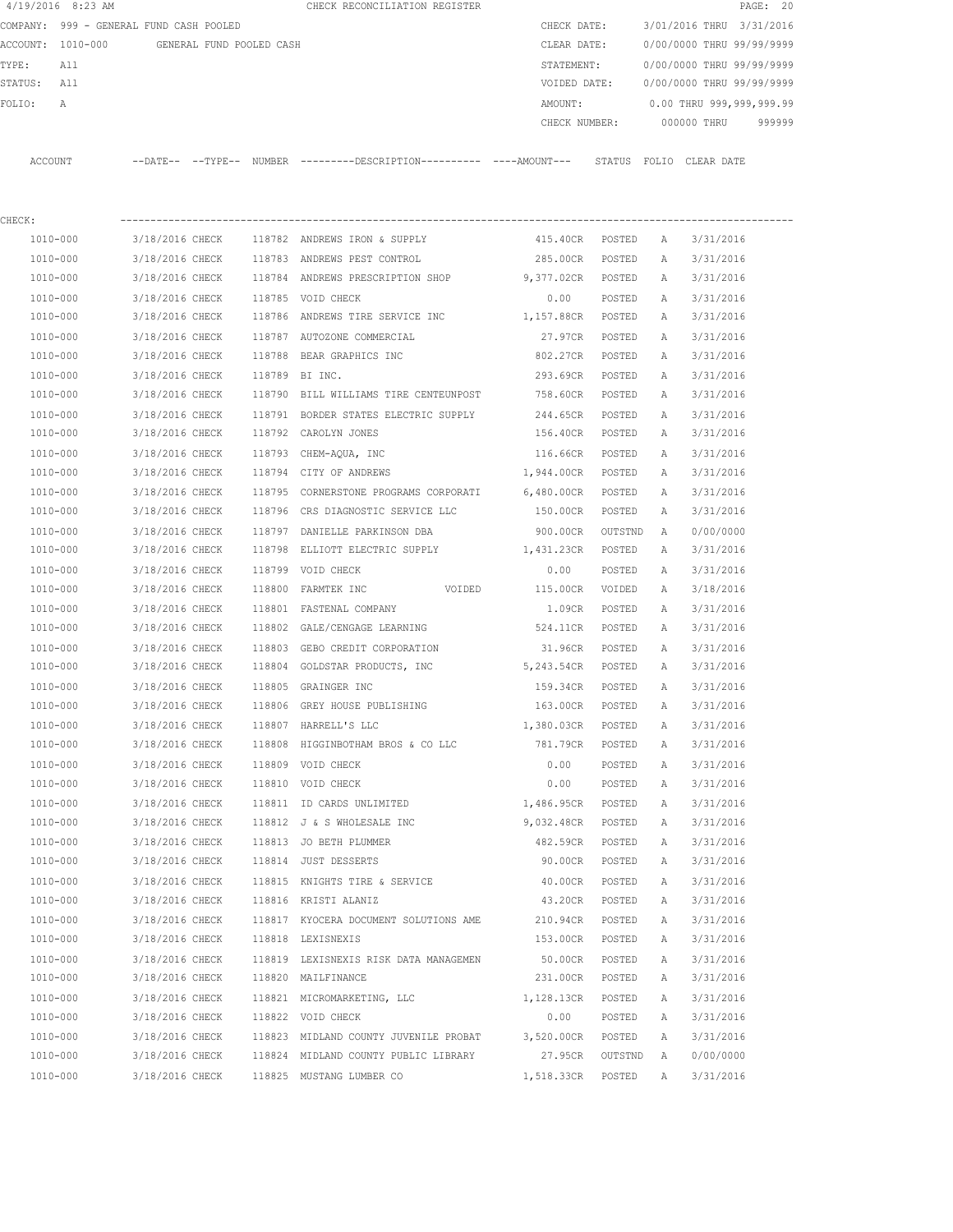| 4/19/2016 8:23 AM |                                            |              | CHECK RECONCILIATION REGISTER                                                                        |                   |          |   | PAGE: 21                               |
|-------------------|--------------------------------------------|--------------|------------------------------------------------------------------------------------------------------|-------------------|----------|---|----------------------------------------|
|                   | COMPANY: 999 - GENERAL FUND CASH POOLED    |              |                                                                                                      | CHECK DATE:       |          |   | 3/01/2016 THRU 3/31/2016               |
|                   | ACCOUNT: 1010-000 GENERAL FUND POOLED CASH |              |                                                                                                      | CLEAR DATE:       |          |   | 0/00/0000 THRU 99/99/9999              |
| TYPE:<br>All      |                                            |              |                                                                                                      | STATEMENT:        |          |   | 0/00/0000 THRU 99/99/9999              |
| STATUS: All       |                                            |              |                                                                                                      |                   |          |   | VOIDED DATE: 0/00/0000 THRU 99/99/9999 |
| FOLIO:<br>А       |                                            |              |                                                                                                      | AMOUNT:           |          |   | $0.00$ THRU 999,999,999.99             |
|                   |                                            |              |                                                                                                      |                   |          |   | CHECK NUMBER: 000000 THRU 999999       |
|                   |                                            |              | ACCOUNT --DATE-- --TYPE-- NUMBER ---------DESCRIPTION--------- ----AMOUNT--- STATUS FOLIO CLEAR DATE |                   |          |   |                                        |
| CHECK:            |                                            |              |                                                                                                      |                   |          |   |                                        |
| 1010-000          | 3/18/2016 CHECK 118826 VOID CHECK          |              |                                                                                                      | 0.00              | POSTED A |   | 3/31/2016                              |
| 1010-000          | 3/18/2016 CHECK 118827 VOID CHECK          |              |                                                                                                      | 0.00              | POSTED A |   | 3/31/2016                              |
| 1010-000          | 3/18/2016 CHECK 118828 VOID CHECK          |              |                                                                                                      | 0.00              |          |   | POSTED A 3/31/2016                     |
| 1010-000          | 3/18/2016 CHECK                            |              | 118829 VOID CHECK                                                                                    | 0.00              | POSTED   | A | 3/31/2016                              |
| 1010-000          |                                            |              | 3/18/2016 CHECK 118830 O'REILLY AUTO PARTS                                                           | 268.49CR POSTED   |          | A | 3/31/2016                              |
| 1010-000          | 3/18/2016 CHECK                            |              | 118831 OFFICE DEPOT                                                                                  | 60.48CR           | POSTED   | A | 3/31/2016                              |
| 1010-000          | 3/18/2016 CHECK 118832 PAULCOR, INC.       |              |                                                                                                      | 111.99CR POSTED   |          | A | 3/31/2016                              |
| 1010-000          |                                            |              | 3/18/2016 CHECK 118833 PERMIAN COURT REPORTERS, INC. 600.00CR                                        |                   | POSTED   | A | 3/31/2016                              |
| 1010-000          |                                            |              | 3/18/2016 CHECK 118834 PROFESSIONAL TURF PRODUCTS 333.83CR POSTED                                    |                   |          | A | 3/31/2016                              |
| 1010-000          |                                            |              | 3/18/2016 CHECK 118835 QUILL CORPORATION                                                             | 708.92CR POSTED   |          | A | 3/31/2016                              |
| 1010-000          |                                            |              | 3/18/2016 CHECK 118836 RECORDED BOOKS, LLC                                                           | 1,243.14CR POSTED |          | A | 3/31/2016                              |
| 1010-000          | 3/18/2016 CHECK                            |              | 118837 RECOVERY HEALTHCARE CORP                                                                      | 480.00CR POSTED   |          | A | 3/31/2016                              |
| 1010-000          | 3/18/2016 CHECK                            | 118838 SHELL |                                                                                                      | 31.80CR POSTED    |          | A | 3/31/2016                              |
| 1010-000          | 3/18/2016 CHECK                            |              | 118839 SIERRA SPRINGS                                                                                | 329.86CR POSTED   |          | A | 3/31/2016                              |
| 1010-000          |                                            |              | 3/18/2016 CHECK 118840 SIMS PLASTICS, INC.                                                           | 138.60CR POSTED   |          | A | 3/31/2016                              |
| 1010-000          |                                            |              | 3/18/2016 CHECK 118841 SPARKS PUMP SERVICE INC 4,037.00CR POSTED                                     |                   |          | A | 3/31/2016                              |
| 1010-000          | 3/18/2016 CHECK                            |              | 118842 SPORT VIDEOS                                                                                  | 46.00CR           | OUTSTND  | A | 0/00/0000                              |
| 1010-000          | 3/18/2016 CHECK                            |              | 118843 SYNETRA INC                                                                                   | 3,665.00CR        | POSTED   | A | 3/31/2016                              |
| 1010-000          |                                            |              | 3/18/2016 CHECK 118844 TEXAS A&M AGRILIFE EXTENSION S 25.00CR                                        |                   | POSTED   | A | 3/31/2016                              |
| 1010-000          |                                            |              | 3/18/2016 CHECK 118845 TEXAS COMMISSION ON                                                           | 5.00CR            | POSTED   | A | 3/31/2016                              |
| 1010-000          |                                            |              | $3/18/2016$ CHECK 118846 THOMSON REUTERS - WEST 437.72CR                                             |                   | POSTED   | A | 3/31/2016                              |
| 1010-000          | 3/18/2016 CHECK 118847 UM AUTO PARTS       |              |                                                                                                      | 18.16CR           | POSTED   | A | 3/31/2016                              |
| 1010-000          | 3/18/2016 CHECK 118848 UNIFIRST            |              |                                                                                                      | 38.55CR POSTED    |          | A | 3/31/2016                              |
| 1010-000          |                                            |              | 3/18/2016 CHECK 118849 WINDWALKER FARMS                                                              | 1,252.28CR        | POSTED   | A | 3/31/2016                              |
| 1010-000          | 3/18/2016 CHECK                            |              | 118850 WINZER CORPORATION                                                                            | 724.13CR          | POSTED   | А | 3/31/2016                              |
| 1010-000          | 3/18/2016 CHECK                            |              | 118851 WTG FUELS, INC                                                                                | 4,250.85CR        | POSTED   | Α | 3/31/2016                              |
| 1010-000          | 3/21/2016 CHECK                            |              | 118852 AMY GALINDO                                                                                   | 8.00CR            | OUTSTND  | Α | 0/00/0000                              |
| 1010-000          | 3/21/2016 CHECK                            |              | 118853 ANDREW WAYNE GRIMSLEY                                                                         | 8.00CR            | OUTSTND  | Α | 0/00/0000                              |
| 1010-000          | 3/21/2016 CHECK                            |              | 118854 BRITTANY ALLISON VANZANDT                                                                     | 8.00CR            | OUTSTND  | Α | 0/00/0000                              |
| 1010-000          | 3/21/2016 CHECK                            |              | 118855 CHARLES WINSTON PRICE                                                                         | 8.00CR            | OUTSTND  | Α | 0/00/0000                              |
| 1010-000          | 3/21/2016 CHECK                            |              | 118856 CHELSEA MARIE ROBERTS                                                                         | 8.00CR            | OUTSTND  | Α | 0/00/0000                              |
| $1010 - 000$      | 3/21/2016 CHECK                            |              | 118857 CHRISTEONNA SMITH BRAMLEY                                                                     | 8.00CR            | OUTSTND  | Α | 0/00/0000                              |
| 1010-000          | 3/21/2016 CHECK                            |              | 118858 CONNIE DANITA BAUGH                                                                           | 8.00CR            | OUTSTND  | Α | 0/00/0000                              |
| 1010-000          | 3/21/2016 CHECK                            |              | 118859 EDDY DWIGHT TIDWELL                                                                           | 8.00CR            | OUTSTND  | Α | 0/00/0000                              |
| 1010-000          | 3/21/2016 CHECK                            | 118860       | EVERARDO CHUCA                                                                                       | 8.00CR            | POSTED   | Α | 3/31/2016                              |
| 1010-000          | 3/21/2016 CHECK                            |              | 118861 JESUS SALAZAR ZARRAGA                                                                         | 8.00CR            | OUTSTND  | Α | 0/00/0000                              |
| 1010-000          | 3/21/2016 CHECK                            |              | 118862 MARIBEL LEYVA MADRID                                                                          | 8.00CR            | OUTSTND  | Α | 0/00/0000                              |
| 1010-000          | 3/21/2016 CHECK                            |              | 118863 PEDRO REYES                                                                                   | 8.00CR            | POSTED   | Α | 3/31/2016                              |
| 1010-000          | 3/21/2016 CHECK                            |              | 118864 RICKY KIDD                                                                                    | 8.00CR            | OUTSTND  | Α | 0/00/0000                              |
| 1010-000          | 3/21/2016 CHECK                            | 118865       | SHANNON SAVELL                                                                                       | 8.00CR            | OUTSTND  | Α | 0/00/0000                              |
| 1010-000          | 3/21/2016 CHECK                            |              | 118866 STEVEN MICHAEL FOSTER                                                                         | 8.00CR            | POSTED   | Α | 3/31/2016                              |
| 1010-000          | 3/21/2016 CHECK                            |              | 118867 SUSAN GEDDINGS                                                                                | 8.00CR            | OUTSTND  | Α | 0/00/0000                              |
| 1010-000          | 3/21/2016 CHECK                            |              | 118868 VICKI GONZALES                                                                                | 8.00CR            | POSTED   | Α | 3/31/2016                              |
| 1010-000          | 3/21/2016 CHECK                            |              | 118869 VICTOR MANUEL FUENTES                                                                         | 8.00CR            | POSTED   | A | 3/31/2016                              |
|                   |                                            |              |                                                                                                      |                   |          |   |                                        |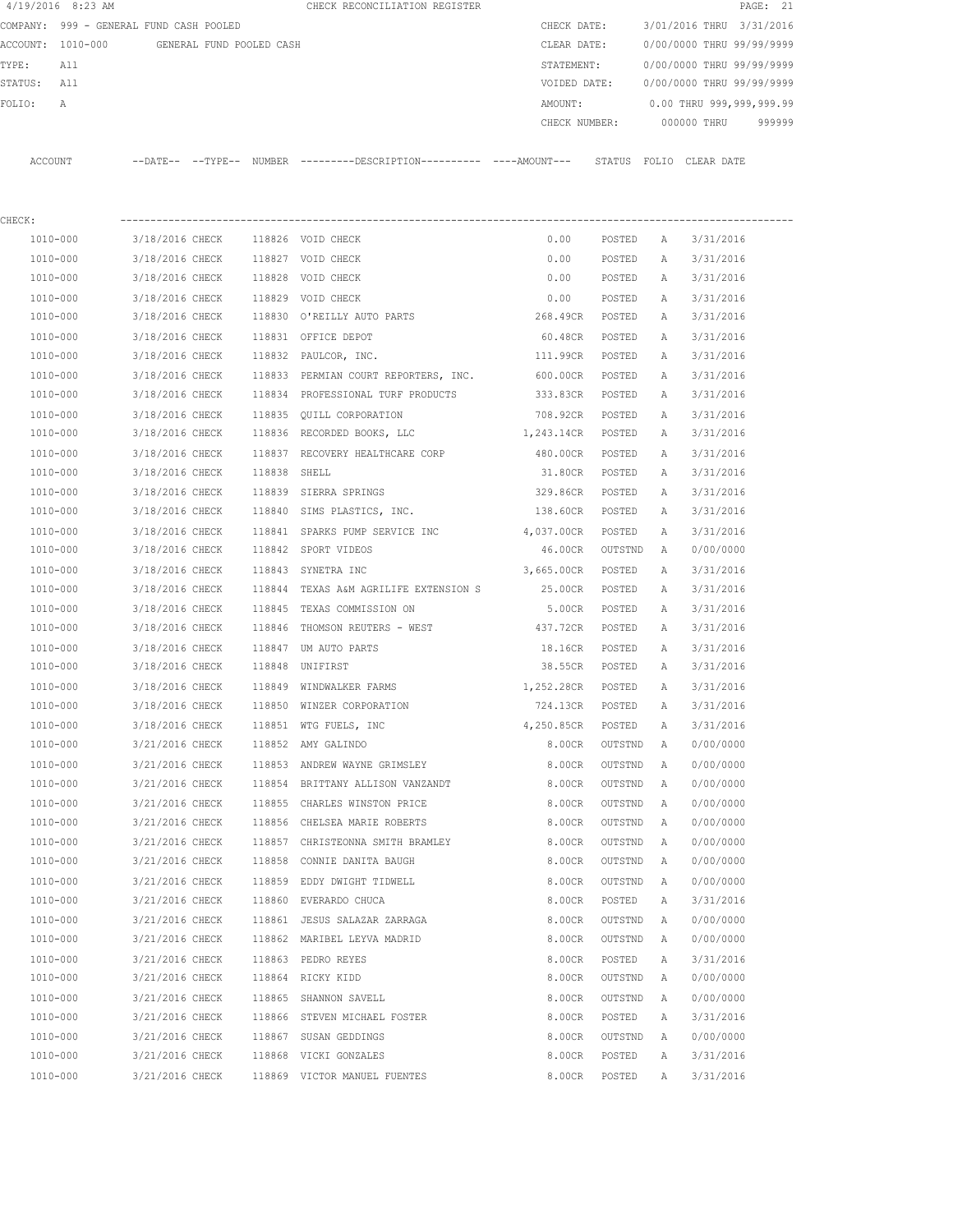|         | 4/19/2016 8:23 AM                       |                        |                          | CHECK RECONCILIATION REGISTER                        |  |               |        |       |             | PAGE: 22                  |        |
|---------|-----------------------------------------|------------------------|--------------------------|------------------------------------------------------|--|---------------|--------|-------|-------------|---------------------------|--------|
|         | COMPANY: 999 - GENERAL FUND CASH POOLED |                        |                          |                                                      |  | CHECK DATE:   |        |       |             | 3/01/2016 THRU 3/31/2016  |        |
|         | ACCOUNT: 1010-000                       |                        | GENERAL FUND POOLED CASH |                                                      |  | CLEAR DATE:   |        |       |             | 0/00/0000 THRU 99/99/9999 |        |
| TYPE:   | All                                     |                        |                          |                                                      |  | STATEMENT:    |        |       |             | 0/00/0000 THRU 99/99/9999 |        |
| STATUS: | All                                     |                        |                          |                                                      |  | VOIDED DATE:  |        |       |             | 0/00/0000 THRU 99/99/9999 |        |
| FOLIO:  | $\mathsf{A}$                            |                        |                          |                                                      |  | AMOUNT:       |        |       |             | 0.00 THRU 999,999,999.99  |        |
|         |                                         |                        |                          |                                                      |  | CHECK NUMBER: |        |       | 000000 THRU |                           | 999999 |
|         |                                         |                        |                          |                                                      |  |               |        |       |             |                           |        |
| ACCOUNT |                                         | $---DATF------TYPF---$ |                          | $NUMBER$ --------DESCRIPTION---------- ----AMOUNT--- |  |               | STATUS | FOLTO | CLEAR DATE  |                           |        |
|         |                                         |                        |                          |                                                      |  |               |        |       |             |                           |        |

| CHECK:   |                 |        |                                                     |                  |         |              |           |
|----------|-----------------|--------|-----------------------------------------------------|------------------|---------|--------------|-----------|
| 1010-000 | 3/24/2016 CHECK |        | 118870 AFFIRMED FIRST AID & SAFETY IN               | 156.88CR OUTSTND |         | A            | 0/00/0000 |
| 1010-000 | 3/24/2016 CHECK |        | 118871 AMY FIERRO                                   | 43.20CR          | POSTED  | Α            | 3/31/2016 |
| 1010-000 | 3/24/2016 CHECK |        | 118872 ANDREWS SENIOR CENTER 79,697.25CR            |                  | OUTSTND | Α            | 0/00/0000 |
| 1010-000 | 3/24/2016 CHECK |        | 118873 ANDREWS SOIL AND WATER CONSERV 4,000.00CR    |                  | POSTED  | Α            | 3/31/2016 |
| 1010-000 | 3/24/2016 CHECK |        | 118874 ANDREWS VETERINARY CLINIC CORP               | 273.00CR         | OUTSTND | Α            | 0/00/0000 |
| 1010-000 | 3/24/2016 CHECK |        | 118875 AT&T MOBILITY                                | 275.75CR         | OUTSTND | Α            | 0/00/0000 |
| 1010-000 | 3/24/2016 CHECK |        | 118876 BAILEY COUNTY SHERIFF DEPT 11,188.59CR       |                  | OUTSTND | Α            | 0/00/0000 |
| 1010-000 | 3/24/2016 CHECK |        | 118877 BOB BARKER COMPANY INC.                      | 250.26CR         | OUTSTND | Α            | 0/00/0000 |
| 1010-000 | 3/24/2016 CHECK |        | 118878 CHRIS DEANDA LAW FIRM PC                     | 750.00CR         | OUTSTND | Α            | 0/00/0000 |
| 1010-000 | 3/24/2016 CHECK |        | 118879 CINDY NUTTER                                 | 1,300.00CR       | OUTSTND | Α            | 0/00/0000 |
| 1010-000 | 3/24/2016 CHECK |        | 118880 CRS DIAGNOSTIC SERVICE LLC                   | 90.00CR          | POSTED  | Α            | 3/31/2016 |
| 1010-000 | 3/24/2016 CHECK |        | 118881 DANIELLE PARKINSON                           | 783.75CR         | OUTSTND | Α            | 0/00/0000 |
| 1010-000 | 3/24/2016 CHECK |        | 118882 DATA FLEX BUSINESS PRODUCTS, L               | 995.00CR         | OUTSTND | Α            | 0/00/0000 |
| 1010-000 | 3/24/2016 CHECK | 118883 | DELILAH SCHROEDER                                   | 1,300.00CR       | POSTED  | $\mathbb{A}$ | 3/31/2016 |
| 1010-000 | 3/24/2016 CHECK |        | 118884 EAN HOLDINGS LLC                             | 150.25CR         | OUTSTND | A            | 0/00/0000 |
| 1010-000 | 3/24/2016 CHECK | 118885 | EMERGENCY MANAGEMENT ASSOCIATI                      | 100.00CR         | OUTSTND | Α            | 0/00/0000 |
| 1010-000 |                 |        | 3/24/2016 CHECK 118886 FERRARA FIRE APPARATUS, INC. | 113.92CR         | OUTSTND | Α            | 0/00/0000 |
| 1010-000 | 3/24/2016 CHECK |        | 118887 FOREMOST COUNTY MUTUAL                       | 777.00CR         | OUTSTND | Α            | 0/00/0000 |
| 1010-000 | 3/24/2016 CHECK |        | 118888 GARZA COUNTY TREASURER                       | 150.00CR         | OUTSTND | Α            | 0/00/0000 |
| 1010-000 | 3/24/2016 CHECK | 118889 | HIGGINBOTHAM BROS & CO LLC                          | 13.76CR          | OUTSTND | Α            | 0/00/0000 |
| 1010-000 | 3/24/2016 CHECK |        | 118890 HIGH PLAINS RADIOLOGICAL ASSN                | 177.00CR         | OUTSTND | Α            | 0/00/0000 |
| 1010-000 | 3/24/2016 CHECK |        | 118891 HILLIARD ENERGY DBA                          | 58.00CR          | POSTED  | Α            | 3/31/2016 |
| 1010-000 | 3/24/2016 CHECK |        | 118892 HOMETOWN PHARMACY                            | 461.40CR         | OUTSTND | Α            | 0/00/0000 |
| 1010-000 | 3/24/2016 CHECK | 118893 | JERRY W. WADE, D.D.S.                               | 535.00CR         | OUTSTND | Α            | 0/00/0000 |
| 1010-000 | 3/24/2016 CHECK |        | 118894 KLEINMAN CONSULTANTS PLLC                    | 900.00CR         | OUTSTND | A            | 0/00/0000 |
| 1010-000 | 3/24/2016 CHECK |        | 118895 LILLY A PLUMMER                              | 350.00CR         | OUTSTND | Α            | 0/00/0000 |
| 1010-000 | 3/24/2016 CHECK |        | 118896 MAL ENTERPRISES INC                          | 170.97CR         | OUTSTND | Α            | 0/00/0000 |
| 1010-000 | 3/24/2016 CHECK |        | 118897 MICROMARKETING, LLC                          | 2,638.92CR       | OUTSTND | Α            | 0/00/0000 |
| 1010-000 | 3/24/2016 CHECK | 118898 | VOID CHECK                                          | 0.00             | POSTED  | Α            | 3/31/2016 |
| 1010-000 | 3/24/2016 CHECK |        | 118899 MIDLAND RAPE CRISIS AND CHILDR 1,083.00CR    |                  | OUTSTND | Α            | 0/00/0000 |
| 1010-000 | 3/24/2016 CHECK |        | 118900 MUSTANG LUMBER CO                            | 59.05CR          | POSTED  | Α            | 3/31/2016 |
| 1010-000 | 3/24/2016 CHECK |        | 118901 PERMIAN REGIONAL MEDICAL CENTE               | 150.31CR         | POSTED  | Α            | 3/31/2016 |
| 1010-000 | 3/24/2016 CHECK |        | 118902 PETRO COMMUNICATION INC                      | 115.00CR         | POSTED  | Α            | 3/31/2016 |
| 1010-000 | 3/24/2016 CHECK |        | 118903 OUICK CARE CLINIC                            | 240.00CR         | OUTSTND | Α            | 0/00/0000 |
| 1010-000 | 3/24/2016 CHECK |        | 118904 OUILL CORPORATION                            | 1,103.33CR       | OUTSTND | A            | 0/00/0000 |
| 1010-000 | 3/24/2016 CHECK |        | 118905 RAFAEL RODRIGUEZ DBA                         | 1,131.50CR       | POSTED  | Α            | 3/31/2016 |
| 1010-000 | 3/24/2016 CHECK |        | 118906 RELIANT ENERGY                               | 21,466.93CR      | OUTSTND | Α            | 0/00/0000 |
| 1010-000 | 3/24/2016 CHECK |        | 118907 RICHARD H DOLGENER                           | 92.80CR          | OUTSTND | Α            | 0/00/0000 |
| 1010-000 | 3/24/2016 CHECK | 118908 | ROBERT VARGAS                                       | 92.20CR          | OUTSTND | Α            | 0/00/0000 |
| 1010-000 | 3/24/2016 CHECK | 118909 | SATISH NAYAK MD                                     | 210.00CR         | OUTSTND | Α            | 0/00/0000 |
| 1010-000 | 3/24/2016 CHECK | 118910 | SIERRA SPRINGS                                      | 17.67CR          | OUTSTND | Α            | 0/00/0000 |
| 1010-000 | 3/24/2016 CHECK | 118911 | SILSBEE FORD                                        | 40,674.00CR      | OUTSTND | Α            | 0/00/0000 |
| 1010-000 | 3/24/2016 CHECK | 118912 | TEXAS GAS SERVICE CORP                              | 662.12CR         | OUTSTND | Α            | 0/00/0000 |
| 1010-000 | 3/24/2016 CHECK | 118913 | TOMMY DARLAND GOLF SALES                            | 9,794.59CR       | POSTED  | Α            | 3/31/2016 |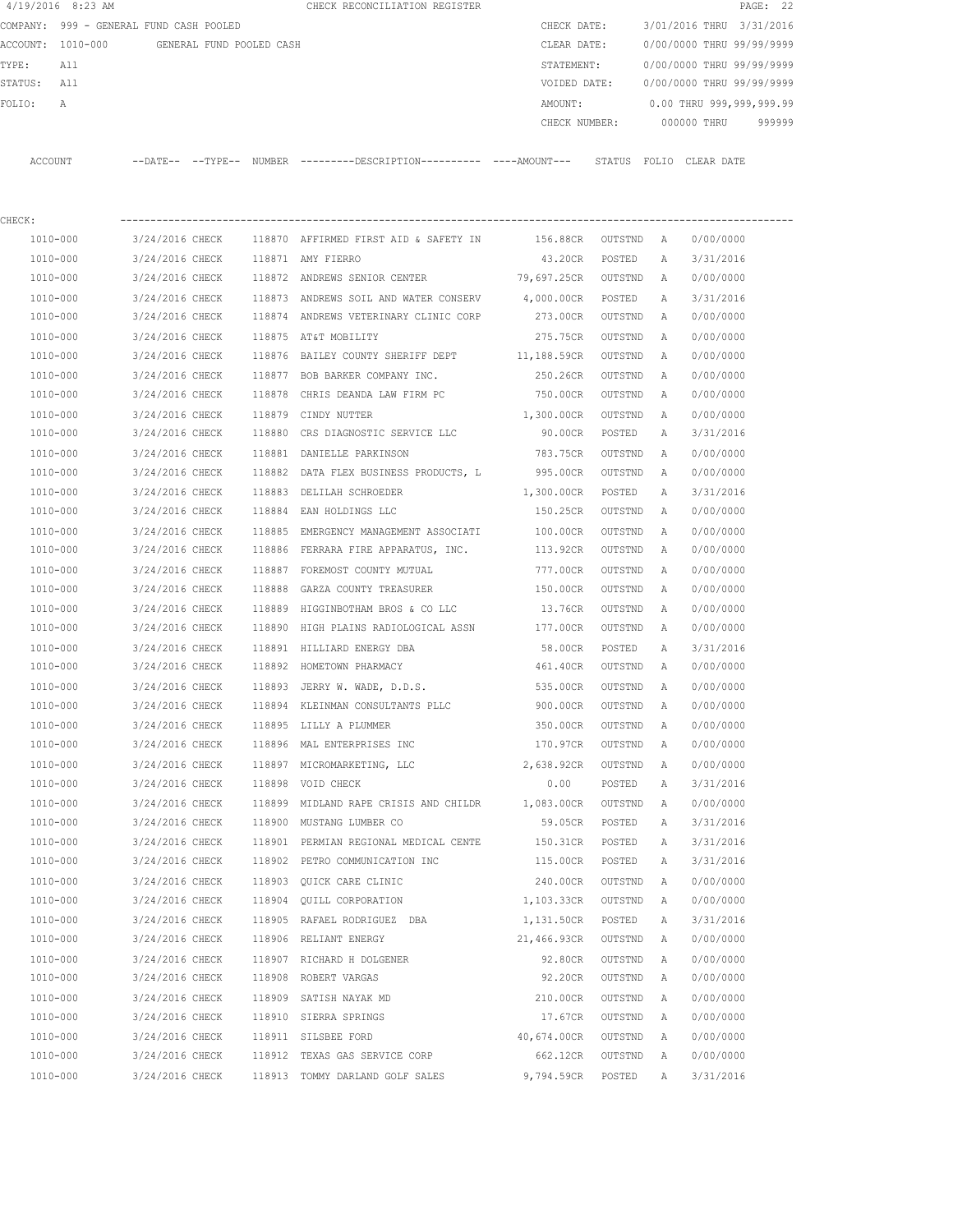|         | 4/19/2016 8:23 AM                          |                        |  | CHECK RECONCILIATION REGISTER                       |  |               |        |                           |             | PAGE: 23 |        |
|---------|--------------------------------------------|------------------------|--|-----------------------------------------------------|--|---------------|--------|---------------------------|-------------|----------|--------|
|         | COMPANY: 999 - GENERAL FUND CASH POOLED    |                        |  |                                                     |  | CHECK DATE:   |        | 3/01/2016 THRU 3/31/2016  |             |          |        |
|         | ACCOUNT: 1010-000 GENERAL FUND POOLED CASH |                        |  |                                                     |  | CLEAR DATE:   |        | 0/00/0000 THRU 99/99/9999 |             |          |        |
| TYPE:   | All                                        |                        |  |                                                     |  | STATEMENT:    |        | 0/00/0000 THRU 99/99/9999 |             |          |        |
| STATUS: | All                                        |                        |  |                                                     |  | VOIDED DATE:  |        | 0/00/0000 THRU 99/99/9999 |             |          |        |
| FOLIO:  | $\mathsf{A}$                               |                        |  |                                                     |  | AMOUNT:       |        | 0.00 THRU 999,999,999.99  |             |          |        |
|         |                                            |                        |  |                                                     |  | CHECK NUMBER: |        |                           | 000000 THRU |          | 999999 |
|         |                                            |                        |  |                                                     |  |               |        |                           |             |          |        |
| ACCOUNT |                                            | $---DATF------TYPF---$ |  | NUMBER ---------DESCRIPTION---------- ----AMOUNT--- |  |               | STATUS | FOLIO CLEAR DATE          |             |          |        |
|         |                                            |                        |  |                                                     |  |               |        |                           |             |          |        |
|         |                                            |                        |  |                                                     |  |               |        |                           |             |          |        |

| CHECK:       |                 |        |                                                |            |         |              |           |
|--------------|-----------------|--------|------------------------------------------------|------------|---------|--------------|-----------|
| 1010-000     | 3/24/2016 CHECK |        | 118914 TX EMERGENCY STAFFING SOLUTION 392.00CR |            | OUTSTND | <b>A</b>     | 0/00/0000 |
| 1010-000     | 3/24/2016 CHECK |        | 118915 UM AUTO PARTS                           | 389.26CR   | OUTSTND | Α            | 0/00/0000 |
| 1010-000     | 3/24/2016 CHECK |        | 118916 UPTON COUNTY                            | 5,925.00CR | OUTSTND | Α            | 0/00/0000 |
| 1010-000     | 3/24/2016 CHECK |        | 118917 VERIZON WIRELESS                        | 1,285.99CR | OUTSTND | Α            | 0/00/0000 |
| 1010-000     | 3/24/2016 CHECK | 118918 | WAYNE FROST ATTORNEY AT LAW                    | 500.00CR   | POSTED  | Α            | 3/31/2016 |
| 1010-000     | 3/24/2016 CHECK | 118919 | WHEELER MOTOR CO. INC.                         | 180.32CR   | OUTSTND | $\mathbb{A}$ | 0/00/0000 |
| 1010-000     | 3/24/2016 CHECK | 118920 | WINDSTREAM COMMUNICATIONS                      | 494.83CR   | OUTSTND | Α            | 0/00/0000 |
| 1010-000     | 3/24/2016 CHECK | 118921 | ZENO OFFICE SOLUTIONS                          | 10.00CR    | POSTED  | Α            | 3/31/2016 |
| 1010-000     | 3/29/2016 CHECK | 118922 | BARBARA J MCKINNEY                             | 40.00CR    | OUTSTND | Α            | 0/00/0000 |
| 1010-000     | 3/29/2016 CHECK | 118923 | DARRYL K MOTE                                  | 40.00CR    | OUTSTND | Α            | 0/00/0000 |
| 1010-000     | 3/29/2016 CHECK | 118924 | DENIA LYNN PEARCE                              | 40.00CR    | OUTSTND | Α            | 0/00/0000 |
| 1010-000     | 3/29/2016 CHECK | 118925 | DIANA NATIVIDAD DALE                           | 40.00CR    | OUTSTND | Α            | 0/00/0000 |
| 1010-000     | 3/29/2016 CHECK | 118926 | DUSTIN KELLY ONEAL                             | 40.00CR    | OUTSTND | Α            | 0/00/0000 |
| 1010-000     | 3/29/2016 CHECK |        | 118927 ERIKA BAEZA                             | 40.00CR    | OUTSTND | Α            | 0/00/0000 |
| 1010-000     | 3/29/2016 CHECK |        | 118928 GLEN E HACKLER                          | 40.00CR    | OUTSTND | Α            | 0/00/0000 |
| 1010-000     | 3/29/2016 CHECK | 118929 | HECTOR C CONTRERAS                             | 40.00CR    | OUTSTND | Α            | 0/00/0000 |
| 1010-000     | 3/29/2016 CHECK | 118930 | JAMES THOMAS CHRISTIAN                         | 40.00CR    | OUTSTND | Α            | 0/00/0000 |
| 1010-000     | 3/29/2016 CHECK | 118931 | JOSE URIEL SANDOVAL                            | 40.00CR    | OUTSTND | A            | 0/00/0000 |
| 1010-000     | 3/29/2016 CHECK |        | 118932 MARY LOU CORNEJO                        | 40.00CR    | OUTSTND | A            | 0/00/0000 |
| 1010-000     | 3/29/2016 CHECK |        | 118933 NOEMI INFANTE SANCHEZ                   | 40.00CR    | OUTSTND | Α            | 0/00/0000 |
| 1010-000     | 3/31/2016 CHECK |        | 118934 AMERICA SUPPLY LLC                      | 60.95CR    | OUTSTND | Α            | 0/00/0000 |
| 1010-000     | 3/31/2016 CHECK | 118935 | ANDREWS COUNTY NEWS INC                        | 120.00CR   | OUTSTND | Α            | 0/00/0000 |
| 1010-000     | 3/31/2016 CHECK |        | 118936 ANDREWS FAMILY MEDICINE                 | 119.89CR   | OUTSTND | Α            | 0/00/0000 |
| 1010-000     | 3/31/2016 CHECK |        | 118937 ANDREWS PEST CONTROL                    | 150.00CR   | OUTSTND | Α            | 0/00/0000 |
| 1010-000     | 3/31/2016 CHECK | 118938 | B-C COMANY, INC.                               | 4,765.64CR | OUTSTND | Α            | 0/00/0000 |
| 1010-000     | 3/31/2016 CHECK |        | 118939 BASIN DENTISTRY                         | 294.60CR   | OUTSTND | Α            | 0/00/0000 |
| 1010-000     | 3/31/2016 CHECK | 118940 | BASIN PEDIATRIC DENTISTRY AND                  | 3,531.00CR | OUTSTND | Α            | 0/00/0000 |
| 1010-000     | 3/31/2016 CHECK | 118941 | BEAR GRAPHICS INC                              | 355.37CR   | OUTSTND | Α            | 0/00/0000 |
| 1010-000     | 3/31/2016 CHECK |        | 118942 BIG COUNTRY BG                          | 161.00CR   | OUTSTND | Α            | 0/00/0000 |
| 1010-000     | 3/31/2016 CHECK | 118943 | BORDER STATES ELECTRIC SUPPLY                  | 109.44CR   | OUTSTND | Α            | 0/00/0000 |
| 1010-000     | 3/31/2016 CHECK | 118944 | CANON FINANCIAL SERVICES INC                   | 422.07CR   | OUTSTND | Α            | 0/00/0000 |
| 1010-000     | 3/31/2016 CHECK | 118945 | CHARLES SILVERMAN MS LPA LSSP                  | 400.00CR   | OUTSTND | Α            | 0/00/0000 |
| 1010-000     | 3/31/2016 CHECK |        | 118946 CITY OF ANDREWS WATER DEPT. 5,078.23CR  |            | OUTSTND | Α            | 0/00/0000 |
| 1010-000     | 3/31/2016 CHECK | 118947 | CITY OF ODESSA                                 | 14.00CR    | OUTSTND | Α            | 0/00/0000 |
| 1010-000     | 3/31/2016 CHECK |        | 118948 COBAR SUPPLY                            | 45.72CR    | OUTSTND | A            | 0/00/0000 |
| 1010-000     | 3/31/2016 CHECK |        | 118949 CRS DIAGNOSTIC SERVICE LLC              | 180.00CR   | OUTSTND | Α            | 0/00/0000 |
| 1010-000     | 3/31/2016 CHECK | 118950 | CUSTOM WHOLESALE SUPPLY CO INC                 | 172.19CR   | OUTSTND | Α            | 0/00/0000 |
| 1010-000     | 3/31/2016 CHECK |        | 118951 DE LAGE LANDEN FINANCIAL SERVI          | 252.81CR   | OUTSTND | Α            | 0/00/0000 |
| 1010-000     | 3/31/2016 CHECK | 118952 | DEBRA D GUTHRIE                                | 830.50CR   | OUTSTND | Α            | 0/00/0000 |
| 1010-000     | 3/31/2016 CHECK | 118953 | DEECO RUBBER COMPANY INC.                      | 95.60CR    | OUTSTND | Α            | 0/00/0000 |
| 1010-000     | 3/31/2016 CHECK | 118954 | DPC INDUSTRIES, INC.                           | 300.00CR   | OUTSTND | Α            | 0/00/0000 |
| $1010 - 000$ | 3/31/2016 CHECK | 118955 | DR. WRIGHT'S VISION SOURCE                     | 1,890.00CR | OUTSTND | Α            | 0/00/0000 |
| 1010-000     | 3/31/2016 CHECK | 118956 | EAN HOLDINGS LLC                               | 154.28CR   | OUTSTND | Α            | 0/00/0000 |
| 1010-000     | 3/31/2016 CHECK |        | 118957 FALCON SEPTIC SERVICE INC               | 300.00CR   | OUTSTND | Α            | 0/00/0000 |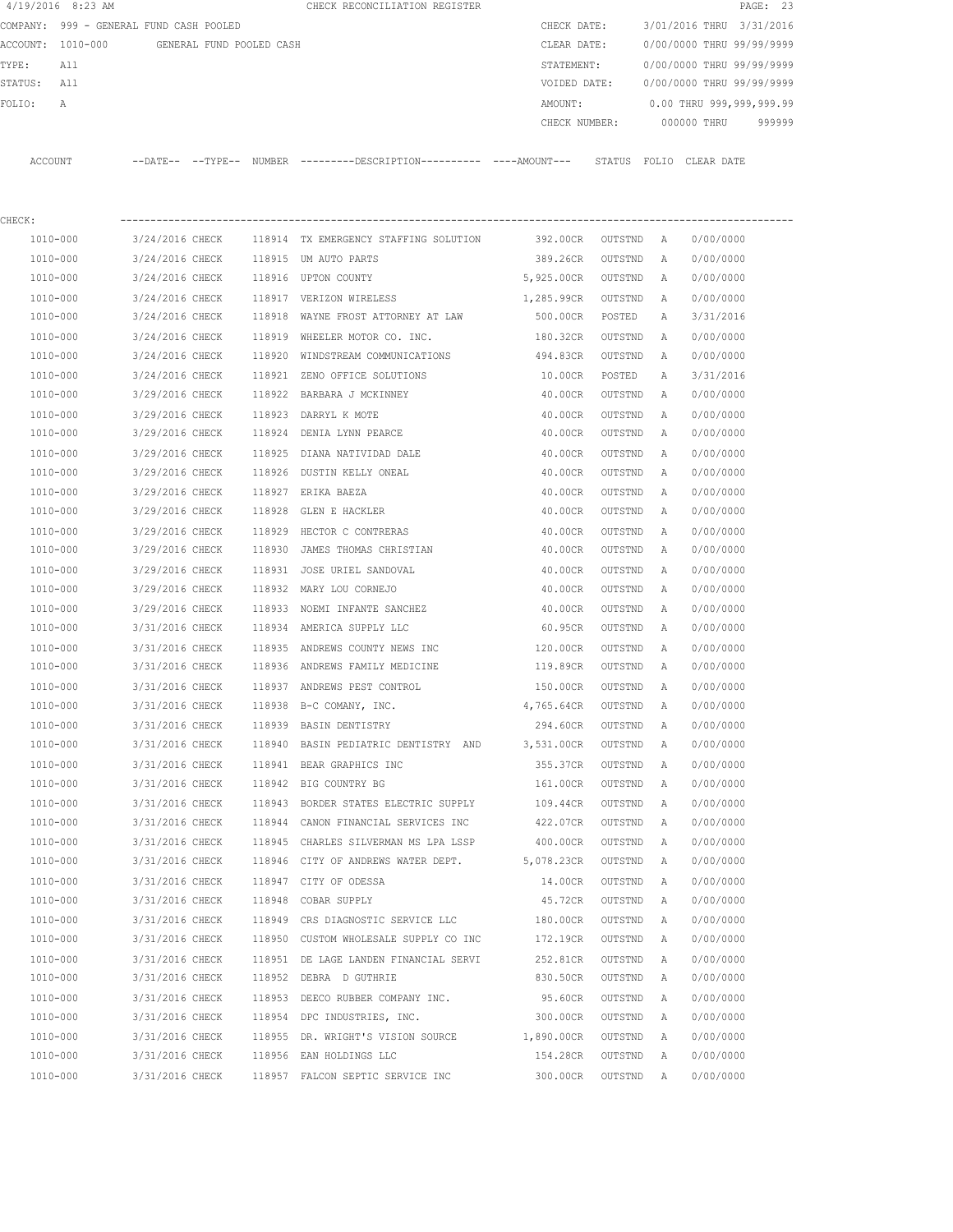|                | $4/19/2016$ 8:23 AM                        |                 |        |                                                   | CHECK RECONCILIATION REGISTER                        |                                                                                               |                   |              |                           | PAGE: 24 |
|----------------|--------------------------------------------|-----------------|--------|---------------------------------------------------|------------------------------------------------------|-----------------------------------------------------------------------------------------------|-------------------|--------------|---------------------------|----------|
|                | COMPANY: 999 - GENERAL FUND CASH POOLED    |                 |        |                                                   |                                                      | CHECK DATE:                                                                                   |                   |              | 3/01/2016 THRU 3/31/2016  |          |
|                | ACCOUNT: 1010-000 GENERAL FUND POOLED CASH |                 |        |                                                   |                                                      | CLEAR DATE:                                                                                   |                   |              | 0/00/0000 THRU 99/99/9999 |          |
| TYPE:          | All                                        |                 |        |                                                   |                                                      | STATEMENT:                                                                                    |                   |              | 0/00/0000 THRU 99/99/9999 |          |
| STATUS:        | All                                        |                 |        |                                                   |                                                      | VOIDED DATE:                                                                                  |                   |              | 0/00/0000 THRU 99/99/9999 |          |
| FOLIO:         | Α                                          |                 |        |                                                   |                                                      | AMOUNT:                                                                                       |                   |              | 0.00 THRU 999,999,999.99  |          |
|                |                                            |                 |        |                                                   |                                                      | CHECK NUMBER:                                                                                 |                   |              | 000000 THRU               | 999999   |
|                |                                            |                 |        |                                                   |                                                      |                                                                                               |                   |              |                           |          |
|                | ACCOUNT                                    |                 |        |                                                   |                                                      | --DATE-- --TYPE-- NUMBER ---------DESCRIPTION---------- ----AMOUNT--- STATUS FOLIO CLEAR DATE |                   |              |                           |          |
|                |                                            |                 |        |                                                   |                                                      |                                                                                               |                   |              |                           |          |
|                |                                            |                 |        |                                                   |                                                      |                                                                                               |                   |              |                           |          |
| CHECK:         |                                            |                 |        |                                                   |                                                      |                                                                                               |                   |              |                           |          |
|                | 1010-000                                   | 3/31/2016 CHECK |        | 118958 FASTENAL COMPANY                           |                                                      |                                                                                               | 54.36CR OUTSTND A |              | 0/00/0000                 |          |
|                | 1010-000                                   | 3/31/2016 CHECK |        | 118959 FLORES BODY SHOP                           |                                                      | 3,443.13CR                                                                                    | OUTSTND           | Α            | 0/00/0000                 |          |
|                | 1010-000                                   | 3/31/2016 CHECK |        | 118960 GRAINGER INC                               |                                                      | 1,638.77CR                                                                                    | OUTSTND           | A            | 0/00/0000                 |          |
|                | 1010-000                                   | 3/31/2016 CHECK |        | 118961 GTG AUTOMATION, INC.                       |                                                      | 712.29CR                                                                                      | OUTSTND           | Α            | 0/00/0000                 |          |
|                | 1010-000                                   | 3/31/2016 CHECK |        | 118962 HARRELL'S LLC                              |                                                      | 3,603.21CR                                                                                    | OUTSTND           | Α            | 0/00/0000                 |          |
|                | 1010-000                                   | 3/31/2016 CHECK |        | 118963 HENRY SCHEIN                               |                                                      | 3,828.30CR                                                                                    | OUTSTND           | A            | 0/00/0000                 |          |
|                | 1010-000                                   | 3/31/2016 CHECK |        | 118964 J ROXANE BLOUNT                            |                                                      | 100.00CR                                                                                      | OUTSTND           | A            | 0/00/0000                 |          |
|                | 1010-000                                   | 3/31/2016 CHECK |        | 118965 JACKSONCO SUPPLY LLC                       |                                                      | 2,706.03CR                                                                                    | OUTSTND           | A            | 0/00/0000                 |          |
|                | 1010-000                                   | 3/31/2016 CHECK |        | 118966 KELLY'S AUTO                               |                                                      | 585.12CR                                                                                      | OUTSTND           | A            | 0/00/0000                 |          |
|                | 1010-000                                   | 3/31/2016 CHECK |        |                                                   | 118967 MARK HOOPER ATTORNEY AT LAW 500.00CR          |                                                                                               | OUTSTND           | Α            | 0/00/0000                 |          |
|                | 1010-000                                   | 3/31/2016 CHECK |        | 118968 MCH PROFESSIONAL CARE                      |                                                      | 61.16CR                                                                                       | OUTSTND           | A            | 0/00/0000                 |          |
|                | 1010-000                                   | 3/31/2016 CHECK | 118969 | MUSTANG LUMBER CO                                 |                                                      | 174.44CR                                                                                      | OUTSTND           | A            | 0/00/0000                 |          |
|                | 1010-000                                   | 3/31/2016 CHECK |        |                                                   | 118970 MUSTANG PRINTERS & ENGRAVERS I 75.00CR        |                                                                                               | OUTSTND           | Α            | 0/00/0000                 |          |
|                | 1010-000                                   | 3/31/2016 CHECK |        |                                                   |                                                      | 50.00CR                                                                                       |                   |              | 0/00/0000                 |          |
|                | 1010-000                                   |                 |        | 118971 NAVICURE, INC                              |                                                      |                                                                                               | OUTSTND           | Α            |                           |          |
|                |                                            | 3/31/2016 CHECK |        | 118972 NEW DAY COUNSELING                         |                                                      | 768.00CR                                                                                      | OUTSTND           | Α            | 0/00/0000                 |          |
|                | 1010-000                                   | 3/31/2016 CHECK |        | 118973 OFFICE DEPOT                               |                                                      | 103.07CR                                                                                      | OUTSTND           | Α            | 0/00/0000                 |          |
|                | 1010-000                                   | 3/31/2016 CHECK |        |                                                   | 118974 PAUL M. SLAUGHTER, JR., P.C.                  | 1,050.00CR                                                                                    | OUTSTND           | A            | 0/00/0000                 |          |
|                | 1010-000                                   | 3/31/2016 CHECK | 118975 |                                                   | PERMIAN BASIN REGIONAL PLANNIN                       | 84.92CR                                                                                       | OUTSTND           | A            | 0/00/0000                 |          |
|                | 1010-000                                   | 3/31/2016 CHECK | 118976 |                                                   | PERMIAN REGIONAL MEDICAL CENTE                       | 2,082.78CR                                                                                    | OUTSTND           | Α            | 0/00/0000                 |          |
|                | 1010-000                                   | 3/31/2016 CHECK |        | 118977 QUILL CORPORATION                          |                                                      | 346.39CR                                                                                      | OUTSTND           | A            | 0/00/0000                 |          |
|                | 1010-000                                   | 3/31/2016 CHECK | 118978 |                                                   | RURAL DUMPSTER SERVICE INC                           | 141.18CR                                                                                      | OUTSTND           | A            | 0/00/0000                 |          |
|                | 1010-000                                   | 3/31/2016 CHECK |        |                                                   | 118979 SECURED DOCUMENT SHREDDING, IN                | 50.00CR                                                                                       | OUTSTND           | A            | 0/00/0000                 |          |
|                | 1010-000                                   | 3/31/2016 CHECK |        |                                                   | 118980 SEWELL AUTOMOTIVE GROUP INC                   | 907.19CR                                                                                      | OUTSTND           | A            | 0/00/0000                 |          |
|                | 1010-000                                   | 3/31/2016 CHECK |        | 118981 SIERRA SPRINGS                             |                                                      | 116.98CR                                                                                      | OUTSTND           | A            | 0/00/0000                 |          |
|                | 1010-000                                   | 3/31/2016 CHECK |        | 118982 SIMS PLASTICS, INC.                        |                                                      | 573.62CR                                                                                      | OUTSTND A         |              | 0/00/0000                 |          |
|                | 1010-000                                   | 3/31/2016 CHECK |        |                                                   |                                                      | 118983 SOUTH PLAINS FORENSIC PATHOLOG 2,750.00CR                                              | OUTSTND           | Α            | 0/00/0000                 |          |
|                | 1010-000                                   |                 |        | 3/31/2016 CHECK 118984 STANDARD COFFEE SERVICE CO |                                                      | 52.47CR OUTSTND                                                                               |                   | Α            | 0/00/0000                 |          |
|                | 1010-000                                   |                 |        | 3/31/2016 CHECK 118985 STERICYCLE INC             |                                                      | 1,534.89CR OUTSTND                                                                            |                   | $\mathbb{A}$ | 0/00/0000                 |          |
|                | 1010-000                                   |                 |        | 3/31/2016 CHECK 118986 TCF EQUIPMENT FINANCE      |                                                      | 37,931.20CR OUTSTND                                                                           |                   | A            | 0/00/0000                 |          |
|                | 1010-000                                   |                 |        |                                                   | 3/31/2016 CHECK 118987 TEXAS ASSOCIATION OF COUNTIES | 2,359.81CR OUTSTND A                                                                          |                   |              | 0/00/0000                 |          |
|                | 1010-000                                   | 3/31/2016 CHECK |        | 118988 TEXAS GAS SERVICE CORP                     |                                                      | 1,891.73CR OUTSTND A                                                                          |                   |              | 0/00/0000                 |          |
|                | 1010-000                                   |                 |        | 3/31/2016 CHECK 118989 VERIZON WIRELESS           |                                                      | 163.87CR OUTSTND A                                                                            |                   |              | 0/00/0000                 |          |
|                | 1010-000                                   |                 |        |                                                   |                                                      | 3/31/2016 CHECK 118990 WINDSTREAM COMMUNICATIONS 3,718.25CR OUTSTND A                         |                   |              | 0/00/0000                 |          |
|                | 1010-000                                   |                 |        |                                                   | 3/31/2016 CHECK 118991 WINZER CORPORATION            | 425.01CR OUTSTND A                                                                            |                   |              | 0/00/0000                 |          |
|                |                                            |                 |        |                                                   |                                                      |                                                                                               |                   |              |                           |          |
| MISCELLANEOUS: |                                            |                 |        |                                                   |                                                      |                                                                                               |                   |              |                           |          |
|                | 1010-000                                   |                 |        | 3/07/2016 MISC. 118554 COBAR SUPPLY               |                                                      | UNPOST 91.44 POSTED                                                                           |                   | A            | 3/31/2016                 |          |
|                |                                            |                 |        |                                                   |                                                      | 1010-000 3/18/2016 MISC. 118800 FARMTEK INC  VOIDED 115.00 VOIDED                             |                   | A            | 3/18/2016                 |          |
|                |                                            |                 |        |                                                   |                                                      | 3/23/2016 MISC. 118790 BILL WILLIAMS TIRE CENTEUNPOST 758.60 POSTED                           |                   |              |                           |          |
|                | 1010-000                                   |                 |        |                                                   |                                                      |                                                                                               |                   | A            | 3/31/2016                 |          |
|                |                                            |                 |        |                                                   |                                                      |                                                                                               |                   |              |                           |          |
|                | TOTALS FOR ACCOUNT 1010-000                |                 |        | CHECK                                             | TOTAL:                                               | 762,281.98CR                                                                                  |                   |              |                           |          |
|                |                                            |                 |        | DEPOSIT                                           | TOTAL:                                               | 0.00                                                                                          |                   |              |                           |          |
|                |                                            |                 |        | INTEREST                                          | TOTAL:                                               | 0.00                                                                                          |                   |              |                           |          |
|                |                                            |                 |        | MISCELLANEOUS TOTAL:                              |                                                      | 965.04                                                                                        |                   |              |                           |          |
|                |                                            |                 |        | SERVICE CHARGE TOTAL:                             |                                                      | 0.00                                                                                          |                   |              |                           |          |
|                |                                            |                 |        | EFT                                               | TOTAL:                                               | 0.00                                                                                          |                   |              |                           |          |
|                |                                            |                 |        | BANK-DRAFT                                        | TOTAL:                                               | 23,535.98CR                                                                                   |                   |              |                           |          |
|                |                                            |                 |        |                                                   |                                                      |                                                                                               |                   |              |                           |          |